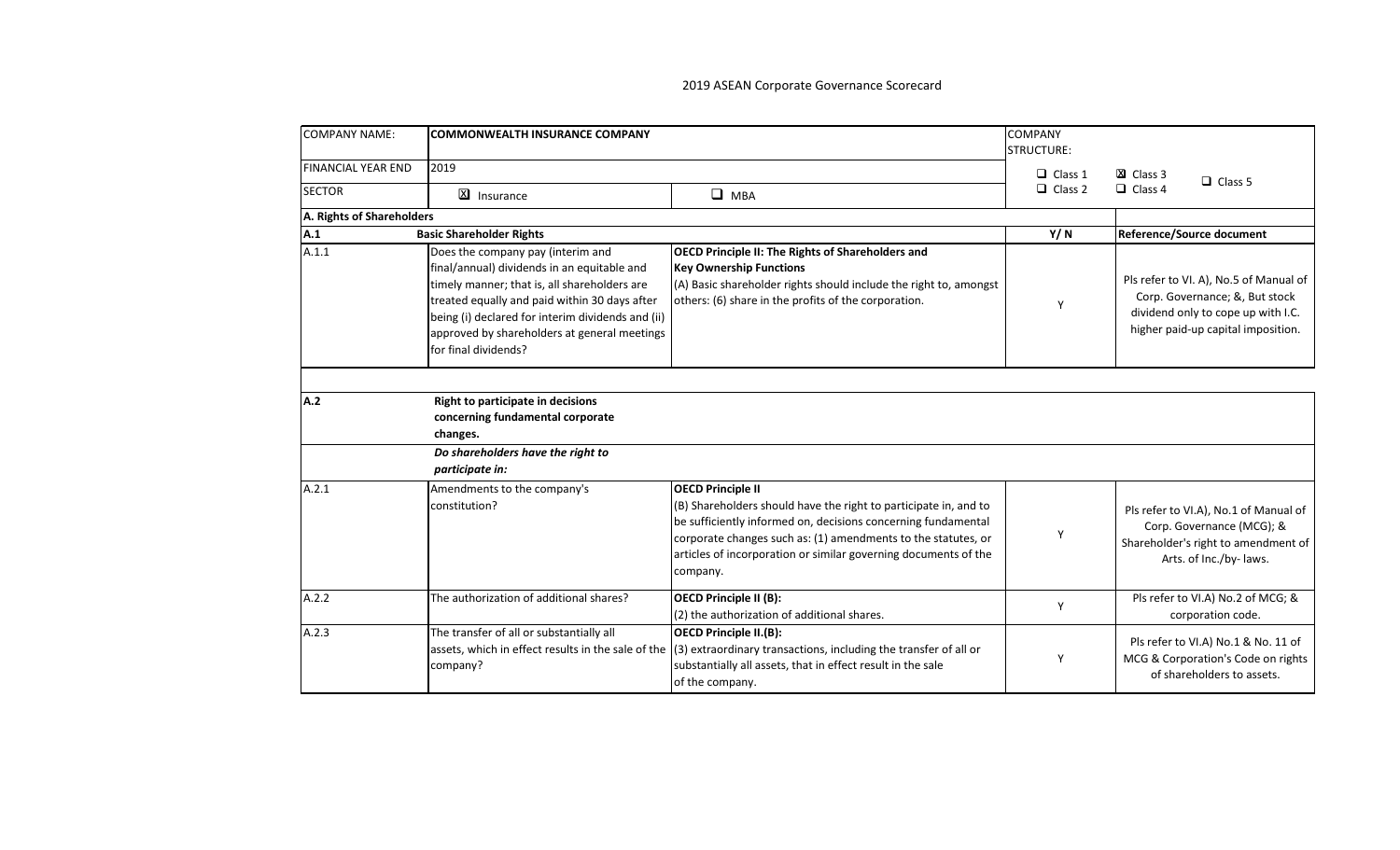| A.3   | Right to participate effectively in and<br>vote in general shareholder meetings and<br>should be informed of the rules, including<br>voting procedures, that govern general<br>shareholder meetings.                                                 |                                                                                                                                                                                                                                                                                                                                                         |   |                                                                                                                               |
|-------|------------------------------------------------------------------------------------------------------------------------------------------------------------------------------------------------------------------------------------------------------|---------------------------------------------------------------------------------------------------------------------------------------------------------------------------------------------------------------------------------------------------------------------------------------------------------------------------------------------------------|---|-------------------------------------------------------------------------------------------------------------------------------|
| A.3.1 | Do shareholders have the opportunity,<br>evidenced by an agenda item, to approve<br>remuneration (fees, allowances, benefit- in-<br>kind and other emoluments) or any increases<br>in remuneration for the non-executive<br>directors/commissioners? | <b>OECD Principle II (C):</b><br>(3) Effective shareholder participation in key corporate<br>governance decisions, such as the nomination and election of<br>board members, should be facilitated. Shareholders should be<br>able to make their views known on the remuneration policy for<br>board members and key executives. The equity component of | Y | Pls refer to VI.A) No.9 & VI.B) & VIII<br>Disclosure & Transparency of MCG                                                    |
| A.3.2 | Does the company provide non-<br>controlling shareholders a right to nominate<br>candidates for board of<br>directors/commissioners?                                                                                                                 | compensation schemes for board members and employees<br>should be subject to shareholder approval.                                                                                                                                                                                                                                                      | Y | Pls refer to VI.A) No.9                                                                                                       |
| A.3.3 | Does the company allow shareholders to<br>elect directors/commissioners individually?                                                                                                                                                                |                                                                                                                                                                                                                                                                                                                                                         | Y | Pls refer to VI.A) No.9 MCG                                                                                                   |
| A.3.4 | Does the company disclose the voting and<br>vote tabulation procedures used, declaring<br>both before the meeting proceeds?                                                                                                                          | <b>OECD Principle II (C):</b><br>Shareholders should have the opportunity to participate<br>effectively and vote in general shareholder meetings and should<br>be informed of the rules, including voting procedures, that<br>govern general shareholder meetings.                                                                                      | Y | Pls refer to VI.A) No.9 MCG                                                                                                   |
| A.3.5 | Do the minutes of the most recent AGM<br>record that there was an opportunity allowing<br>for shareholders to ask questions or raise<br>issues?                                                                                                      | <b>OECD Principle II (C):</b><br>(2) Shareholders should have the opportunity to ask questions to<br>the board, including questions relating to the annual external<br>audit, to place items on the agenda of general meetings, and to<br>propose resolutions, subject to reasonable limitations.                                                       | Y | Pls refer to VI.C)                                                                                                            |
| A.3.6 | Do the minutes of the most recent AGM<br>record questions and answers?                                                                                                                                                                               |                                                                                                                                                                                                                                                                                                                                                         | Y | In the minutes of meetings                                                                                                    |
| A.3.7 | Does the disclosure of the outcome of the<br>most recent AGM include resolution(s)?                                                                                                                                                                  |                                                                                                                                                                                                                                                                                                                                                         | Y | Pls refer to minutes & resolutions held                                                                                       |
| A.3.8 | Does the company disclose the voting<br>results including approving, dissenting, and<br>abstaining votes for each agenda item for the<br>most recent AGM?                                                                                            |                                                                                                                                                                                                                                                                                                                                                         | Y | Pls refer to IV. Shareholder have<br>independent access to all matters<br>taken in the meetings and relevant<br>informations. |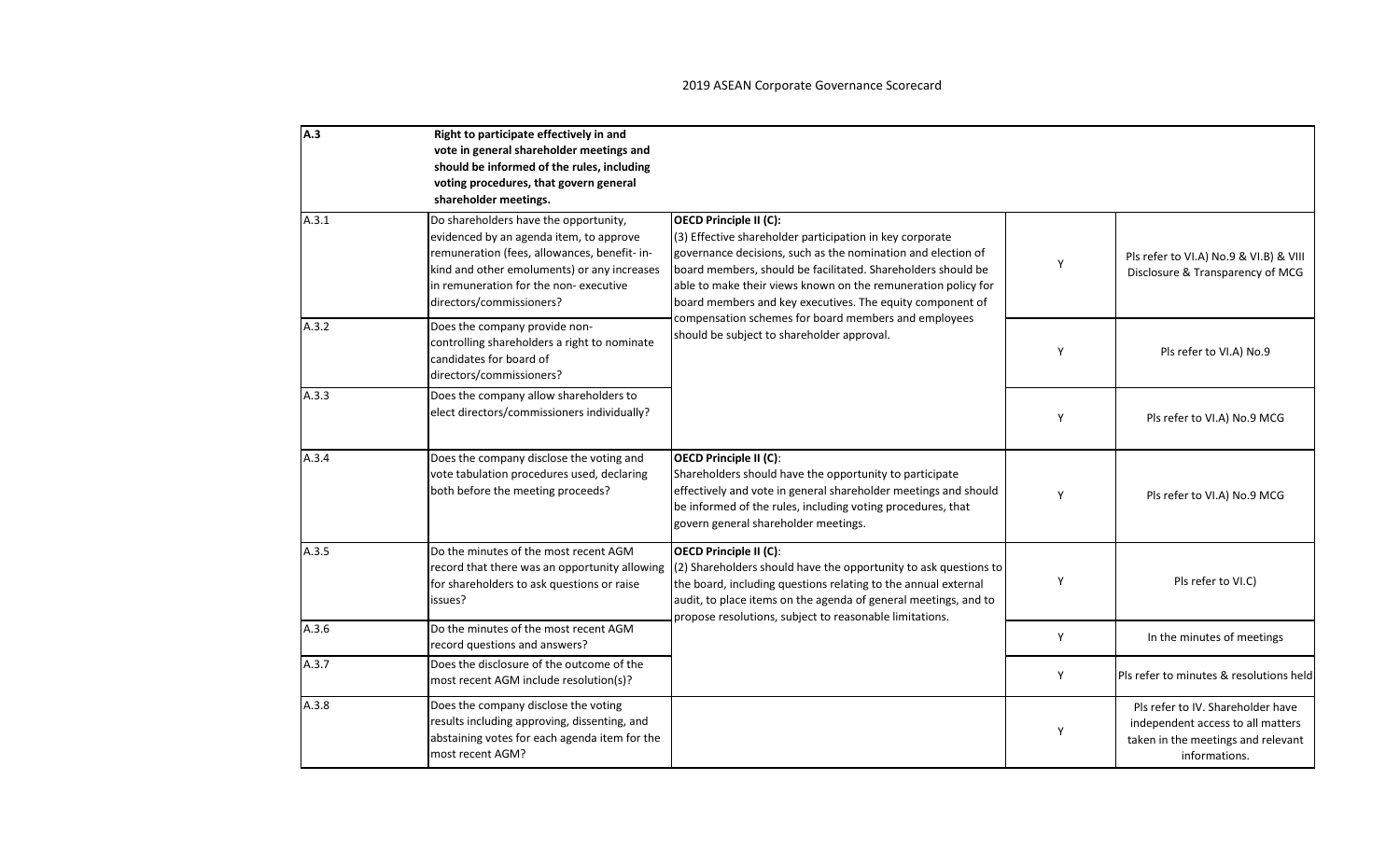| A.3.9  | Does the company disclose the list of<br>board members who attended the most<br>recent AGM?                                                                                                | <b>OECD Principle II (C); and</b><br><b>ICGN 2.4.2:</b>                                                                                                                                                                                                                   | Y | Included in the minutes of the<br>meeting held                                        |
|--------|--------------------------------------------------------------------------------------------------------------------------------------------------------------------------------------------|---------------------------------------------------------------------------------------------------------------------------------------------------------------------------------------------------------------------------------------------------------------------------|---|---------------------------------------------------------------------------------------|
| A.3.10 | Did the chairman of the board of<br>directors/commissioners attend the most<br>recent AGM?                                                                                                 | All directors need to be able to allocate sufficient time to the<br>board to perform their responsibilities effectively, including<br>allowing some leeway for occasions when greater than usual                                                                          | Y | Pls refer to attendance in the minutes                                                |
| A.3.11 | Did the CEO/Managing Director/President<br>attend the most recent AGM?                                                                                                                     | time demands are made.                                                                                                                                                                                                                                                    | Y | Pls refer to attendance in the minutes                                                |
| A.3.12 | Did the chairman of the Audit Committee<br>attend the most recent AGM?                                                                                                                     |                                                                                                                                                                                                                                                                           | Y | Pls refer to attendance in the minutes                                                |
| A.3.13 | Did the company organize their most<br>recent AGM in an easy to reach location?                                                                                                            | <b>OECD Principle II (C)</b>                                                                                                                                                                                                                                              | Y | Meetings are always held at Head<br>Office, Makati                                    |
| A.3.14 | Does the company allow for voting in<br>absentia?                                                                                                                                          | <b>OECD Principle II (C):</b><br>(4) Shareholders should be able to vote in person or in absentia,<br>and equal effect should be given to votes<br>whether cast in person or in absentia.                                                                                 | Y | Please refer to VI.B) ; By Proxy                                                      |
| A.3.15 | Did the company vote by poll (as opposed<br>to by show of hands) for all resolutions at<br>the most recent AGM?                                                                            | OECD Principle II (C)                                                                                                                                                                                                                                                     | Y | 1) Art. III By-Laws, by showing, and by<br>rising hands;<br>2) Please refer to AGM    |
| A.3.16 | Does the company disclose that it has<br>appointed an independent party<br>(scrutineers/inspectors) to count and/or<br>validate the votes at the AGM?                                      |                                                                                                                                                                                                                                                                           | Y | Announced by the Corp. Sec. before<br>the approval of Agenda on "Matters<br>Arising". |
| A.3.17 | Does the company make publicly<br>available by the next working day the result of<br>the votes taken during the most<br>recent AGM for all resolutions?                                    | OECD Principle II (C):<br>(1) Shareholders should be furnished with sufficient and timely<br>information concerning the date, location and agenda of general<br>meetings, as well as full and timely information regarding the<br>issues to be decided at the<br>meeting. | Y | Through email or memo                                                                 |
| A.3.18 | Do companies provide at least 21 days<br>notice for all resolutions?                                                                                                                       |                                                                                                                                                                                                                                                                           | Y | In the Agenda of AGM                                                                  |
| A.3.19 | Does the company provide the rationale<br>explanation for each agenda item which<br>require shareholders' approval in the notice of<br>AGM/circulars and/or the accompanying<br>statement? |                                                                                                                                                                                                                                                                           | Υ | Stated in the Agenda & Art. VIII on<br>Disclosure & transparence of MCG               |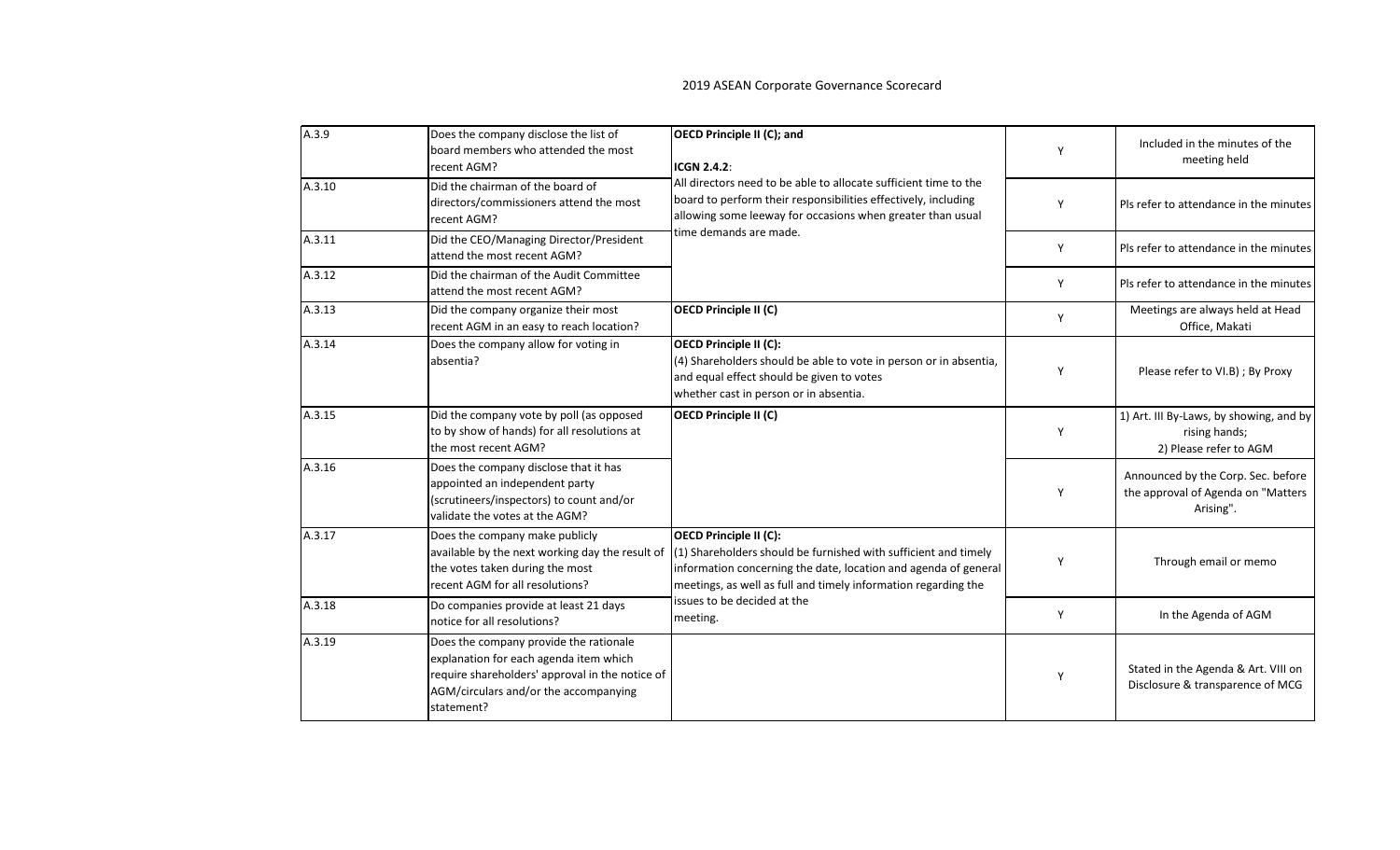| A.4   | Markets for corporate control<br>should be allowed to function in<br>an efficient and transparent<br>manner.                                                                                                                                           |                                                                                                                                                                                                                                                                                                                                                                                                                                                                                                                                                                                                                             |      |                                                                                      |
|-------|--------------------------------------------------------------------------------------------------------------------------------------------------------------------------------------------------------------------------------------------------------|-----------------------------------------------------------------------------------------------------------------------------------------------------------------------------------------------------------------------------------------------------------------------------------------------------------------------------------------------------------------------------------------------------------------------------------------------------------------------------------------------------------------------------------------------------------------------------------------------------------------------------|------|--------------------------------------------------------------------------------------|
| A.4.1 | In cases of mergers, acquisitions and/or<br>takeovers requiring shareholders approval,<br>does the board of directors/commissioners of<br>the offeree company appoint an independent<br>party<br>to evaluate the fairness of the transaction<br>price? | <b>OECD Principle II (E):</b><br>Markets for corporate control should be allowed to function in<br>an efficient and transparent manner.<br>(1) The rules and procedures governing the acquisition of<br>corporate control in the capital markets, and extraordinary<br>transactions such as mergers, and sales of substantial portions of<br>corporate assets, should be clearly articulated and disclosed so<br>that investors understand their rights and recourse. Transactions<br>should occur at transparent prices and under fair conditions that<br>protect the rights of all shareholders according to their class. | N.A. | Because the company never enter<br>into such merger, acquisitions and/or<br>takeover |
| A.5   | The exercise of ownership rights by all<br>shareholders, including institutional<br>investors, should be facilitated.                                                                                                                                  |                                                                                                                                                                                                                                                                                                                                                                                                                                                                                                                                                                                                                             |      |                                                                                      |
| B.1.1 | Do the company's ordinary or common<br>shares have one vote for one share?                                                                                                                                                                             | <b>OECD Principle III</b><br>$(A)$ All shareholders of the same series of a class should be<br>treated equally.<br>$(1)$ Within any series of a class, all shares should carry the same                                                                                                                                                                                                                                                                                                                                                                                                                                     |      | Pls refer to VI.A) & By-Laws on<br>common shareholder's voting<br>rights             |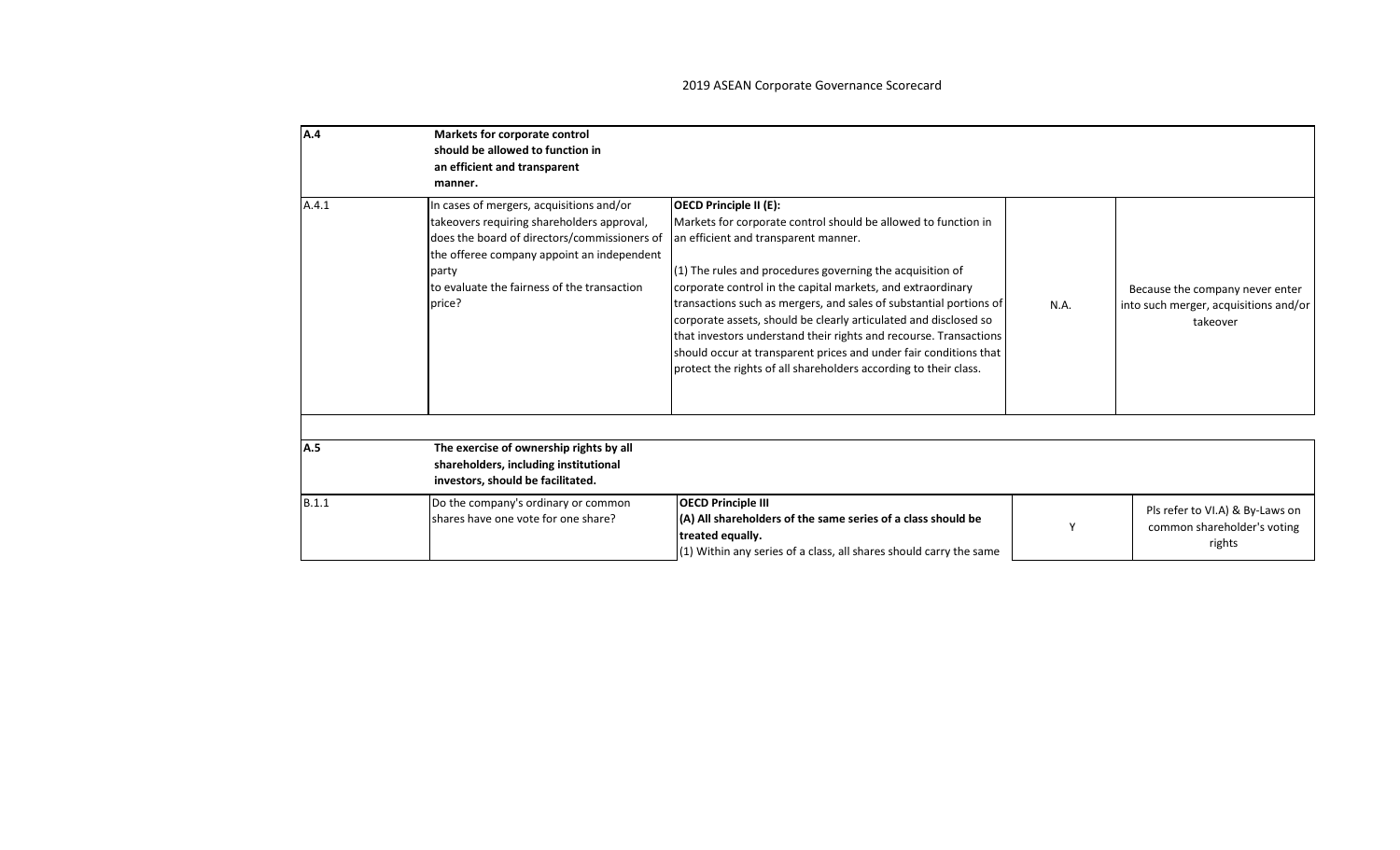| B.1.2        | Where the company has more than one class<br>of shares, does the company publicize the<br>voting rights attached to each class of shares<br>(e.g. through the company website /<br>reports/ the stock exchange/ the regulator's<br>website)? | rights. All investors should be able to obtain information about<br>the rights attached to all series and<br>classes of shares before they purchase. Any changes in voting<br>rights should be subject to approval by those classes of<br>shares which are negatively affected.<br>ICGN 8.3.1 Unequal voting rights<br>Companies ordinary or common shares should feature one vote<br>for one share. Divergence from a 'one-share, one-vote' standard<br>which gives certain shareholders power which is<br>disproportionate to their equity ownership should be both | γ | Pls refer to VI.B)                                                                                             |
|--------------|----------------------------------------------------------------------------------------------------------------------------------------------------------------------------------------------------------------------------------------------|-----------------------------------------------------------------------------------------------------------------------------------------------------------------------------------------------------------------------------------------------------------------------------------------------------------------------------------------------------------------------------------------------------------------------------------------------------------------------------------------------------------------------------------------------------------------------|---|----------------------------------------------------------------------------------------------------------------|
| B.2          | <b>Notice of AGM</b>                                                                                                                                                                                                                         |                                                                                                                                                                                                                                                                                                                                                                                                                                                                                                                                                                       |   |                                                                                                                |
| B.2.1        | Does each resolution in the most recent<br>AGM deal with only one item, i.e., there is no<br>bundling of several items into the same<br>resolution?                                                                                          | <b>OECD Principle II</b><br>(C) Shareholders should have the opportunity to participate<br>effectively and vote in general shareholder meetings and should<br>be informed of the rules, including voting procedures, that                                                                                                                                                                                                                                                                                                                                             | Y | Each resolution reached during the<br>AGM specifies only the items<br>resolved.                                |
| B.2.2        | Are the company's notice of the most recent<br>AGM/circulars fully translated into English and<br>published on the same date as the local-<br>language version?                                                                              | govern shareholder meetings:<br>(1) Shareholders should be furnished with sufficient and timely<br>information concerning the date, location and agenda of general<br>meetings, as well as full and timely information regarding the<br>issues to be decided at the meeting.<br>(3) Effective shareholder participation in key corporate                                                                                                                                                                                                                              | N | There is no english translation<br>since we have been using english<br>language as medium of<br>communications |
|              | Does the notice of AGM/circulars have the<br>following details:                                                                                                                                                                              | governance decisions, such as the nomination and election of<br>board members, should be facilitated.                                                                                                                                                                                                                                                                                                                                                                                                                                                                 |   |                                                                                                                |
| B.2.3        | Are the profiles of directors/commissioners (at<br>least age, academic qualification, date of first<br>appointment, experience, and directorships in<br>other listed companies) in seeking election/re-<br>election included?                | <b>OECD Principle II</b><br>(A) All shareholders of the same series of a class should be treat<br>equally.<br>(4) Impediments to cross border voting should be eliminated.                                                                                                                                                                                                                                                                                                                                                                                            | Y | Pls refer to III.A) on qualifications<br>& disqualifications. Pls also see<br>profiles of Directors            |
| <b>B.2.4</b> | Are the auditors seeking appointment/re-<br>appointment clearly identified?                                                                                                                                                                  | ICGN 8.3.2 Shareholder participation in governance<br>Shareholders should have the right to participate in key<br>corporate governance decisions, such as the right to nominate,                                                                                                                                                                                                                                                                                                                                                                                      | Y | Pls refer to II.L) since they are<br>responsible for internal audit<br>activities                              |
| B.2.5        | Has an explanation of the dividend policy<br>been provided?                                                                                                                                                                                  | appoint and remove directors in an individual basis and also the<br>right to appoint external auditor.                                                                                                                                                                                                                                                                                                                                                                                                                                                                | Y | Pls see IV. 3rd par. In relation to<br>VI.A) No.5                                                              |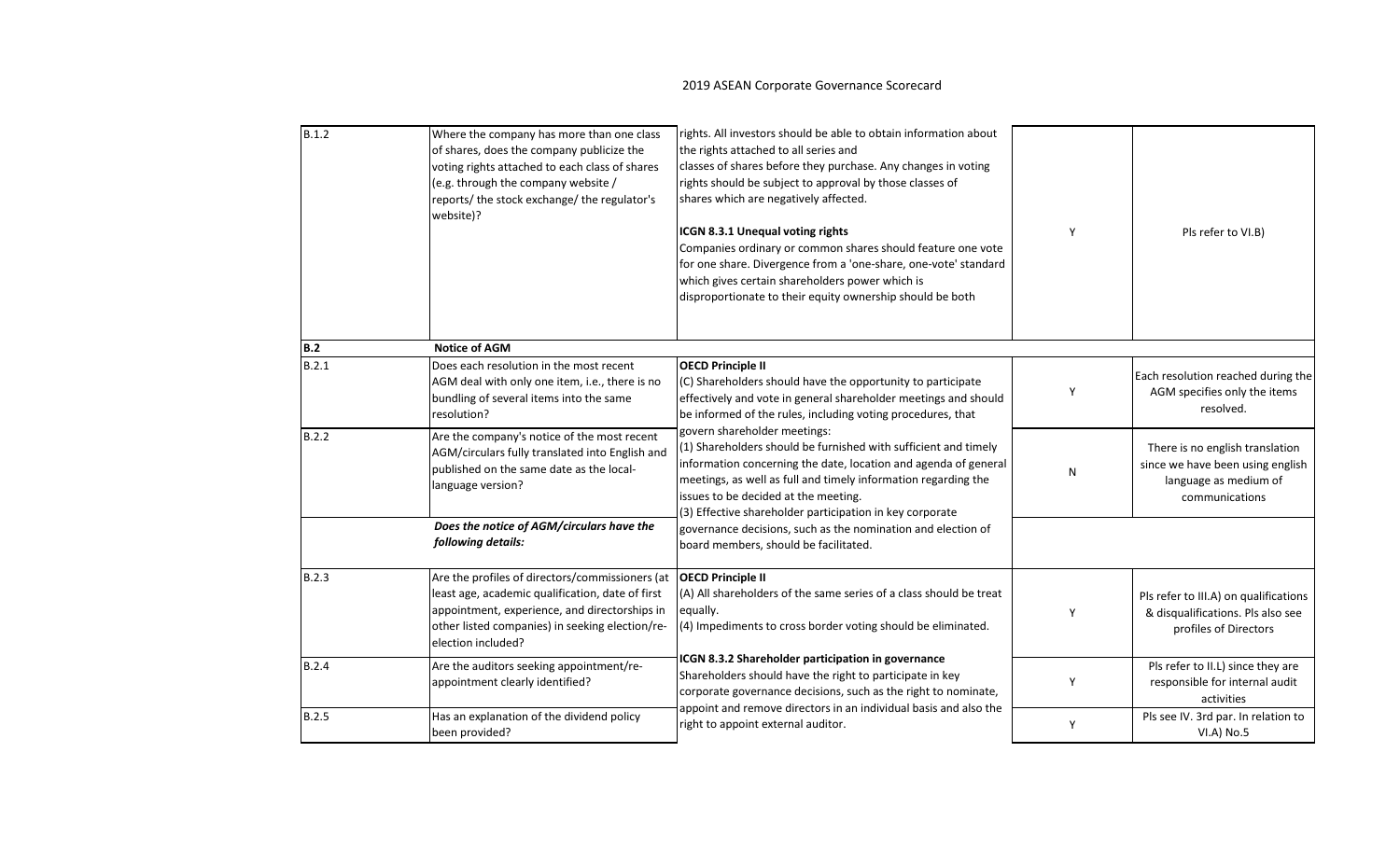#### 2019 ASEAN Corporate Governance Scorecard zuls ASLAN corporate Governance Scorecaru

| <b>B.2.6</b> | Is the amount payable for final dividends<br>disclosed? | <b>ICGN 8.4.1 Shareholder ownership rights</b><br>The exercise of ownership rights by all shareholders should be | Pls refer to IV. Adequate timely<br>info. & Note 27 of 2014 AFS |
|--------------|---------------------------------------------------------|------------------------------------------------------------------------------------------------------------------|-----------------------------------------------------------------|
| <b>B.2.7</b> | Were the proxy documents made easily<br>available?      | facilitated, including giving shareholders timely and adequate<br>notice of all matters proposed for shareholder | Pls see Proxy Form                                              |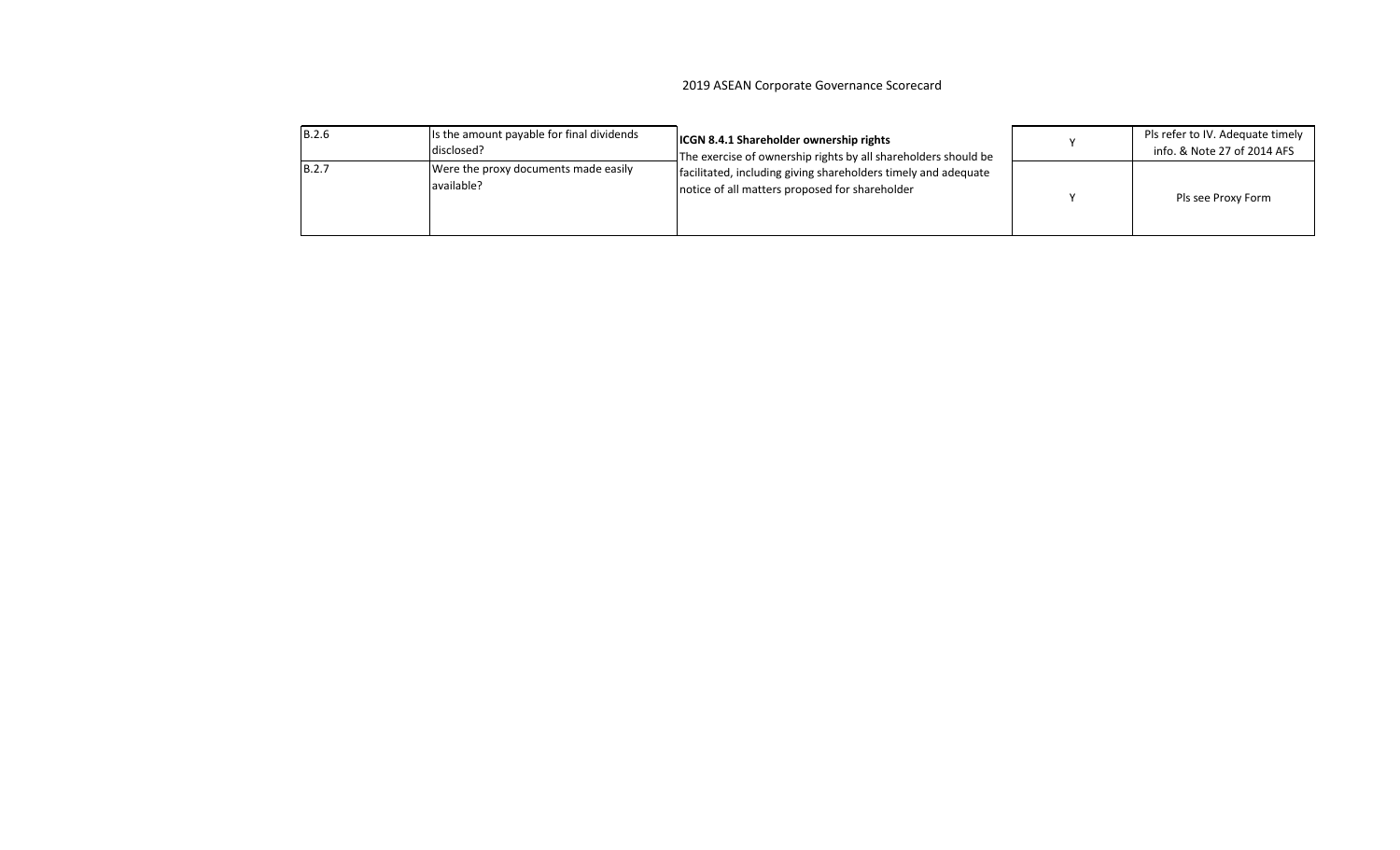| IB.3         | Insider trading and abusive self-dealing<br>should be prohibited.                                                                                                                |                                                                                                                                                                                                                                                                                                                                                                                                                |   |                                                                                                                     |
|--------------|----------------------------------------------------------------------------------------------------------------------------------------------------------------------------------|----------------------------------------------------------------------------------------------------------------------------------------------------------------------------------------------------------------------------------------------------------------------------------------------------------------------------------------------------------------------------------------------------------------|---|---------------------------------------------------------------------------------------------------------------------|
| <b>B.3.1</b> | Does the company have policies and/or rules<br>prohibiting directors/commissioners and<br>employees to benefit from knowledge which is<br>not generally available to the market? | <b>OECD Principle III</b><br>(B) Insider trading and abusive dealing should be prohibited<br><b>ICGN 3.5 Employee share dealing</b><br>Companies should have clear rules regarding any trading by<br>directors and employees in the company's own securities.<br>Among other issues, these must seek to ensure individuals do<br>not benefit from knowledge which is not generally available to<br>the market. | N | Since the same is not available to<br>the market.                                                                   |
| <b>B.3.2</b> | Are the directors / commissioners required<br>to report their dealings in company shares<br>within 3 business days?                                                              |                                                                                                                                                                                                                                                                                                                                                                                                                |   | Pls refer to III of MCG on norms of<br>conduct of Director, & VIII<br>Disclosure & Transparency last par.<br>of MCG |

| B.4          | Related party transactions by<br>directors and key executives.                                                                                                                                                                                       |                                                                                                                                                                                                                                                                                                                                                                                                                                                                                                                                                                                                                 |                                                                                                                                                                                              |
|--------------|------------------------------------------------------------------------------------------------------------------------------------------------------------------------------------------------------------------------------------------------------|-----------------------------------------------------------------------------------------------------------------------------------------------------------------------------------------------------------------------------------------------------------------------------------------------------------------------------------------------------------------------------------------------------------------------------------------------------------------------------------------------------------------------------------------------------------------------------------------------------------------|----------------------------------------------------------------------------------------------------------------------------------------------------------------------------------------------|
| <b>B.4.1</b> | Does the company have a policy requiring<br>directors / commissioners to disclose their<br>interest in transactions and any other<br>conflicts of interest?                                                                                          | <b>OECD Principle III</b><br>(C) Members of the board and key executives should be required<br>to disclose to the board whether they, directly,<br>indirectly or on behalf of third parties, have a material                                                                                                                                                                                                                                                                                                                                                                                                    | Pls refer to III.MCG, Norms of<br>conduct of Director par. No.1                                                                                                                              |
| <b>B.4.2</b> | Does the company have a policy requiring a<br>committee of independent<br>directors/commissioners to review<br>material/significant RPTs to determine whether <b>ICGN 2.11.1 Related party transactions</b><br>they are in the best interests of the | interest in any transaction or matter directly affecting the<br>corporation.<br>Companies should have a process for reviewing and monitoring                                                                                                                                                                                                                                                                                                                                                                                                                                                                    | Pls refer to III.C.) on Independent<br><b>Directors</b>                                                                                                                                      |
| <b>B.4.3</b> | Does the company have a policy requiring<br>board members (directors/commissioners) to<br>abstain from participating in the board<br>discussion on a particular agenda when they<br>are conflicted?                                                  | any related party transaction. A committee of independent<br>directors should review significant related party transactions to<br>determine whether they are in the best interests of the company<br>and if so to determine what terms are fair.<br><b>IICGN 2.11.2 Director conflicts of interest</b><br>Companies should have a process for identifying and managing<br>conflicts of interest directors may have. If a director has an<br>interest in a matter under consideration by the board, then the<br>director should not participate in those discussions and the<br>board should follow any further. | Pls refer to III.MCG Norms of<br>conduct of Director par. No.3                                                                                                                               |
| <b>B.4.4</b> | Does the company have policies on loans to<br>directors and commissioners either forbidding<br>this practice or ensuring that they are being<br>conducted at arm's length basis and at market<br>rates?                                              |                                                                                                                                                                                                                                                                                                                                                                                                                                                                                                                                                                                                                 | IX of MCG. E) on compensation &<br>remuneration committee to assist<br>and oversee the implementation<br>of salaries & benefits that would<br>attract the best talents to aid the<br>company |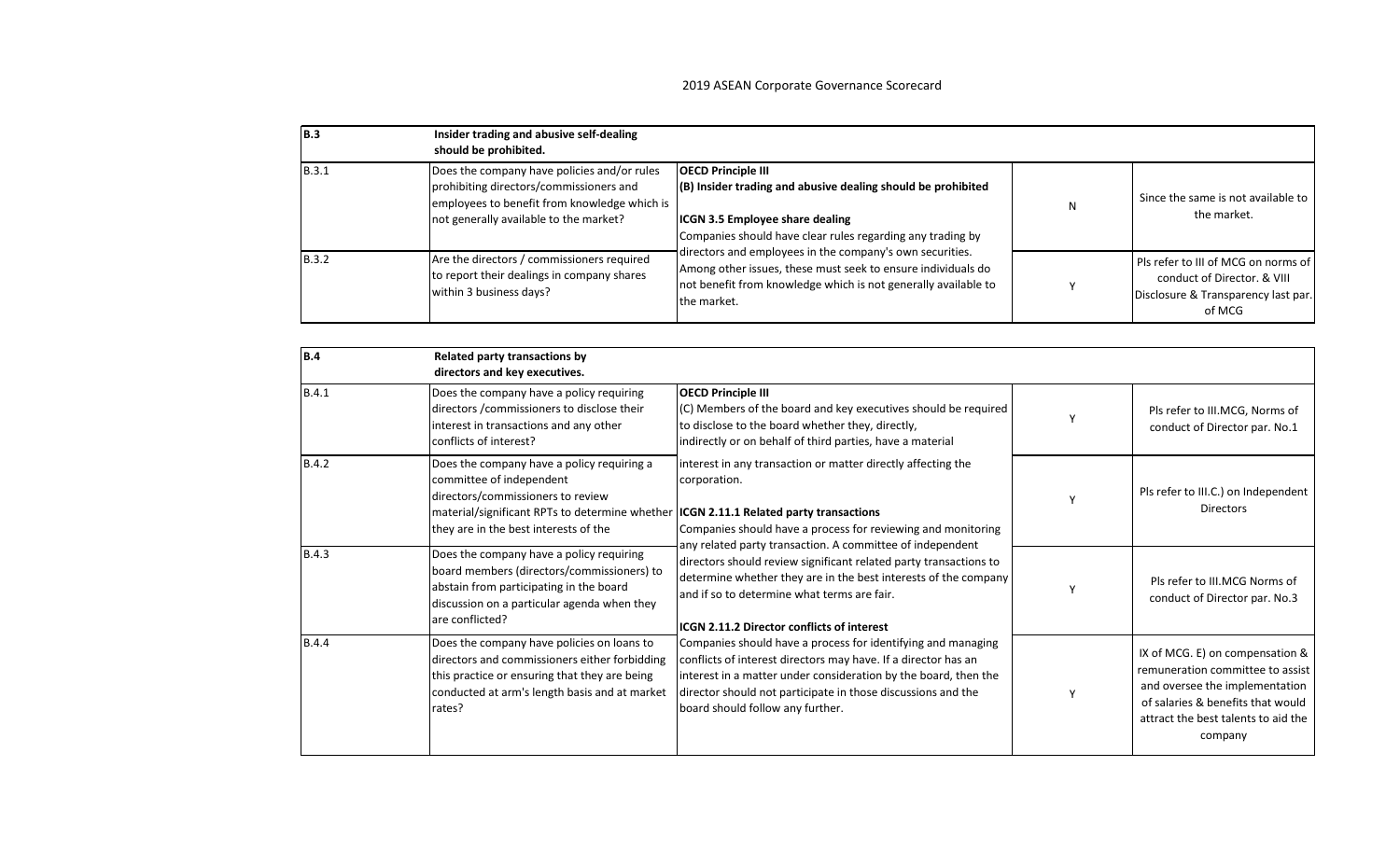| <b>B.5</b> | <b>Protecting minority shareholders</b><br>from abusive actions                                                                                    |                                                                                                                                                                                                                                                                               |     |                                                                                                                        |
|------------|----------------------------------------------------------------------------------------------------------------------------------------------------|-------------------------------------------------------------------------------------------------------------------------------------------------------------------------------------------------------------------------------------------------------------------------------|-----|------------------------------------------------------------------------------------------------------------------------|
| B.5.1      | Were there any RPTs that can be classified as<br>financial assistance to entities other than<br>wholly-owned subsidiary companies?                 | <b>OECD Principle III</b><br>(A) All shareholders of the same series of a class should be<br>treated equally.<br>(2) Minority shareholders should be protected from abusive                                                                                                   | N   | There is no such transactions in<br>the company                                                                        |
| B.5.2      | Does the company disclose that RPTs are<br>conducted in such a way to ensure that they<br>are fair and at arms' length?                            | actions by, or in the interest of, controlling shareholders acting<br>either directly or indirectly, and should have effective means of<br>redress.                                                                                                                           | N   | There is no such RPT transaction in<br>the company                                                                     |
| C.1        |                                                                                                                                                    | The rights of stakeholders that are established by law or through mutual agreements are to be respected                                                                                                                                                                       | Y/N | Reference / Source document                                                                                            |
|            | Does the company disclose a<br>policy that :                                                                                                       |                                                                                                                                                                                                                                                                               |     |                                                                                                                        |
| C.1.1      | Stipulates the existence and scope<br>lof<br>the company's efforts to address                                                                      | <b>OECD Principle IV (A):</b><br>The rights of stakeholders that are established by law or<br>through mutual agreements are to be respected. In all OECD                                                                                                                      | Υ   | Pls see III.A) MCG; Company<br>mission and vision                                                                      |
| C.1.2      | Explains supplier/contractor<br>selection                                                                                                          | countries, the rights of stakeholders are established by law<br>(e.g. labour, business, commercial and insolvency laws) or by                                                                                                                                                 | Y   | II.A) MCG must undergo the<br>Procurement & bidding process                                                            |
| C.1.3      | Describes the company's efforts to<br>ensure that its value chain is<br>environmentally friendly or is<br>consistent with promoting<br>sustainable | contractual relations. Even in areas where stakeholder interests<br>are not legislated, many firms make additional commitments to<br>stakeholders, and concern over corporate reputation and<br>corporate performance often requires the recognition of<br>broader interests. | Y   | By using modern technology and<br>communication equipment making<br>it environmental friendly to<br>society; II.A) MCG |
| C.1.4      | Elaborates the company's efforts to<br>interact with the communities in<br>which they operate?                                                     | Global Reporting Initiative: Sustainability Report (C1.1 - C.15)<br><b>International Accounting Standards 1: Presentation of Financial</b><br><b>Statements</b>                                                                                                               | Υ   | MCG III. Membership in the<br>industry; Participation in Ins. Assn.<br>& Clubs., & Corp. Mission                       |
| C.1.5      | Describe the company's anti-<br>corruption<br>programmes and procedures?                                                                           |                                                                                                                                                                                                                                                                               | Y   | By implementing principles of<br>Accountability & Audit: &<br>Disclosure & Transparency =MCG                           |
| C.1.6      | Describes how creditors' rights are<br>safeguarded?                                                                                                |                                                                                                                                                                                                                                                                               | Y   | 2014 AFS Note 4                                                                                                        |
|            | Does the company disclose the activities that it<br>has undertaken to implement the above<br>mentioned policies?                                   |                                                                                                                                                                                                                                                                               |     |                                                                                                                        |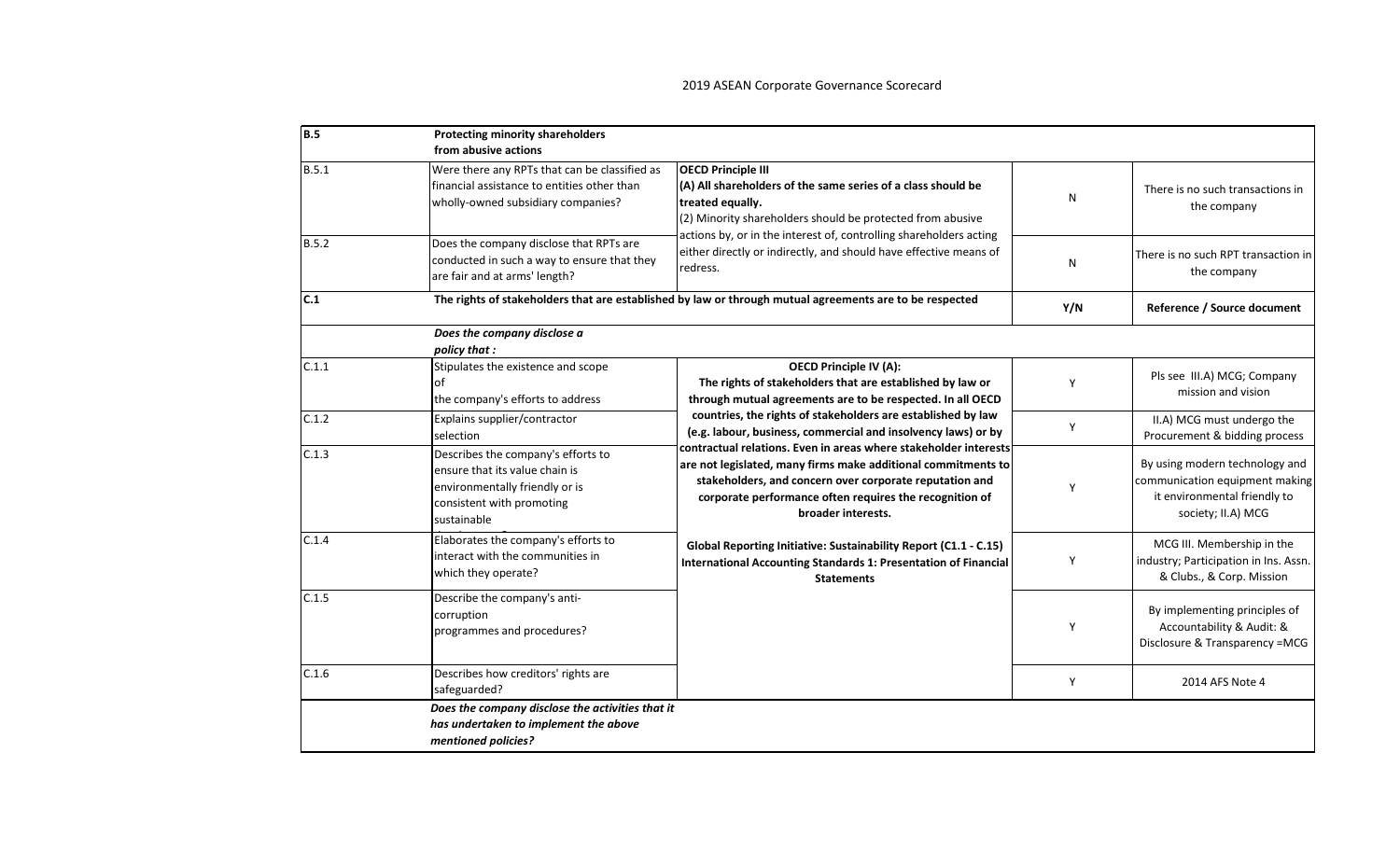| C.1.7  | Customer health and safety                                                                                            | <b>OECD Principle IV (A) &amp; Global Reporting Initiative</b>                                                                                                                                                                                                                                                                                                      | Y | Philhealth/Intellicare/P.A. Ins.                                                                                                                                                                                           |
|--------|-----------------------------------------------------------------------------------------------------------------------|---------------------------------------------------------------------------------------------------------------------------------------------------------------------------------------------------------------------------------------------------------------------------------------------------------------------------------------------------------------------|---|----------------------------------------------------------------------------------------------------------------------------------------------------------------------------------------------------------------------------|
| C.1.8  | Supplier/Contractor selection and<br>criteria                                                                         |                                                                                                                                                                                                                                                                                                                                                                     |   | II.A) MCG Corp. Governance; &<br>Procurement & bidding process                                                                                                                                                             |
| C.1.9  | Environmentally-friendly value chain                                                                                  |                                                                                                                                                                                                                                                                                                                                                                     |   | By using modern technology and<br>communication equipment we reduce<br>our environmental footprints through<br>energy conservation, minimize use of<br>papers and printing materials, recycling<br>among others; II.A) MCG |
| C.1.10 | Interaction with the communities                                                                                      |                                                                                                                                                                                                                                                                                                                                                                     | Y | Corp. Mission; & II.A) MCG                                                                                                                                                                                                 |
| C.1.11 | Anti-corruption programmes and<br>procedures                                                                          |                                                                                                                                                                                                                                                                                                                                                                     | Y | By implementing principles of<br>Accountability & Audit: & Disclosure<br>& Transparency=MCG                                                                                                                                |
| C.1.12 | Creditors' rights                                                                                                     |                                                                                                                                                                                                                                                                                                                                                                     | Y | 2014 AFS Note No.4                                                                                                                                                                                                         |
| C.1.13 | Does the company have a separate<br>corporate responsibility (CR) report/section<br>or sustainability report/section? | <b>OECD Principle V (A):</b><br>Disclosure should include, but not be limited to, material<br>information on:<br>(7) Issues regarding employees and other stakeholders.<br>Companies are encouraged to provide information on key<br>issues relevant to employees and other stakeholders that may<br>materially affect the long term sustainability of the company. | Y | Pls refer to IX.C) Corporate Governance<br>Committee; & Creation of the Office of<br>Compliance Officer                                                                                                                    |
| lc.2   | Where stakeholder interests are<br>rights.                                                                            | protected by law, stakeholders should have the opportunity to obtain effective redress for violation of their                                                                                                                                                                                                                                                       |   |                                                                                                                                                                                                                            |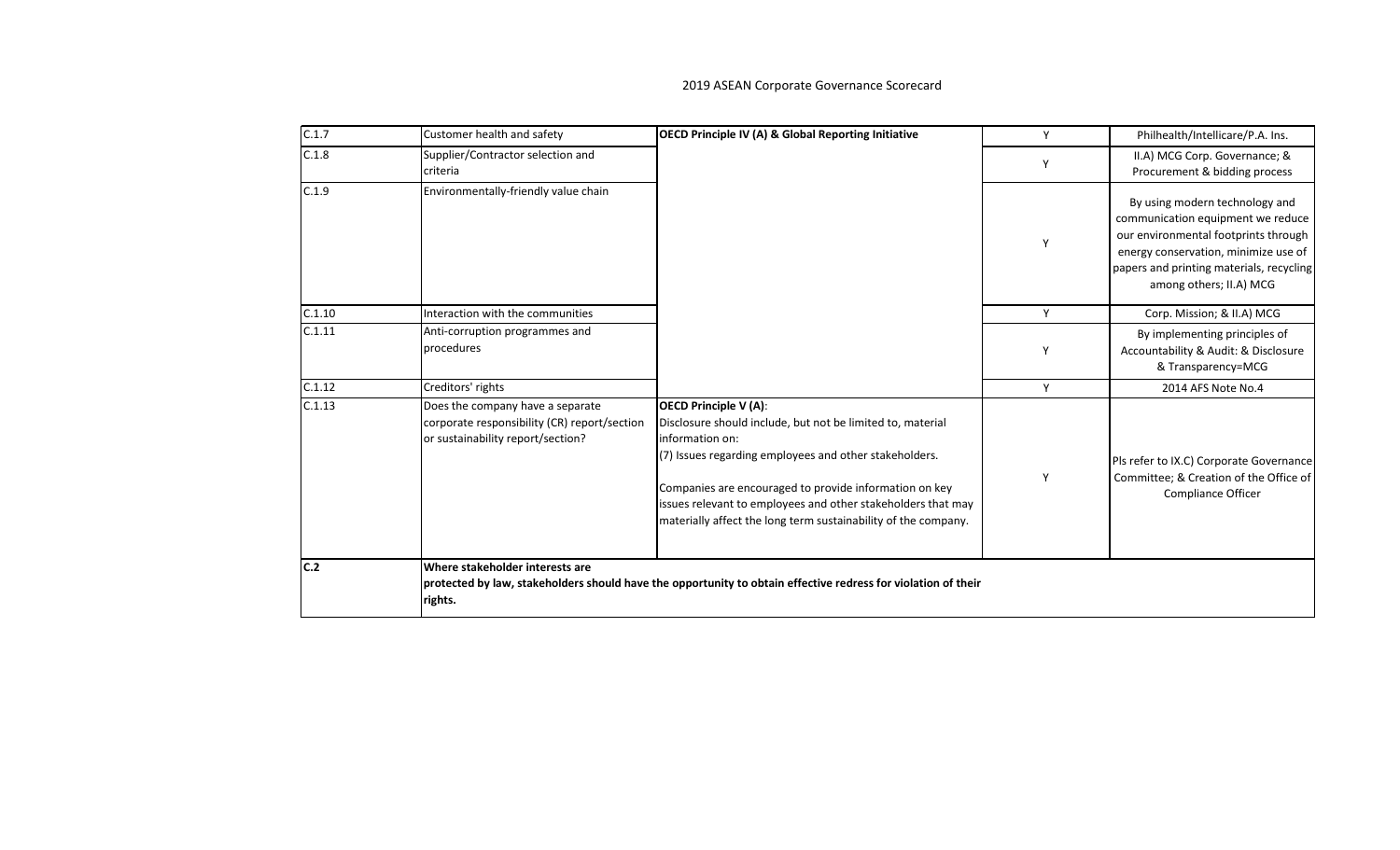| C.2.1 | Does the company provide contact<br>details via the company's website or Annual<br>Report which stakeholders (e.g. customers,<br>suppliers, general public etc.) can use to<br>voice their concerns and/or complaints for<br>possible violation of their rights? | <b>OECD Principle IV (B):</b><br>Where stakeholder interests are protected by law,<br>stakeholders should have the opportunity to obtain effective<br>redress for violation of their rights.<br>The governance framework and processes should be<br>transparent and not impede the ability of stakeholders to<br>communicate and to obtain redress for the violation of rights. |   | Pls refer to company website, e- mail,<br>telephone lines and fax. Company<br>profile, advertisement. Head Office<br><b>Information Division</b>     |
|-------|------------------------------------------------------------------------------------------------------------------------------------------------------------------------------------------------------------------------------------------------------------------|---------------------------------------------------------------------------------------------------------------------------------------------------------------------------------------------------------------------------------------------------------------------------------------------------------------------------------------------------------------------------------|---|------------------------------------------------------------------------------------------------------------------------------------------------------|
| C.3   | Performance-enhancing mechanisms<br>for employee participation should be<br>permitted to develop.                                                                                                                                                                |                                                                                                                                                                                                                                                                                                                                                                                 |   |                                                                                                                                                      |
| C.3.1 | Does the company explicitly disclose the<br>health, safety, and welfare policy for its<br>employees?                                                                                                                                                             | <b>OECD Principle IV (C):</b><br>Performance-enhancing mechanisms for employee<br>participation should be permitted to develop. In the                                                                                                                                                                                                                                          | ۷ | III.MCG Board; Provides PA<br>Ins./Philhealth/intellicare/Housing<br>loan                                                                            |
| C.3.2 | Does the company publish relevant<br>information relating to health, safety and<br>welfare of its employees?                                                                                                                                                     | context of corporate governance, performance enhancing<br>mechanisms for participation may benefit companies directly<br>as well as indirectly through the readiness by employees to<br>invest in firm specific skills.                                                                                                                                                         | v | Manuals of health/insurance coverage<br>were provided; Seminars and lectures<br>are conducted                                                        |
| C.3.3 | Does the company have training and<br>development programmes for its<br>employees?                                                                                                                                                                               | Firm specific skills are those skills/competencies that are<br>related to production technology and/or organizational<br>aspects that are unique to a firm.                                                                                                                                                                                                                     |   | Seminars/Trainings/Advance studies in<br>IIAP/Philasurer/Gen.Agency Course/In-<br>House training of employees -<br>Marketing & Underwriting strategy |
| C.3.4 | Does the company publish relevant<br>information on training and development<br>programmes for its<br>employees?                                                                                                                                                 | Examples of mechanisms for employee participation include:<br>employee representation on boards; and governance<br>processes such as works councils that consider employee<br>viewpoints in certain key decisions. With respect to                                                                                                                                              | Y | Contained in Training Manual and<br><b>Underwriting Guidelines</b>                                                                                   |
| C.3.5 | Does the company have a<br>reward/compensation policy that accounts<br>for the performance of the company beyond<br>short-term financial<br>measures?                                                                                                            | performance enhancing mechanisms,<br>employee stock ownership plans or other profit sharing                                                                                                                                                                                                                                                                                     |   | Incentive Promo; Production<br>Performance; Collection performance<br>Incentive                                                                      |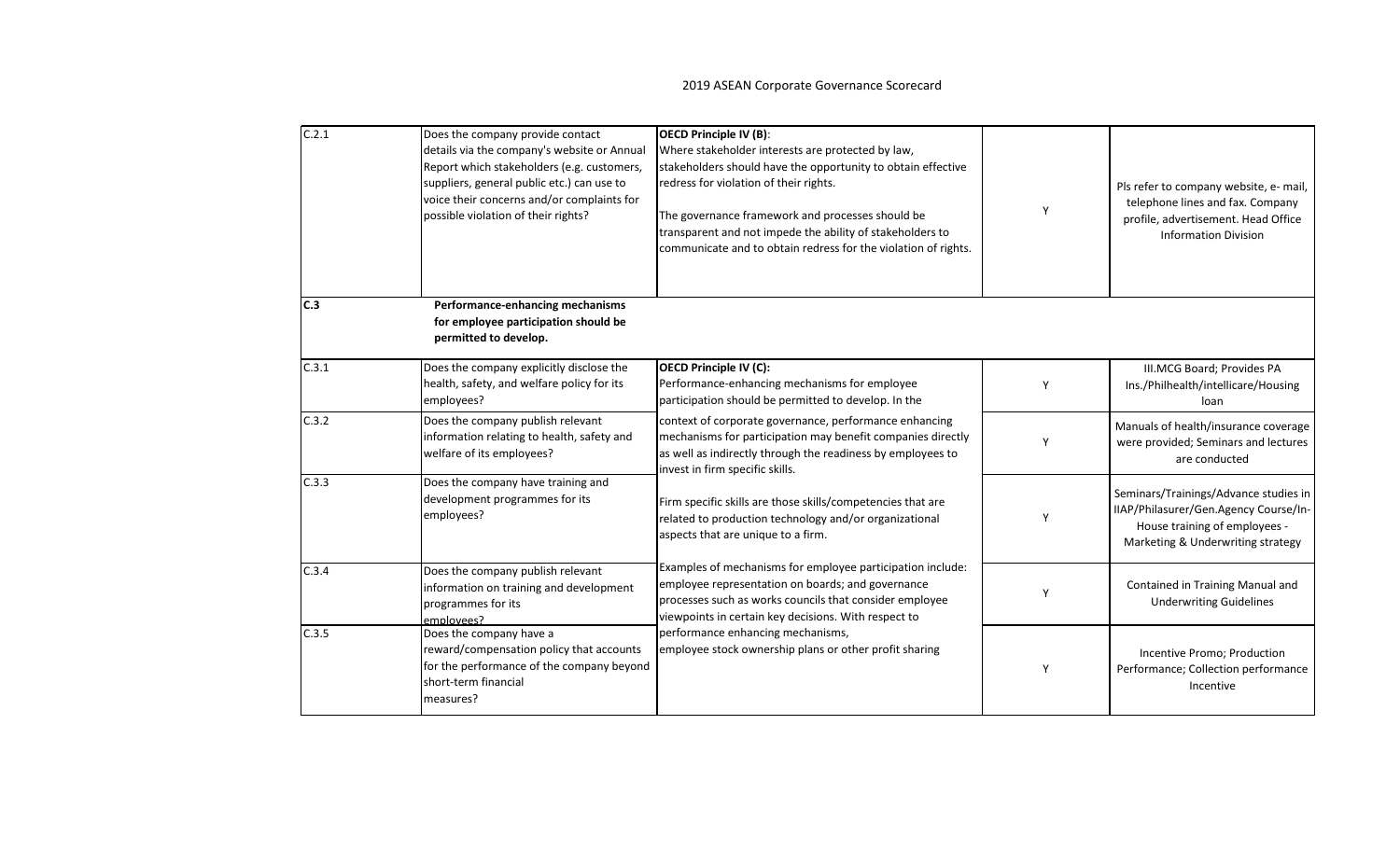| C.4   | Stakeholders including individual<br>employee and their representative bodies,<br>should be able to freely communicate their<br>concerns about illegal or unethical<br>practices to the board and their rights<br>should not be compromised for doing this |                                                                                                                                                                                                                                                                                                                                                                                                                                                                                                                                                                                                                                                                               |     |                                                                                           |
|-------|------------------------------------------------------------------------------------------------------------------------------------------------------------------------------------------------------------------------------------------------------------|-------------------------------------------------------------------------------------------------------------------------------------------------------------------------------------------------------------------------------------------------------------------------------------------------------------------------------------------------------------------------------------------------------------------------------------------------------------------------------------------------------------------------------------------------------------------------------------------------------------------------------------------------------------------------------|-----|-------------------------------------------------------------------------------------------|
| C.4.1 | Does the company have procedures for<br>complaints by employees concerning illegal<br>(including corruption) and unethical<br>behaviour?                                                                                                                   | OECD Principle IV (E):<br>Stakeholders, including individual employees and their<br>representative bodies, should be able to freely communicate<br>their concerns about illegal or unethical practices to the board<br>and their rights should not be compromised for doing this.                                                                                                                                                                                                                                                                                                                                                                                             | Y   | Pls see Company's Code of Offense                                                         |
| C.4.2 | Does the company have a policy or<br>procedures to protect an employee/person<br>who reveals illegal/unethical behavior from<br>retaliation?                                                                                                               |                                                                                                                                                                                                                                                                                                                                                                                                                                                                                                                                                                                                                                                                               | Y   | Internal Office Memo; Code of<br>Offense B.(8)                                            |
|       | D.1                                                                                                                                                                                                                                                        | Transparent ownership structure                                                                                                                                                                                                                                                                                                                                                                                                                                                                                                                                                                                                                                               | Y/N | Reference/ Source document                                                                |
| D.1.1 | Does the information on<br>owners, holding 5% shareholding or more?                                                                                                                                                                                        | <b>OECD Principle V: Disclosure and Transparency</b><br>shareholdings reveal the identity of beneficial (A) Disclosure should include, but not limited to, material<br>linformation on:<br>(3) Major share ownership and voting rights, including group<br>structures, intra-group relations, ownership data, and<br>beneficial ownership.<br>ICGN 7.6 Disclosure of ownership<br>the disclosure should include a description of the<br>relationship of the company to other companies in the<br>corporate group, data on major shareholders and any other<br>information necessary for a proper understanding of the<br>company's relationship with its public shareholders. | Y   | Secretary's Cert. on Stockholdings; GIS;<br>Amende Arts, Of Inc.                          |
| D.1.2 | Does the company disclose the direct<br>and indirect (deemed) shareholdings of<br>major and/or substantial shareholders?                                                                                                                                   |                                                                                                                                                                                                                                                                                                                                                                                                                                                                                                                                                                                                                                                                               | Y   | 2014 Annual Statement; Secretary's<br>Cert. on Stockholding; GIS; Amended<br>Arts of Inc. |
| D.1.3 | Does the company disclose the direct<br>and indirect (deemed) shareholdings of<br>directors (commissioners)?                                                                                                                                               |                                                                                                                                                                                                                                                                                                                                                                                                                                                                                                                                                                                                                                                                               | Υ   | Secretary's Cert. on Stockholdings; GIS;<br>Amended Arts of Inc.                          |
| D.1.4 | Does the company disclose the direct<br>and indirect (deemed) shareholdings of<br>senior management?                                                                                                                                                       |                                                                                                                                                                                                                                                                                                                                                                                                                                                                                                                                                                                                                                                                               | Υ   | Secretary's Cert. on Stockholdings; GIS;<br>Amended Arts of Inc.                          |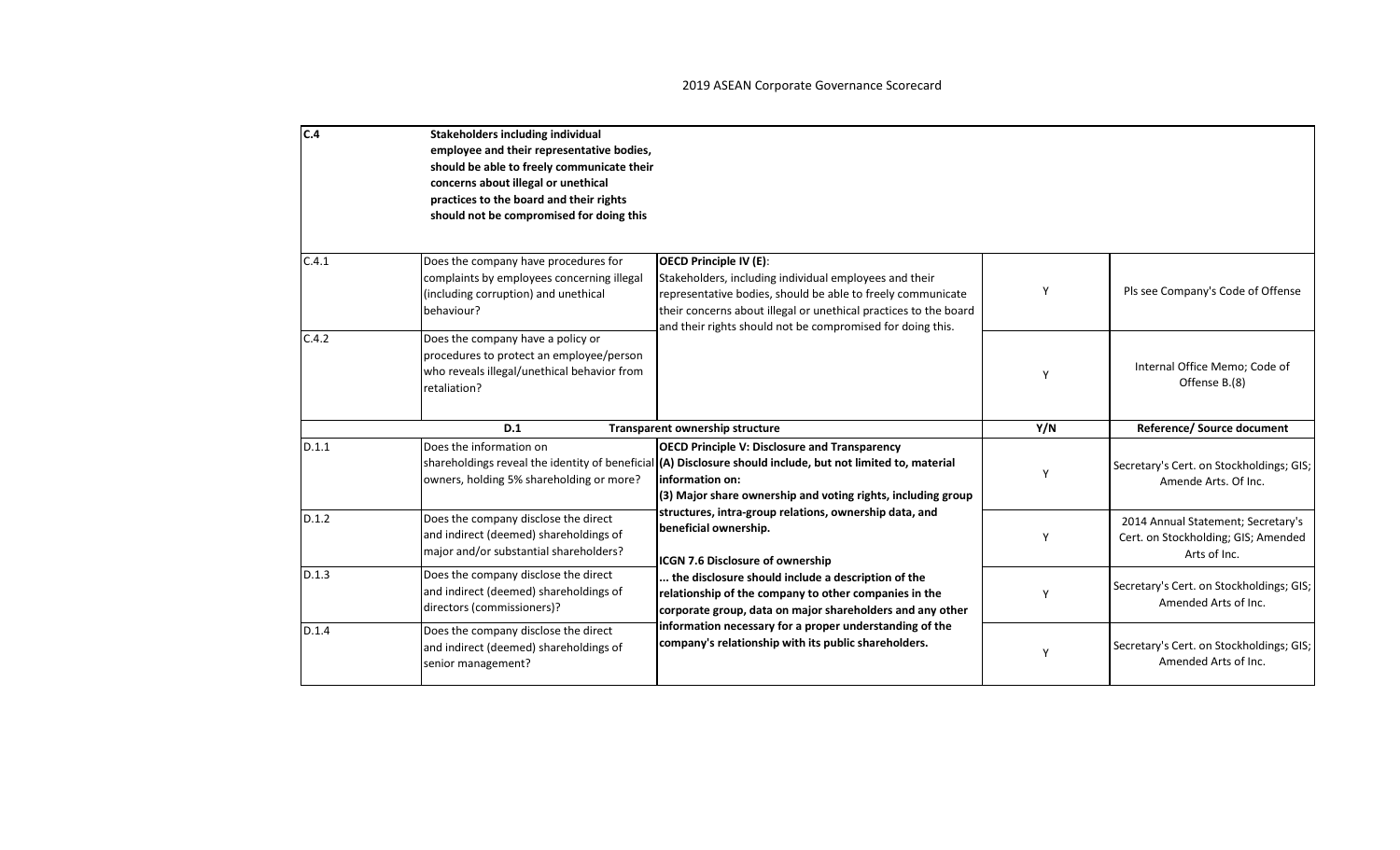| D.1.5  | Does the company disclose details of<br>the parent/holding company, subsidiaries,<br>associates, joint ventures and special purpose<br>enterprises/ vehicles (SPEs)/ (SPVs)?                |                                                                                                                                                                                                                                                                                                                                          | N | The company has no such<br>parent/holding company, subsidiaries,<br>associates, joint ventures, etc.         |
|--------|---------------------------------------------------------------------------------------------------------------------------------------------------------------------------------------------|------------------------------------------------------------------------------------------------------------------------------------------------------------------------------------------------------------------------------------------------------------------------------------------------------------------------------------------|---|--------------------------------------------------------------------------------------------------------------|
| D.2    | <b>Quality of Annual Report</b>                                                                                                                                                             |                                                                                                                                                                                                                                                                                                                                          |   |                                                                                                              |
|        | Does the company's annual report<br>disclose the following items:                                                                                                                           |                                                                                                                                                                                                                                                                                                                                          |   |                                                                                                              |
| D.2.1  | Key risks                                                                                                                                                                                   | "OECD Principle V (A):<br>(1) The financial and operating results of the company; (2)                                                                                                                                                                                                                                                    | Y | 2019 AFS Note 7.: V.6) Manual CG                                                                             |
| D.2.2  | Corporate objectives                                                                                                                                                                        | Company objectives, including ethics, environment, and other<br>public policy commitments;                                                                                                                                                                                                                                               | Y | Pls refer to company's mission & vision                                                                      |
| D.2.3  | Financial performance indicators                                                                                                                                                            | (3) Major share ownership and voting rights, including group                                                                                                                                                                                                                                                                             | Y | Pls refer to 2019 Annual Report                                                                              |
| D.2.4  | Non-financial performance indicators                                                                                                                                                        | structures, intra-group relations, ownership data, beneficial<br>ownership;                                                                                                                                                                                                                                                              | Y | Pls refer to 2019 Annual Report                                                                              |
| D.2.5  | Dividend policy                                                                                                                                                                             | (4) Remuneration policy for members of the board and key<br>executives, including their qualifications, the selection process,                                                                                                                                                                                                           | Y | Note no. 3 on Dividends 2019 F.S.; VI.A)<br>No.5, MCG                                                        |
| D.2.6  | Details of whistle-blowing policy                                                                                                                                                           | other company directorships and whether they                                                                                                                                                                                                                                                                                             | Y | 2019Annual Report                                                                                            |
| D.2.7  | Biographical details (at least age,<br>qualifications, date of first appointment,<br>relevant experience, and any other<br>directorships of listed companies) of<br>directors/commissioners | are regarded as independent by the board;<br>(6) Foreseeable risk factors, including risk management system;<br>(7) Issues regarding employees and other stakeholders; (8)<br>Governance structure and policies, in particular, the content of<br>any corporate governance code or policy and the process by<br>which it is implemented. | Y | Pls refer to III. Qualifications &<br>Disqualifications of Directors; & IX.D)<br><b>Nomination Committee</b> |
| D.2.8  | Training and/or continuing education<br>programme attended by each<br>director/commissioner                                                                                                 | <b>OECD Principle V (E):</b><br>Channels for disseminating information should provide for equal,                                                                                                                                                                                                                                         | Y | 2019 Annual Report on<br>qualification, training, continuing<br>education                                    |
| D.2.9  | Number of board of<br>directors/commissioners meetings<br>held during the year                                                                                                              | timely and cost-efficient access to relevant information by users.<br>ICGN 2.4 Composition and structure of the board<br>ICGN 2.4.1 Skills and experience                                                                                                                                                                                | Y | Minutes of the meeting itself; Annual<br>Report                                                              |
| D.2.10 | Attendance details of each<br>director/commissioner in respect of<br>meetings held                                                                                                          |                                                                                                                                                                                                                                                                                                                                          | Y | Agenda; Minutes;                                                                                             |
| D.2.11 | Details of remuneration of each<br>member of the board of<br>directors/commissioners                                                                                                        |                                                                                                                                                                                                                                                                                                                                          | Y | 2019 Annual Report                                                                                           |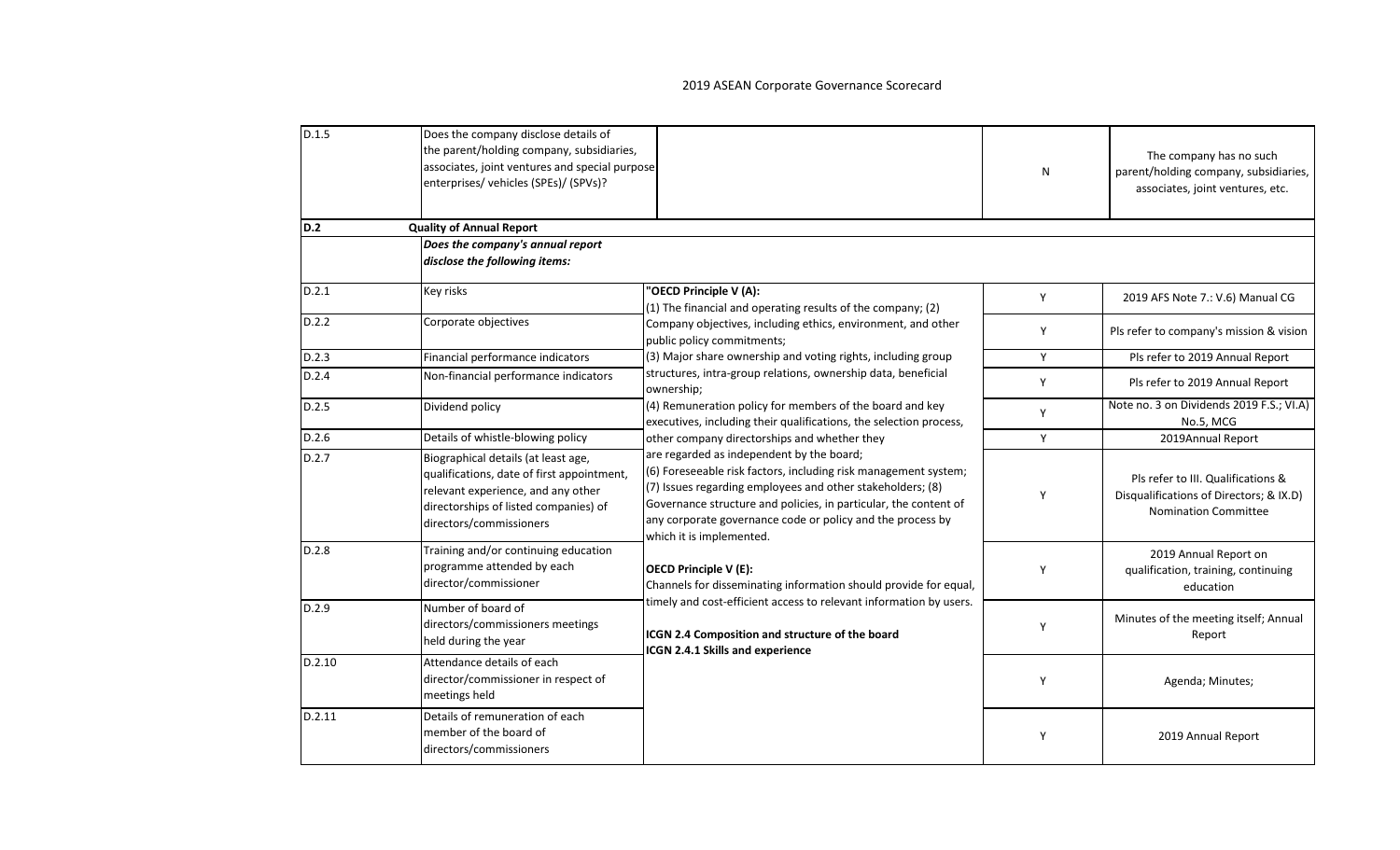|        | <b>Corporate Governance Confirmation</b>                                                                                                                                                                                       |                                                                                                                                                                                                                                                                                                                                                                                                                                                                                                                                                                                                                                                                                                                                                                                                                                                                                                                                                                                                                                                                                                                                                                                                                                                                                               |   |                                                                                              |
|--------|--------------------------------------------------------------------------------------------------------------------------------------------------------------------------------------------------------------------------------|-----------------------------------------------------------------------------------------------------------------------------------------------------------------------------------------------------------------------------------------------------------------------------------------------------------------------------------------------------------------------------------------------------------------------------------------------------------------------------------------------------------------------------------------------------------------------------------------------------------------------------------------------------------------------------------------------------------------------------------------------------------------------------------------------------------------------------------------------------------------------------------------------------------------------------------------------------------------------------------------------------------------------------------------------------------------------------------------------------------------------------------------------------------------------------------------------------------------------------------------------------------------------------------------------|---|----------------------------------------------------------------------------------------------|
|        | <b>Statement</b>                                                                                                                                                                                                               |                                                                                                                                                                                                                                                                                                                                                                                                                                                                                                                                                                                                                                                                                                                                                                                                                                                                                                                                                                                                                                                                                                                                                                                                                                                                                               |   |                                                                                              |
| D.2.12 | Does the Annual Report contain a<br>statement confirming the company's full<br>compliance with the code of corporate<br>governance and where there is non-<br>compliance, identify and explain reasons<br>for each such issue? | <b>OECD PRINCIPLE V (A) (8)</b><br>UK CODE (JUNE 2010): Listing Rules<br>9.8.6 R (for UK incorporated companies) and 9.8.7 R (for overseas<br>incorporated companies) state that in the case of a company that<br>has a Premium listing of equity shares, the following items must<br>be included in its Annual Report and accounts: a statement of<br>how the listed company has applied the Main Principles set out in<br>the UK CG Code, in a manner that would enable shareholders to<br>evaluate how the principles have been applied; a statement as to<br>whether the listed company has complied throughout the<br>accounting period with all relevant provisions set out in the UK CG<br>Code; or not complied throughout the accounting period with all<br>relevant provisions set out in the UK CG Code, and if so, setting<br>out:<br>(i) those provisions, if any, it has not complied with;<br>(ii) in the case of provisions whose requirements are of a<br>continuing nature, the period within which, if any, it did not<br>comply with some or all of those provisions; and<br>(iii) the company's reasons for non-compliance.<br><b>ASX CODE:</b><br>Under ASX Listing Rule 4.10.3, companies are required to provide<br>a statement in their Annual Report disclosing the | Y | Pls. see 2019 Annual Report; The same is<br>also included in X Manual of Corp.<br>Governance |
| D.3.   | Disclosure of related party<br>transactions (RPT)                                                                                                                                                                              |                                                                                                                                                                                                                                                                                                                                                                                                                                                                                                                                                                                                                                                                                                                                                                                                                                                                                                                                                                                                                                                                                                                                                                                                                                                                                               |   |                                                                                              |
| D.3.1  | Does the company disclose its policy                                                                                                                                                                                           | <b>OECD Principle V: Disclosure and Transparency</b>                                                                                                                                                                                                                                                                                                                                                                                                                                                                                                                                                                                                                                                                                                                                                                                                                                                                                                                                                                                                                                                                                                                                                                                                                                          |   |                                                                                              |
|        | covering the review and approval of<br>material/significant RPTs?                                                                                                                                                              | (A) Disclosure should include, but not limited to, material<br>information on:<br>(5) Related party transactions                                                                                                                                                                                                                                                                                                                                                                                                                                                                                                                                                                                                                                                                                                                                                                                                                                                                                                                                                                                                                                                                                                                                                                              | Y | Pls refer to VIII. On Disclosure &<br>Transparency, MCG                                      |
| D.3.2  | Does the company disclose the name<br>of the related party and relationship for<br>each material/significant RPT?                                                                                                              | ICGN 2.11.1 Related party transactions<br>The company should disclose details of all material related party<br>transactions in its Annual Report.                                                                                                                                                                                                                                                                                                                                                                                                                                                                                                                                                                                                                                                                                                                                                                                                                                                                                                                                                                                                                                                                                                                                             | Y | Pls refer to VIII. On Disclosure &<br>Transparency, MCG                                      |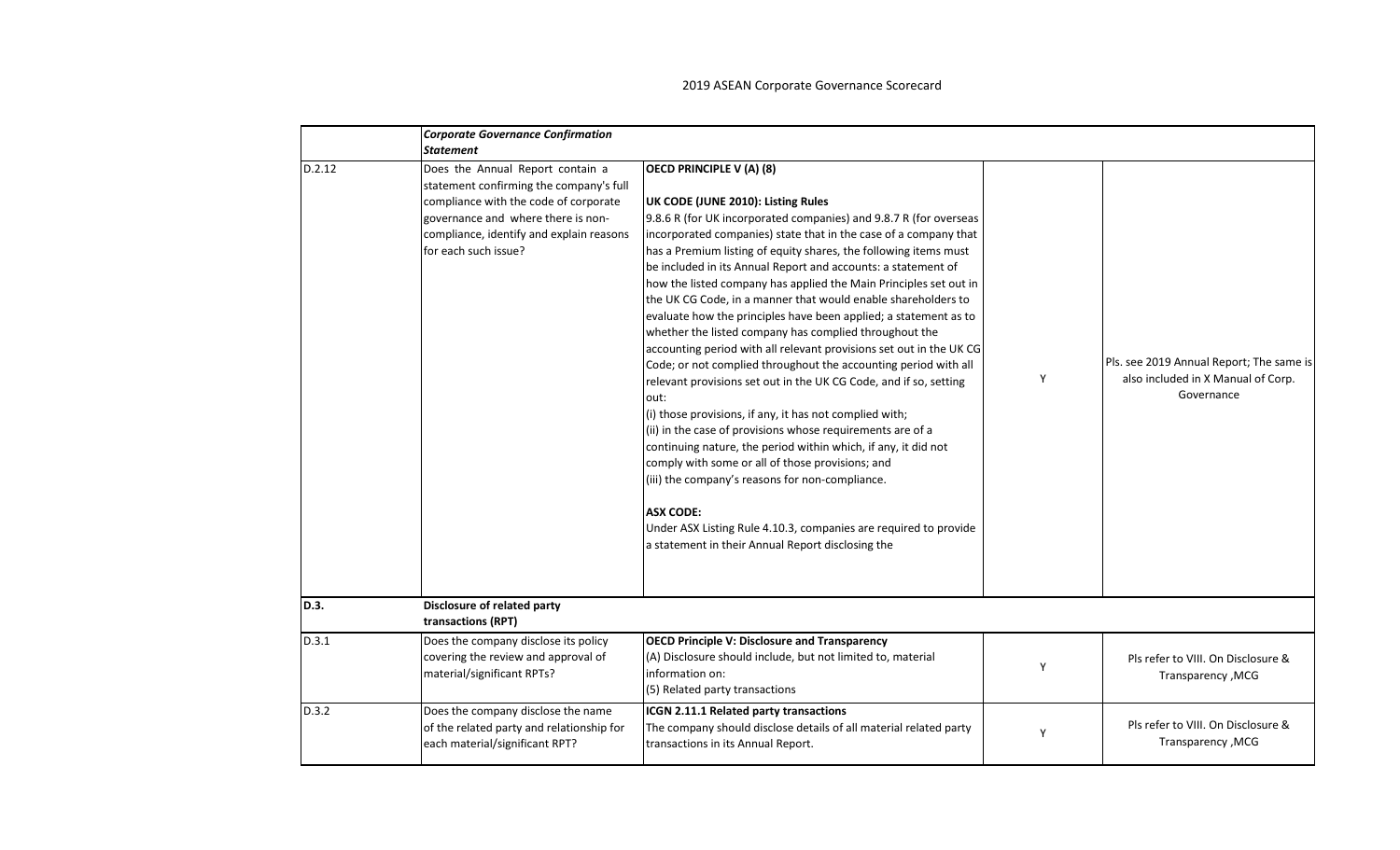| D.3.5 | Does the company disclose the nature<br>and value for each material/significant<br>RPT <sub>1</sub> |  |  | Pls refer to VIII. On Disclosure &<br>Transparency, MCG |
|-------|-----------------------------------------------------------------------------------------------------|--|--|---------------------------------------------------------|
|-------|-----------------------------------------------------------------------------------------------------|--|--|---------------------------------------------------------|

| ID.4  | <b>Directors and commissioners</b><br>dealings in shares of the company   |                                                                                                                                                                                                                                                                                                                                                                                                                                                                                                                            |                                                                                       |
|-------|---------------------------------------------------------------------------|----------------------------------------------------------------------------------------------------------------------------------------------------------------------------------------------------------------------------------------------------------------------------------------------------------------------------------------------------------------------------------------------------------------------------------------------------------------------------------------------------------------------------|---------------------------------------------------------------------------------------|
| D.4.1 | Does the company disclose trading in<br>the company's shares by insiders? | <b>OECD Principle V (A):</b><br>(3) Major share ownership and voting rights<br><b>ICGN 3.5 Employee share dealing</b><br>Companies should have clear rules regarding any trading by<br>directors and employees in the company's own securities.<br><b>ICGN 5.5 Share ownership</b><br>Every company should have and disclose a policy concerning<br>ownership of shares of the company by senior managers and<br>executive directors with the objective of aligning the interests of<br>these key executives with those of | Pls refer to VIII on Disclosure &<br>Transparency in connection to VI.A)<br>10 of MCG |

| ID.5   | <b>External auditor and Auditor Report</b>                                        |                                                                                                                                                                                                        |   |                                                                            |
|--------|-----------------------------------------------------------------------------------|--------------------------------------------------------------------------------------------------------------------------------------------------------------------------------------------------------|---|----------------------------------------------------------------------------|
| ID.5.1 | Are audit fees disclosed?                                                         | <b>OECD Principle V (C):</b><br>An annual audit should be conducted by an independent,                                                                                                                 |   | Pls refer to 2019 AFS in Professional<br>Fees & expenses under Note no. 27 |
|        | Where the same audit firm is<br>engaged for both audit and non-<br>audit services | competent and qualified, auditor in order to provide an external<br>and objective assurance to the board and shareholders that the<br>financial statements fairly represent the financial position and |   |                                                                            |
| D.5.2  | Are the non-audit fees disclosed?                                                 | performance of the company in all material respects.                                                                                                                                                   |   | N.A                                                                        |
| D.5.3  | Does the non-audit fee exceed the<br>audit fees?                                  |                                                                                                                                                                                                        | N | N.A.                                                                       |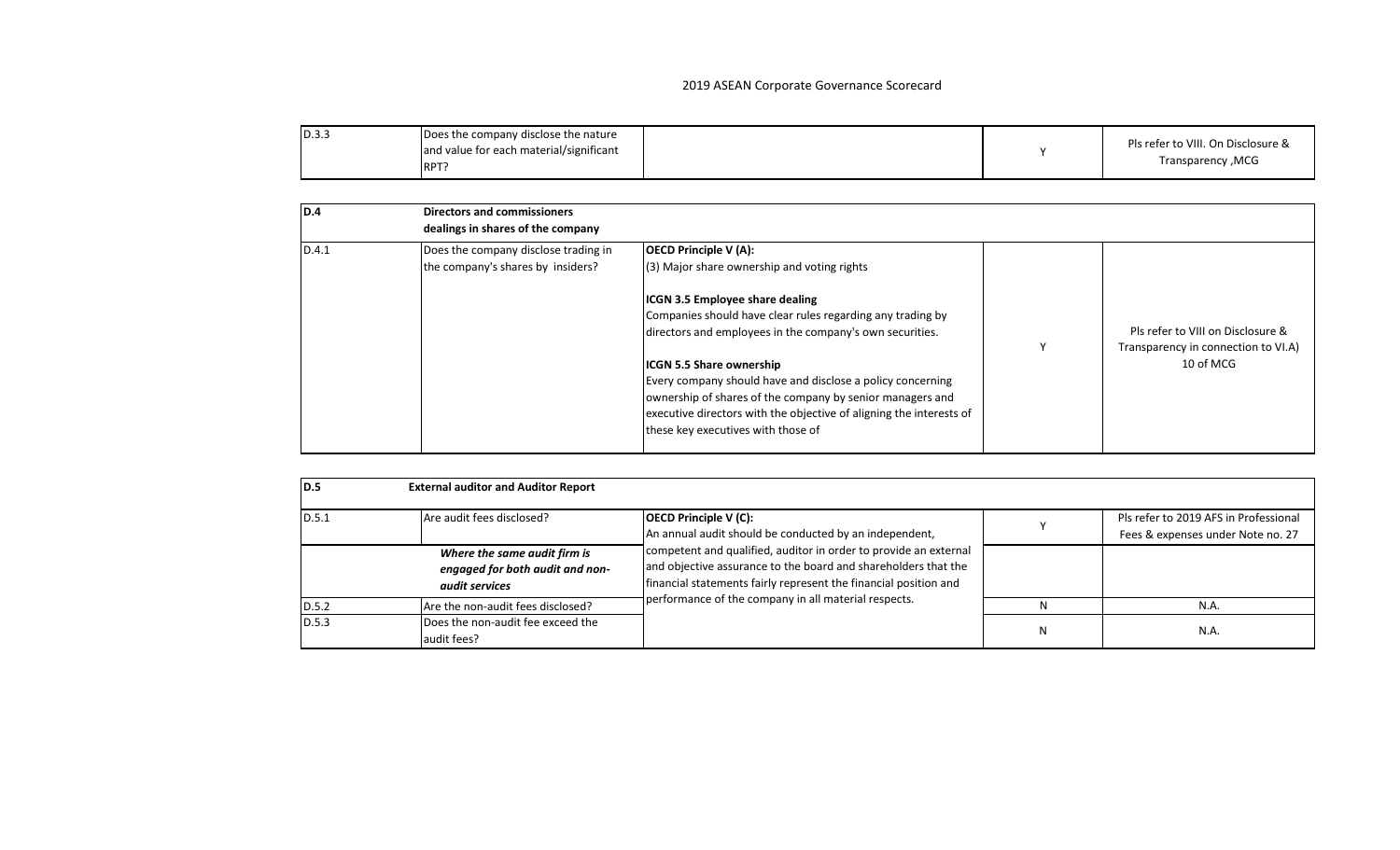| ID.6  | <b>Medium of communications</b>                               |                                                                                                  |  |                                                           |  |
|-------|---------------------------------------------------------------|--------------------------------------------------------------------------------------------------|--|-----------------------------------------------------------|--|
|       | Does the company use the following<br>modes of communication? |                                                                                                  |  |                                                           |  |
|       |                                                               |                                                                                                  |  |                                                           |  |
| D.6.1 | Quarterly reporting                                           | <b>OECD Principle V (E):</b><br>Channels for disseminating information should provide for equal, |  | Pls refer to IV. On Timely &<br>Adequate Information .MCG |  |
| D.6.2 | Company website                                               | timely and cost-efficient access to relevant information by users.                               |  | Company Profile; GIS; Arts of Inc.                        |  |
| D.6.3 | Analyst's briefing                                            | <b>ICGN 7.1 Transparent and open communication</b>                                               |  | Pls refer to GIS & company profile                        |  |
| D.6.4 | Media briefings /press conferences                            |                                                                                                  |  | Pls refer to GIS & company profile                        |  |

| ld.7  | Timely filing/release of<br>annual/financial reports                                                                                                                                             |                                                                                                                                                                                          |                                                                                       |
|-------|--------------------------------------------------------------------------------------------------------------------------------------------------------------------------------------------------|------------------------------------------------------------------------------------------------------------------------------------------------------------------------------------------|---------------------------------------------------------------------------------------|
| D.7.1 | Are the audited annual financial<br>report / statement released within<br>120 days from the financial year end?                                                                                  | <b>OECD Principle V (C)</b><br>OECD Principle V (E) OECD Principle V-(A). ICGN 7.2 Timely<br>disclosure                                                                                  | Filed to BIR & SEC duly stamped received<br>on or before deadline                     |
| D.7.2 | Is the annual report released within<br>120 days from the financial year end?                                                                                                                    | <b>ICGN 7.3 Affirmation of financial statements</b><br>The board of directors and the corporate officers of the company<br>should affirm at least annually the accuracy of the company's | Filed to BIR & SEC duly stamped received<br>on or before deadline                     |
| D.7.3 | Is the true and fairness/fair<br>representation of the annual financial<br>statement/reports affirmed by the board<br>of directors/commissioners and/or the<br>relevant officers of the company? | financial statements or financial accounts.                                                                                                                                              | 2019 AFS. Statement of Management's<br><b>Responsibility For Financial Statements</b> |
| ID.8  | Company website                                                                                                                                                                                  |                                                                                                                                                                                          |                                                                                       |
|       | Does the company have a website<br>disclosing up-to-date information on<br>the following:                                                                                                        |                                                                                                                                                                                          |                                                                                       |
| D.8.1 | <b>Business operations</b>                                                                                                                                                                       | <b>OECD Principle V (A)</b>                                                                                                                                                              | 2019 AFS; AR/AS; GIS; Pls see company<br>website; company profile                     |
| D.8.2 | Financial statements/reports (current<br>and prior years)                                                                                                                                        | <b>OECD Principle V (E)</b>                                                                                                                                                              | Pls. see company website                                                              |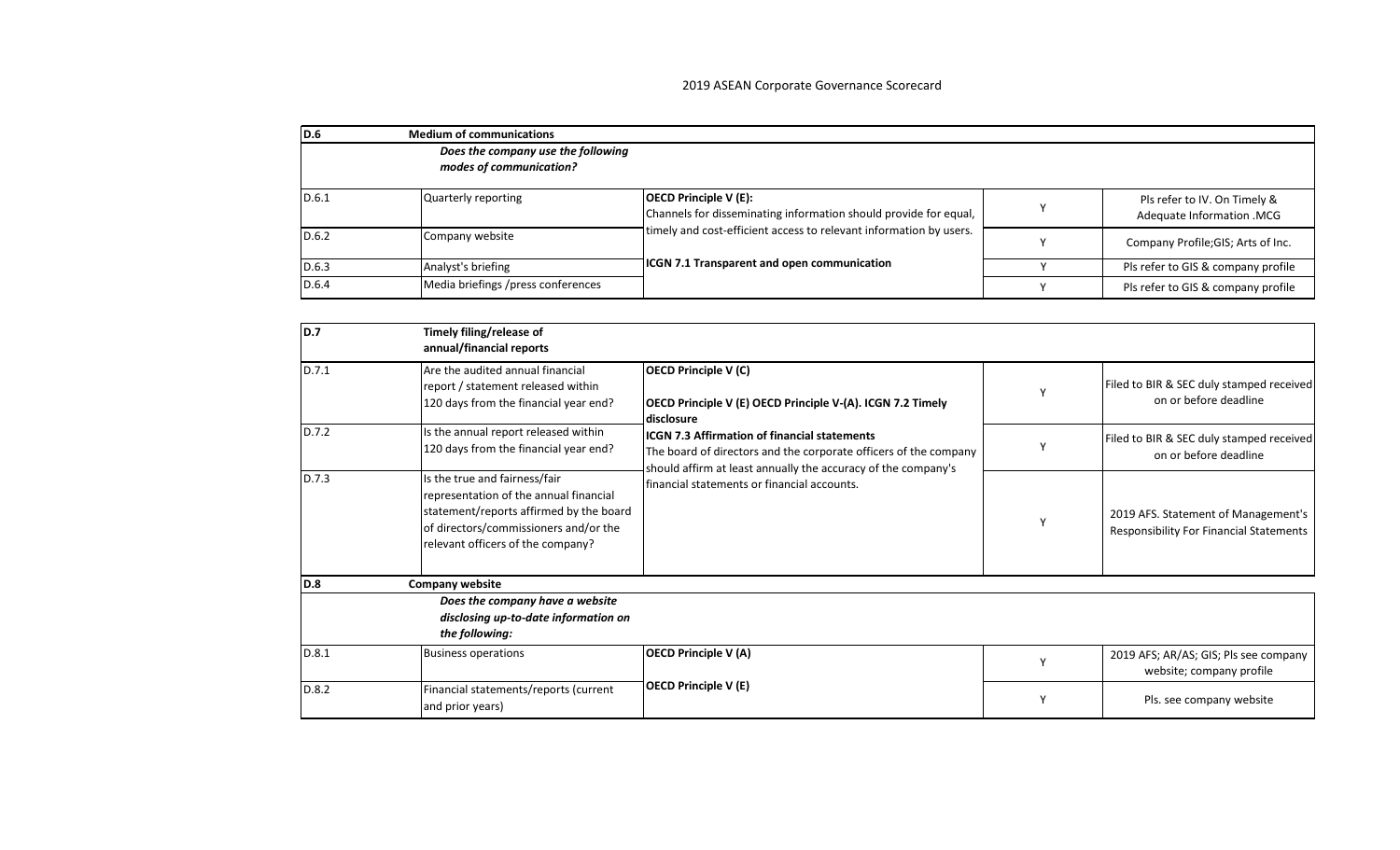| D.8.3 | Materials provided in briefings to<br>analysts and media                                 | <b>ICGN 7.1 Transparent and open communication</b> | Company Profile; GIS               |
|-------|------------------------------------------------------------------------------------------|----------------------------------------------------|------------------------------------|
| D.8.4 | Shareholding structure                                                                   | <b>ICGN 7.2 Timely disclosure</b>                  | Sec. Cert. of Shareholdings; GIS   |
| D.8.5 | Group corporate structure                                                                |                                                    | Sec. Cert. of Shareholdings; GIS   |
| D.8.6 | Downloadable annual report                                                               |                                                    | 2019 Annual Report                 |
| D.8.7 | Notice of AGM and/or EGM                                                                 |                                                    | Notice itself                      |
| D.8.8 | Minutes of AGM and/or EGM                                                                |                                                    | Minutes itself                     |
| D.8.9 | Company's constitution (company's<br>by-laws, memorandum and articles of<br>association) |                                                    | Amended Arts. Of Inc.; Yearly GIS; |

| D.9   | <b>Investor relations</b>                                                                                                                           |                                                                                                                                                                                                                                                                                                             |      |                                                                                                                                                                     |
|-------|-----------------------------------------------------------------------------------------------------------------------------------------------------|-------------------------------------------------------------------------------------------------------------------------------------------------------------------------------------------------------------------------------------------------------------------------------------------------------------|------|---------------------------------------------------------------------------------------------------------------------------------------------------------------------|
| D.9.1 | Does the company disclose the<br>contact details (e.g. telephone, fax, and<br>email) of the officer / office responsible<br>for investor relations? | <b>ICGN 7.1 Transparent and open communication</b>                                                                                                                                                                                                                                                          |      |                                                                                                                                                                     |
|       | E. Responsibilities of the Board                                                                                                                    |                                                                                                                                                                                                                                                                                                             |      |                                                                                                                                                                     |
| E.1   | <b>Board Duties and Responsibilities</b>                                                                                                            |                                                                                                                                                                                                                                                                                                             | Y/ N | <b>Reference/ Source document</b>                                                                                                                                   |
|       | Clearly defined board responsibilities and corporate governance policy                                                                              |                                                                                                                                                                                                                                                                                                             |      |                                                                                                                                                                     |
| E.1.1 | Does the company disclose its<br>corporate governance policy / board<br>charter?                                                                    | <b>OECD PRINCIPLE V: Disclosure and Transparency</b><br>(A) Disclosure should include, but not be limited to, material<br>information on:<br>8. Governance structures and policies, in particular, the content of<br>any corporate governance code or policy and the process by<br>which it is implemented. |      | As mandated by the company 's<br>commitment to a good corporate<br>governance under X, it is also the policy<br>under VIII of MCG to disclose and be<br>transparent |
| E.1.2 | Are the types of decisions requiring<br>board of directors/commissioners'<br>approval disclosed ?                                                   | <b>OECD PRINCIPLE VI (D)</b>                                                                                                                                                                                                                                                                                |      | Clearly stated under III.A) and VIII. MCG<br>on the Disclosure & Transparency;<br>Approval of every Board Resolution                                                |
| E.1.3 | Are the roles and responsibilities of<br>the board of directors/ commissioners<br>clearly stated ?                                                  |                                                                                                                                                                                                                                                                                                             |      | Clearly defined under III.MCG on the<br>Duties & Responsibilities of the Board                                                                                      |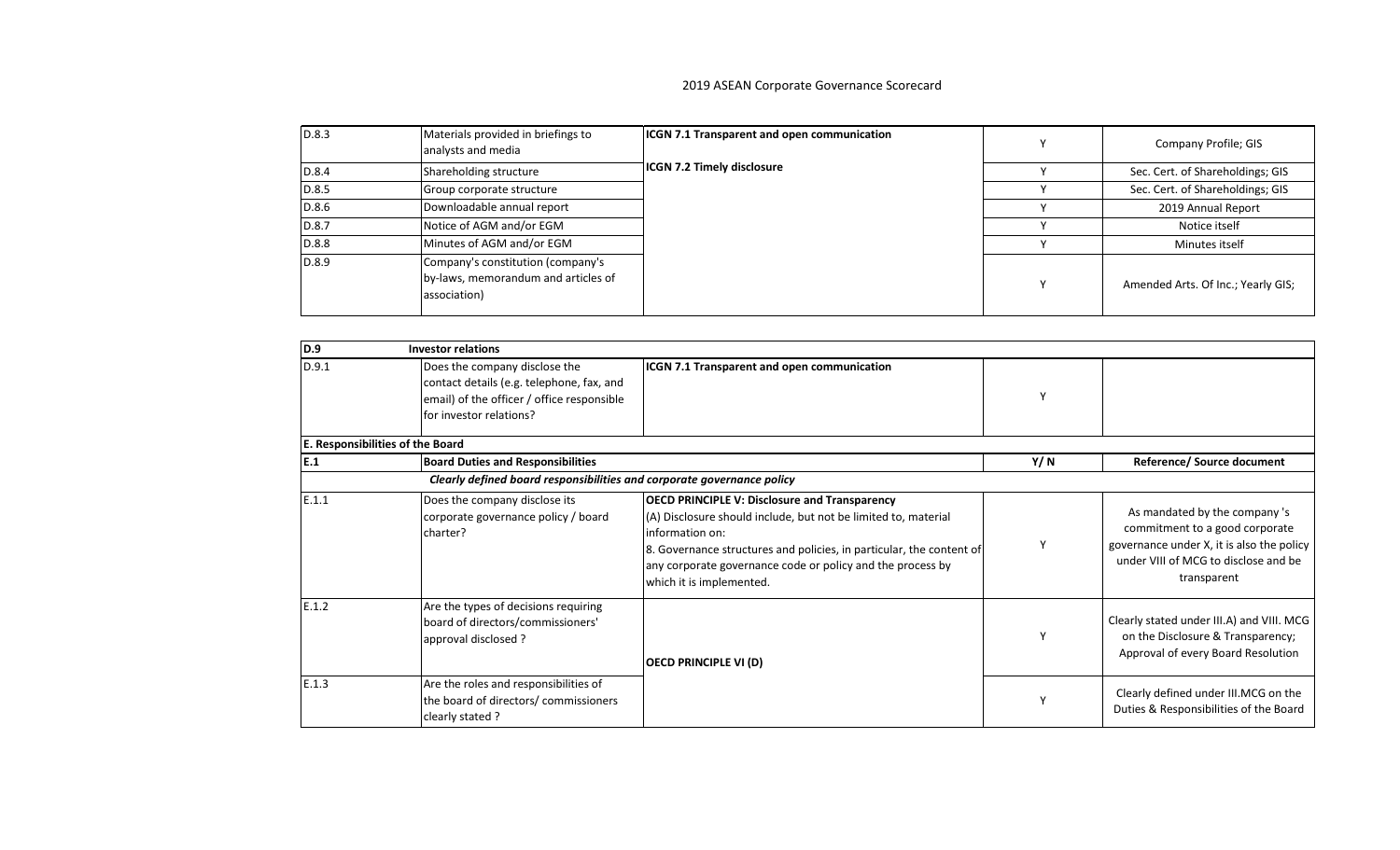|       | <b>Corporate Vision/Mission</b>                                                                                                            |                                                                                                                                                                                                                                                                                                                                                                                                                                                                                                                                                                                                         |   |                                                                                                                   |
|-------|--------------------------------------------------------------------------------------------------------------------------------------------|---------------------------------------------------------------------------------------------------------------------------------------------------------------------------------------------------------------------------------------------------------------------------------------------------------------------------------------------------------------------------------------------------------------------------------------------------------------------------------------------------------------------------------------------------------------------------------------------------------|---|-------------------------------------------------------------------------------------------------------------------|
| E.1.4 | Does the company have a vision and<br>mission statement?                                                                                   | <b>OECD PRINCIPLE 6 (P58)</b><br>ICGN:3.2 Integrity<br>ICGN:3.2 Integrity The board is responsible for overseeing the<br>implementation and maintenance of a culture of integrity. The board should<br>encourage a culture of integrity permeating all aspects of the co., and secure<br>that its vision, mission and objectives are ethically sound.                                                                                                                                                                                                                                                   | Y | Pls refer to co. profile; Duties &<br>responsibilities of the Board<br>under III. MCG Board                       |
| E.1.5 | Has the board review the vision and<br>mission/strategy in the last financial<br>year?                                                     |                                                                                                                                                                                                                                                                                                                                                                                                                                                                                                                                                                                                         | Y | Stated in I MCG; and, Board's<br>Accountability & Audit under V<br>of MCG; Pls. also see 2019 F.S.                |
| E.1.6 | Does the board of directors<br>monitor/oversee the implementation of<br>the corporate strategy?                                            |                                                                                                                                                                                                                                                                                                                                                                                                                                                                                                                                                                                                         | Y | Defined under III of the Board<br>of Director's responsibility;                                                   |
| E.2   | <b>Board structure</b>                                                                                                                     |                                                                                                                                                                                                                                                                                                                                                                                                                                                                                                                                                                                                         |   |                                                                                                                   |
|       | <b>Code of Ethics or Conduct</b>                                                                                                           |                                                                                                                                                                                                                                                                                                                                                                                                                                                                                                                                                                                                         |   |                                                                                                                   |
| E.2.1 | Are the details of the code of ethics or<br>conduct disclosed?                                                                             | <b>OECD PRINCIPLE VI</b><br>(C) The board should apply high ethical standards. It should take into account<br>the interests of stakeholders.                                                                                                                                                                                                                                                                                                                                                                                                                                                            |   | Serves as guide and rules of<br>conduct, otherwise,<br>appropriate sanction impose                                |
| E.2.2 | Does the company disclose that all<br>directors/commissioners, senior<br>management and employees are<br>required to comply with the code? | by its own actions, but also in appointing and overseeing key executives and<br>consequently the management in general. High ethical standards are in the long<br>term interests of the company as a means to make it credible and trustworthy,<br>not only in day-to-day operations but also with respect to longer term<br>commitments. To make the objectives of the board clear and operational, many<br>companies have found it useful to develop company codes of conduct based<br>on, inter alia, professional standards and sometimes broader codes of<br>behaviour. The latter might include a |   | Pls. refer to company's code of<br>offenses; Implemented under X<br>and XII for Administrative<br>Sanction of MCG |
| E.2.3 | Does the company disclose how it<br>implements and monitors compliance<br>with the code of ethics or conduct?                              |                                                                                                                                                                                                                                                                                                                                                                                                                                                                                                                                                                                                         | Y | This is in line with the<br>company's code of offense;<br>and X & XII of MCG                                      |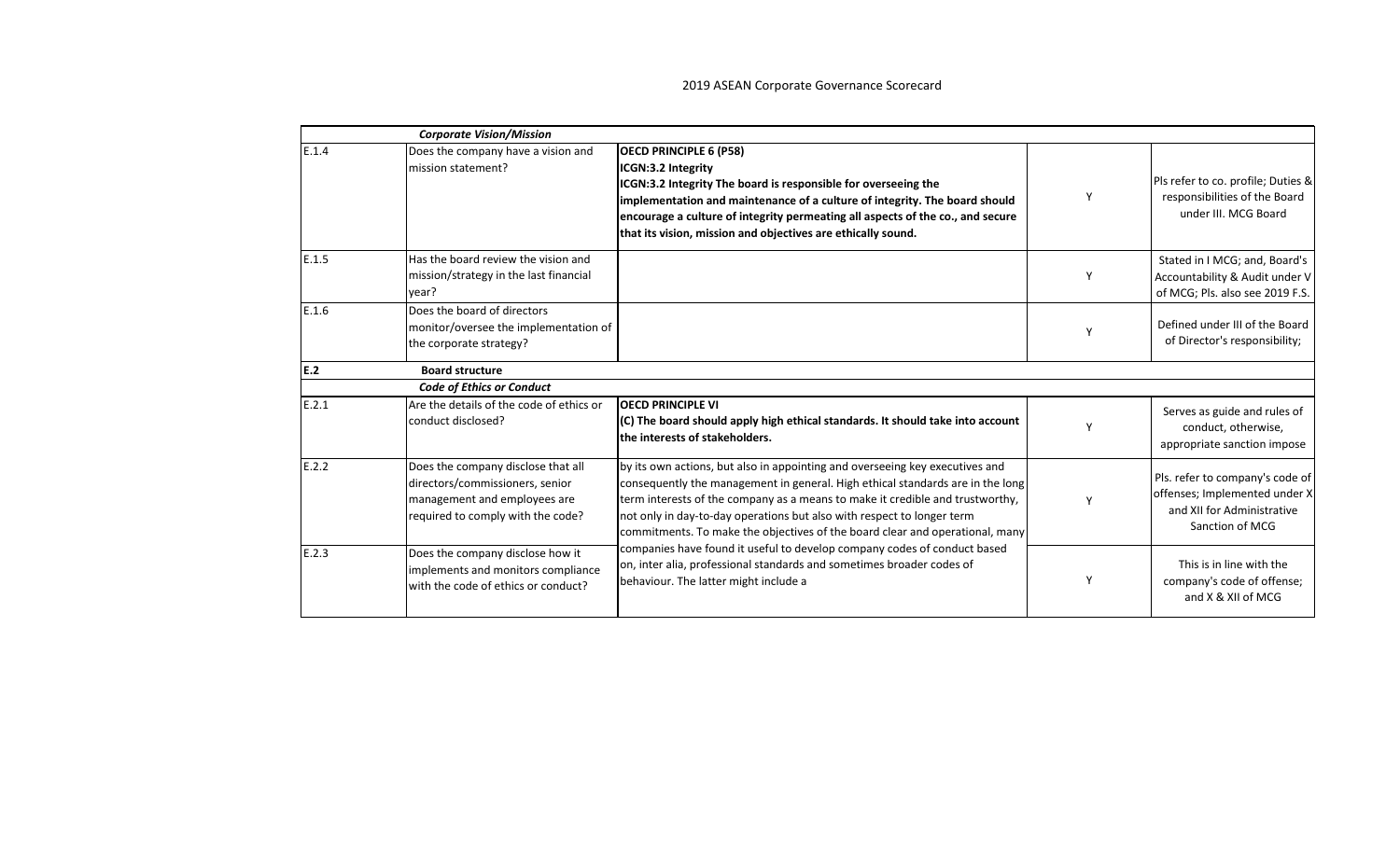|       | <b>Board Structure &amp; Composition</b>                                                                                                                |                                                                                                                                                                                                                                                                                                                                                                                                                                                                                                                                                                                                                                                                                                                                                                                                                                                                                                                                                                                                                                |                       |                                                                                                                                                                |
|-------|---------------------------------------------------------------------------------------------------------------------------------------------------------|--------------------------------------------------------------------------------------------------------------------------------------------------------------------------------------------------------------------------------------------------------------------------------------------------------------------------------------------------------------------------------------------------------------------------------------------------------------------------------------------------------------------------------------------------------------------------------------------------------------------------------------------------------------------------------------------------------------------------------------------------------------------------------------------------------------------------------------------------------------------------------------------------------------------------------------------------------------------------------------------------------------------------------|-----------------------|----------------------------------------------------------------------------------------------------------------------------------------------------------------|
| E.2.4 | Do independent<br>directors/commissioners make up at<br>least 50% of the board of<br>directors/commissioners?                                           | <b>OECD PRINCIPLE VI (E)</b><br>In order to exercise its duties of monitoring managerial performance,<br>preventing conflicts of interest and balancing competing demands on the<br>corporation, it is essential that the board is able to exercise objective<br>judgement. In the first instance this will mean independence and<br>objectivity with respect to management with important implications for the<br>composition and structure of the board. Board independence in these<br>circumstances usually requires that a sufficient number of board members will<br>need to be independent of management. The ASX Code recommends<br>at least a majority of independent directors, while the UK Code recommends at<br>least half of the board, excluding the Chairman, be independent directors. The<br>minimum of three independent directors is to ensure that companies with small<br>boards have enough independent directors (note that stock exchange rules<br>often require at least two independent directors). | N                     | However, the company has the<br>plan to appoint additional<br>Independent Directors to<br>comply with the current ASEAN<br>Corp. Governance best<br>practices. |
| E.2.5 | Are the independent<br>management and major/<br>substantial shareholders?                                                                               | <b>OECD PRINCIPLE VI (E)</b><br>directors/commissioners independent of In order to exercise its duties of monitoring managerial performance,<br>preventing conflicts of interest and balancing competing demands on the<br>corporation, it is essential that the board is able to exercise objective                                                                                                                                                                                                                                                                                                                                                                                                                                                                                                                                                                                                                                                                                                                           | A.) Y<br><b>B.) N</b> | Clearly stated under III. C) of<br>MCG; & II.d) of MCG.<br>They are not shareholders                                                                           |
| E.2.6 | Does the company have a term limit<br>of nine years or less for its independent<br>directors/commissioners?                                             | judgement. In the first instance this will mean independence and<br>objectivity with respect to management with important implications for the<br>composition and structure of the board. Board independence in these<br>circumstances usually requires that a sufficient number of board members will<br>need to be independent of management.                                                                                                                                                                                                                                                                                                                                                                                                                                                                                                                                                                                                                                                                                | Y                     | Up to three (3) to five (5) years<br>only, otherwise, they may not<br>be considered as independent<br>in their acts and decisions                              |
| E.2.7 | Has the company set a limit of five<br>board seats that an individual<br>independent/non-executive<br>director/commissioner may hold<br>simultaneously? | UK CODE (JUNE 2010): Non-executive directors should be appointed for<br>specified terms subject to re-election and to statutory provisions relating to the<br>removal of a director. Any term beyond six years for a non-executive director<br>should be subject to particularly rigorous review, and should take into account<br>the need for progressive refreshing of the board and to succession for<br>appointments to the board and to senior management, so as to maintain an<br>appropriate balance of skills and experience within the company and on the<br>board.                                                                                                                                                                                                                                                                                                                                                                                                                                                   | Y                     | The company has plan to<br>appoint additional Independent<br><b>Directors</b>                                                                                  |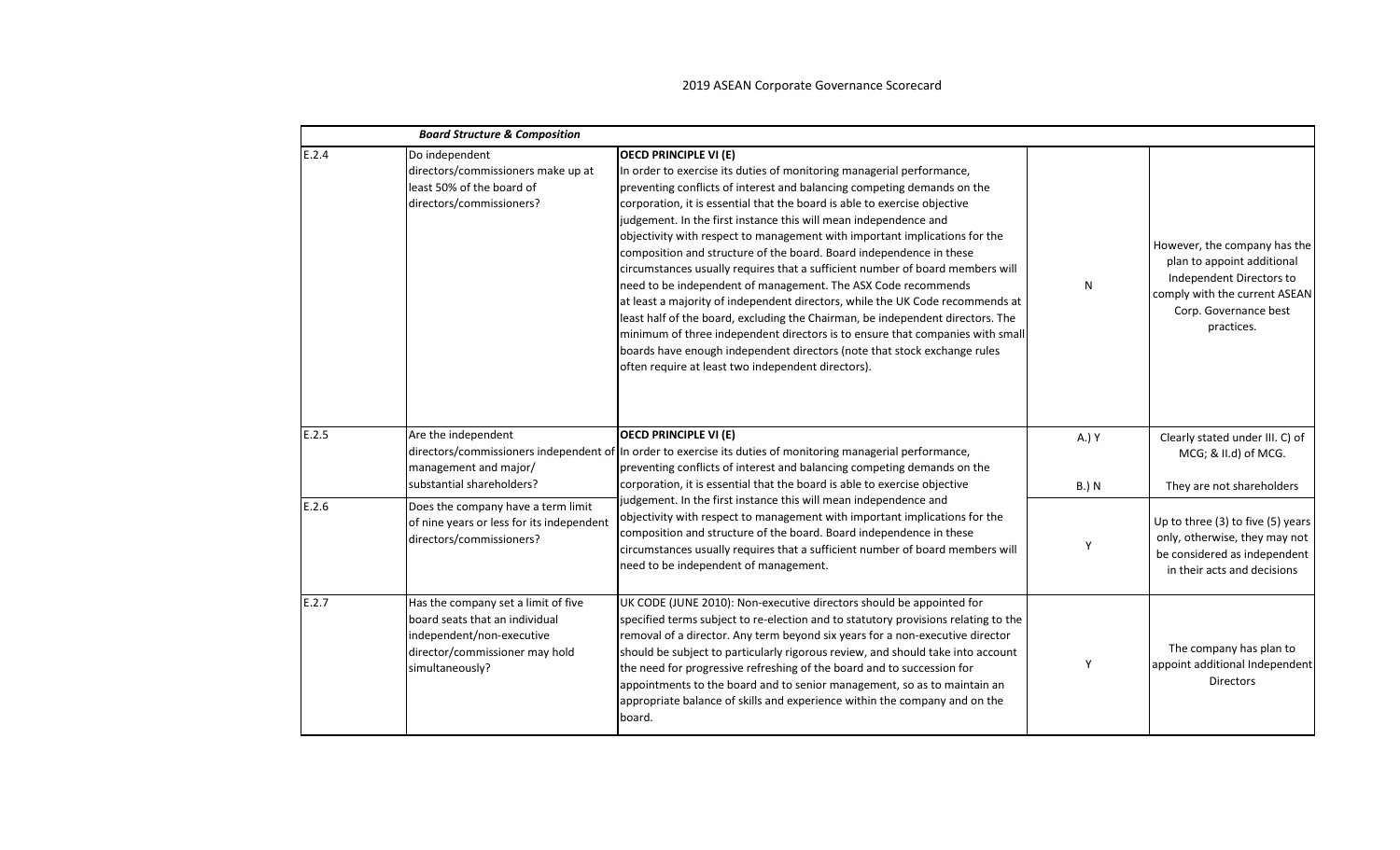| E.2.8  | Does the company have any<br>independent directors/commissioners<br>who serve on a total of more than<br>five boards of publicly-listed companies? | <b>OECD PRINCIPLE VI (E)</b><br>(3) Board members should be able to commit themselves effectively to their<br>responsibilities.<br>Service on too many boards can interfere with the performance of board<br>members. Companies may wish to consider whether multiple board<br>memberships by the same person are compatible with effective board<br>performance and disclose the information to shareholders. | N | They are not occupying more<br>than<br>5 Board seats                                                      |
|--------|----------------------------------------------------------------------------------------------------------------------------------------------------|----------------------------------------------------------------------------------------------------------------------------------------------------------------------------------------------------------------------------------------------------------------------------------------------------------------------------------------------------------------------------------------------------------------|---|-----------------------------------------------------------------------------------------------------------|
| E.2.9  | Does the company have any executive<br>directors who serve on more than two<br>boards of listed companies outside of<br>the group?                 |                                                                                                                                                                                                                                                                                                                                                                                                                | N | None of them serving or<br>occupying more than 2 board<br>sets of any company                             |
|        | <b>Nominating Committee</b>                                                                                                                        |                                                                                                                                                                                                                                                                                                                                                                                                                |   |                                                                                                           |
| E.2.10 | Does the company have a Nominating<br>Committee (NC)?                                                                                              | OECD PRINCIPLE II (C)<br>(3) Effective shareholder participation in key corporate governance decisions,<br>such as the nomination and election of board members, should be facilitated.                                                                                                                                                                                                                        | Y | Under IX.D), 4 members.                                                                                   |
| E.2.11 | Does the Nominating Committee<br>comprise of a majority of independent<br>directors/commissioners?                                                 | Shareholders should be able to make their views known on the remuneration<br>policy for board members and key executives. The equity component of<br>compensation schemes for board members and employees should be subject to<br>shareholder approval.<br>With respect to nomination of candidates, boards in many companies have<br>established Nominating Committee to                                      | N | But the Chairman is an<br>Independent Director. One<br>regular member of the Board.<br>Two Senior Officer |
| E.2.12 | Is the chairman of the Nominating<br>Committee an independent<br>director/commissioner?                                                            | This item is in most codes of corporate governance.                                                                                                                                                                                                                                                                                                                                                            | Υ | He is an Independent Director                                                                             |
| E.2.13 | Does the company disclose the terms<br>of reference/ governance<br>structure/charter of the Nominating<br>Committee?                               | <b>OECD PRINCIPLE VI (E)</b><br>(2) When committees of the board are established, their mandate, composition<br>and working procedures should be well defined and disclosed<br>by the board.                                                                                                                                                                                                                   | Υ | IX of MCG. Nomination<br>Committee provides criteria &<br>guidelines                                      |
| E.2.14 | Did the Nominating Committee meet<br>at least twice during the year?                                                                               | While the use of committees may improve the work of the board they may also<br>raise questions about the collective responsibility of the board and of individual<br>board members. In order to evaluate the merits of board committees it is<br>therefore important that the market receives a full and clear picture of their                                                                                | γ | At least three (3) times a year<br>IX.D) of MCG.                                                          |
| E.2.15 | Is the attendance of members at<br>Nominating Committee meetings<br>disclosed?                                                                     | purpose, duties and composition. Such information is                                                                                                                                                                                                                                                                                                                                                           | Y | Required under VIII. Disclosure<br>& Transparency rule;                                                   |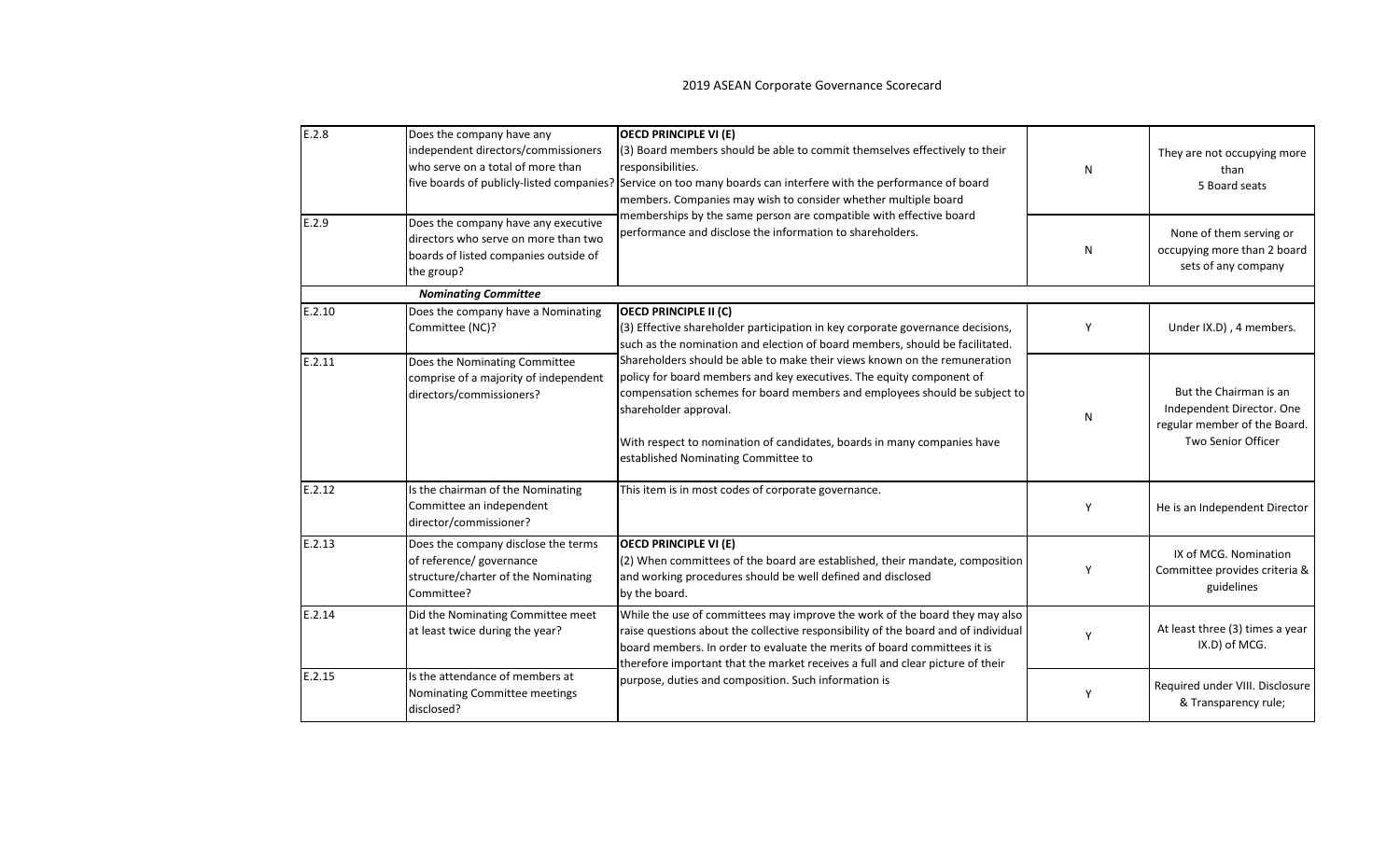|        | <b>Remuneration Committee/</b><br><b>Compensation Committee</b>                                                         |                                                                                                                                                                                                                                                                                                                                                                                                                                                                                                                                                                                                                                                                                                                                                                               |   |                                                                                                                                                                      |
|--------|-------------------------------------------------------------------------------------------------------------------------|-------------------------------------------------------------------------------------------------------------------------------------------------------------------------------------------------------------------------------------------------------------------------------------------------------------------------------------------------------------------------------------------------------------------------------------------------------------------------------------------------------------------------------------------------------------------------------------------------------------------------------------------------------------------------------------------------------------------------------------------------------------------------------|---|----------------------------------------------------------------------------------------------------------------------------------------------------------------------|
| E.2.16 | Does the company have a<br><b>Remuneration Committee?</b>                                                               | <b>OECD PRINCIPLE VI (D)</b><br>(4) Aligning key executive and board remuneration with the longer term<br>interests of the company and its shareholders.                                                                                                                                                                                                                                                                                                                                                                                                                                                                                                                                                                                                                      | Y | Under IX.E) MCG.<br>Compensation & Remuneration<br>Comm.                                                                                                             |
| E.2.17 | Does the Remuneration Committee<br>comprise of a majority of independent<br>directors/commissioners?                    | It is considered good practice in an increasing number of countries that<br>remuneration policy and employment contracts for board members and key<br>executives be handled by a special committee of the board comprising either<br>wholly or a majority of independent directors. There are also calls<br>for a Remuneration Committee that excludes executives that serve on each<br>others' Remuneration Committees, which could lead to conflicts of<br>interest.                                                                                                                                                                                                                                                                                                        | N | Because regular member of the<br>Board are in the proper<br>position to determine and<br>implement the salaries and<br>benefits of the Officers and<br><b>Staffs</b> |
| E.2.18 | Is the chairman of the Remuneration<br>Committee an independent<br>director/commissioner?                               |                                                                                                                                                                                                                                                                                                                                                                                                                                                                                                                                                                                                                                                                                                                                                                               | N | Because regular member of the<br>Board are in the proper<br>position to determine and<br>implement the salaries and<br>benefits of the Officers and<br><b>Staffs</b> |
| E.2.19 | Does the company disclose the terms<br>of reference/ governance structure/<br>charter of the Remuneration<br>Committee? | <b>OECD PRINCIPLE VI (E)</b><br>(2) When committees of the board are established, their mandate, composition<br>and working procedures should be well defined and disclosed by the board.                                                                                                                                                                                                                                                                                                                                                                                                                                                                                                                                                                                     | Y | Stated under IX.E) of MCG                                                                                                                                            |
| E.2.20 | Did the Remuneration Committee<br>meet at least twice during the year?                                                  | While the use of committees may improve the work of the board they may                                                                                                                                                                                                                                                                                                                                                                                                                                                                                                                                                                                                                                                                                                        | Y | Stated under IX.E) of MCG                                                                                                                                            |
| E.2.21 | Is the attendance of members at<br><b>Remuneration Committee meetings</b><br>disclosed?                                 | individual board members. In order to evaluate the merits of board committees<br>it is therefore important that the market receives a full and clear picture of their<br>purpose, duties and composition. Such information is particularly important in<br>an increasing number of jurisdictions where boards are establishing<br>independent Audit Committees with powers to oversee the relationship with<br>the external auditor and to act in many cases independently. Other such<br>committees include those dealing with nomination and compensation. The<br>accountability of the rest of the board and the board as a whole should be<br>clear. Disclosure should not extend to committees set up to deal with, for<br>example, confidential commercial transactions | γ | Required under VIII. Disclosure<br>& Transparency rule;                                                                                                              |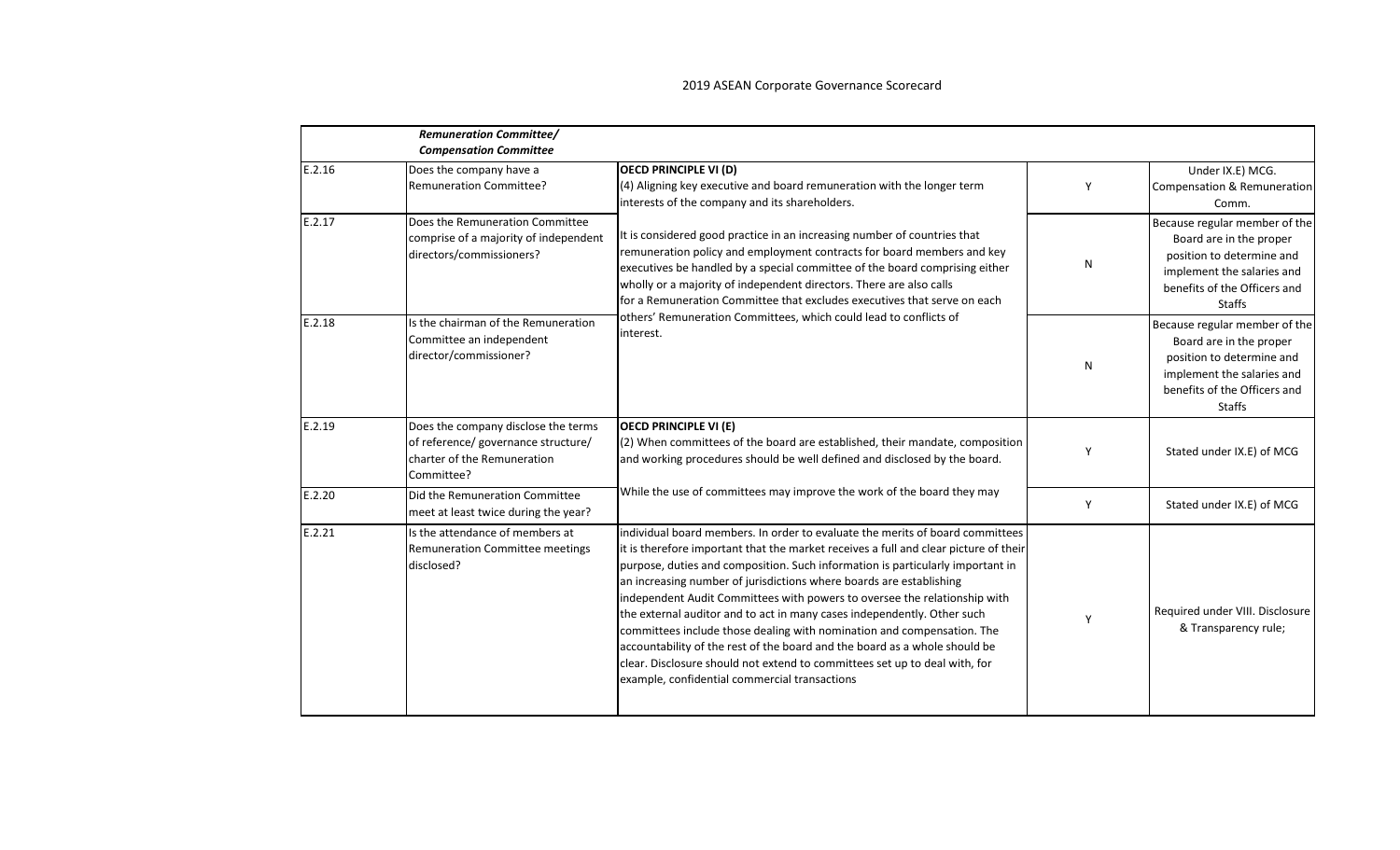|        | <b>Audit Committee</b>                                                                                         |                                                                                                                                                                                                                                                                                                                                                                                                                                                                                                                                                                                                                                                                                                                                                                                                                                                                                                                                                                                                                                                                                                                                                                                   |   |                                                                               |
|--------|----------------------------------------------------------------------------------------------------------------|-----------------------------------------------------------------------------------------------------------------------------------------------------------------------------------------------------------------------------------------------------------------------------------------------------------------------------------------------------------------------------------------------------------------------------------------------------------------------------------------------------------------------------------------------------------------------------------------------------------------------------------------------------------------------------------------------------------------------------------------------------------------------------------------------------------------------------------------------------------------------------------------------------------------------------------------------------------------------------------------------------------------------------------------------------------------------------------------------------------------------------------------------------------------------------------|---|-------------------------------------------------------------------------------|
| E.2.22 | Does the company have an Audit<br>Committee?                                                                   | <b>OECD PRINCIPLE VI (E)</b><br>(1) Boards should consider assigning a sufficient number of non-executive<br>board members capable of exercising independent judgement to tasks where<br>there is a potential for conflict of interest. Examples of such key responsibilities<br>are ensuring the integrity of financial and non-financial reporting, the review of<br>related party transactions, nomination of board members and key executives,<br>and board remuneration.                                                                                                                                                                                                                                                                                                                                                                                                                                                                                                                                                                                                                                                                                                     | Y | Provided under IX.B) of MCG                                                   |
| E.2.23 | Does the Audit Committee comprise<br>entirely of non-executive<br>of independent<br>directors/commissioners?   | <b>OECD PRINCIPLE VI (E)</b><br>(2) When committees of the board are established, their mandate, composition<br>directors/commissioners with a majority and working procedures should be well defined and disclosed by the board.<br>While the use of committees may improve the work of the board they may also<br>raise questions about the collective responsibility of the board and of individual<br>board members. In order to evaluate the merits of board committees it is<br>therefore important that the market receives a full and clear picture of their<br>purpose, duties and composition. Such information is particularly important in<br>the increasing number of jurisdictions where boards are establishing<br>independent Audit Committees with powers to oversee the relationship with<br>the external auditor and to act in many cases independently. Other such<br>committees include those dealing with nomination and compensation. The<br>accountability of the rest of the board and the board as a whole should be<br>clear. Disclosure should not extend to committees set up to deal with, for<br>example, confidential commercial<br>transactions. | N | Comprise majority of non-<br>executive directors. Please see<br>IX.B) of MCG. |
| E.2.24 | Is the chairman of the Audit<br>Committee an independent<br>director/commissioner?                             |                                                                                                                                                                                                                                                                                                                                                                                                                                                                                                                                                                                                                                                                                                                                                                                                                                                                                                                                                                                                                                                                                                                                                                                   | Y | The Chairman is an<br>Independent Director                                    |
| E.2.25 | Does the company disclose the terms<br>of reference/governance<br>structure/charter of the Audit<br>Committee? |                                                                                                                                                                                                                                                                                                                                                                                                                                                                                                                                                                                                                                                                                                                                                                                                                                                                                                                                                                                                                                                                                                                                                                                   | Y | Stated under IX.B) of MCG                                                     |
| E.2.26 | Does the Annual Report disclose the<br>profile or qualifications of the Audit<br>Committee members?            | Most codes specify the need for accounting/finance expertise or<br>experience.                                                                                                                                                                                                                                                                                                                                                                                                                                                                                                                                                                                                                                                                                                                                                                                                                                                                                                                                                                                                                                                                                                    | Υ | Pls. see attached<br>profile/qualifications                                   |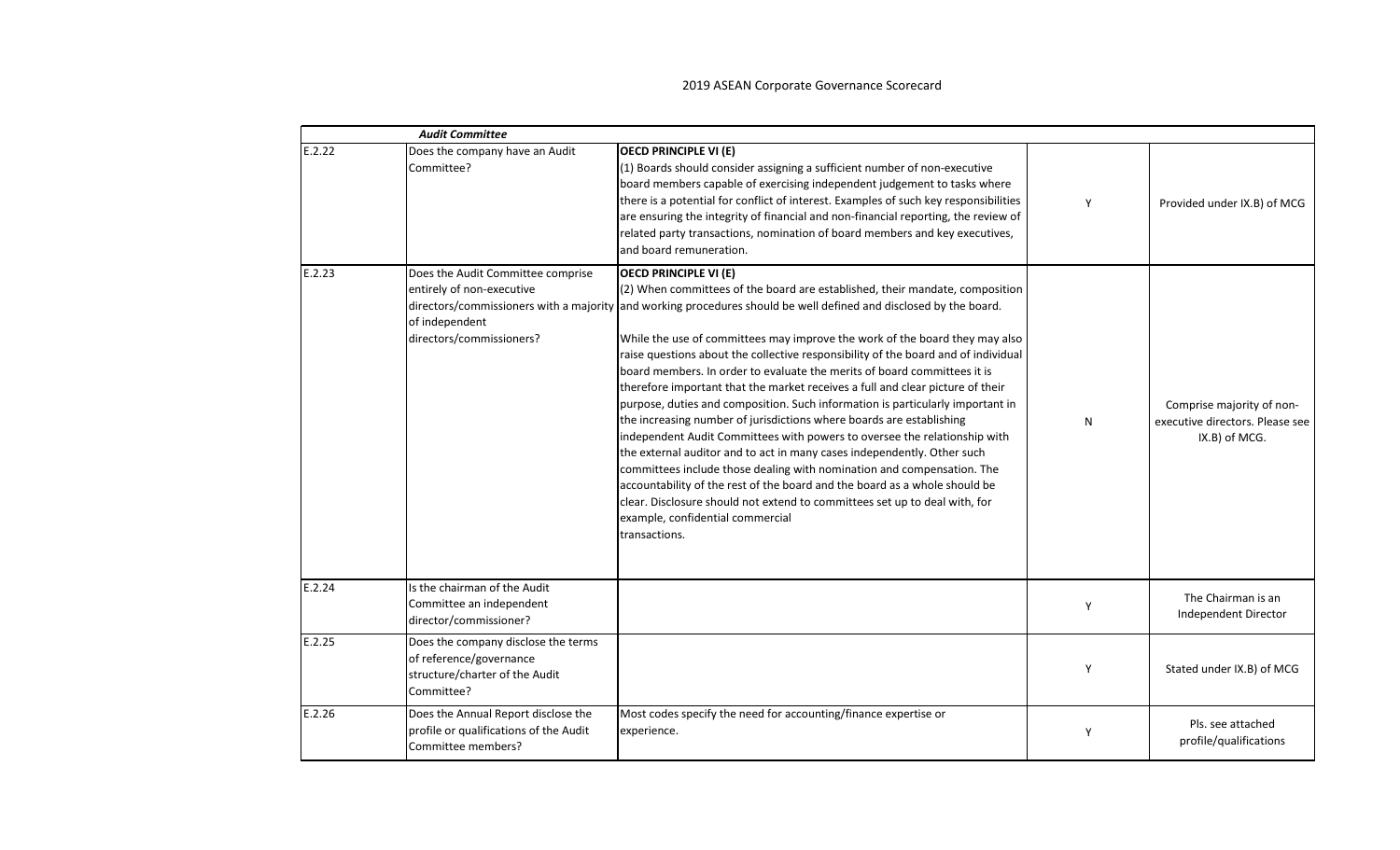| E.2.27 | Does at least one of the independent<br>directors/commissioners of the<br>committee have accounting expertise<br>(accounting qualification or experience)? | UK CODE (JUNE 2010)<br>C.3.1. The board should satisfy itself that at least one member of the Audit<br>Committee has recent and relevant financial experience.<br>As many of the key responsibilities of the Audit Committee are accounting-<br>related, such as oversight of financial reporting and audits, it is important to                                                                                                                                                                                              | Y | Pls refer to co. profile; Duties &<br>responsibilities of the Board<br>under III. MCG Board                                                            |
|--------|------------------------------------------------------------------------------------------------------------------------------------------------------------|-------------------------------------------------------------------------------------------------------------------------------------------------------------------------------------------------------------------------------------------------------------------------------------------------------------------------------------------------------------------------------------------------------------------------------------------------------------------------------------------------------------------------------|---|--------------------------------------------------------------------------------------------------------------------------------------------------------|
| E.2.28 | Did the Audit Committee meet at<br>least four times during the year?                                                                                       | have someone specifically with accounting expertise, not just general financial<br>expertise.                                                                                                                                                                                                                                                                                                                                                                                                                                 | Y | Pls see under IX.B) at least 4<br>times per year                                                                                                       |
| E.2.29 | Is the attendance of members at<br>Audit Committee meetings disclosed?                                                                                     |                                                                                                                                                                                                                                                                                                                                                                                                                                                                                                                               | Υ | Required under VIII. Disclosure<br>& Transparency rule;                                                                                                |
| E.2.30 | Does the Audit Committee have<br>primary responsibility for<br>recommendation on the appointment,<br>and removal of the external auditor?                  | UK CODE (JUNE 2010)<br>C.3.6 The Audit Committee should have primary responsibility for making a<br>recommendation on the appointment, reappointment and removal of the<br>external auditor. If the board does not accept the Audit Committee's<br>recommendation, it should include in the Annual Report, and in any papers<br>recommending appointment or re-appointment, a statement from the Audit<br>Committee explaining the recommendation and should set out reasons why the<br>board has taken a different position. | Y | Clearly stated under IX.B). It<br>shall be responsible for the<br>setting up of internal audit<br>dept. and for the appointment<br>and removal thereof |
| E.3    | <b>Board Processes</b>                                                                                                                                     |                                                                                                                                                                                                                                                                                                                                                                                                                                                                                                                               |   |                                                                                                                                                        |
|        | <b>Board meetings and attendance</b>                                                                                                                       |                                                                                                                                                                                                                                                                                                                                                                                                                                                                                                                               |   |                                                                                                                                                        |
| E.3.1  | Are the board of directors meeting<br>scheduled before the start of financial<br>year?                                                                     | Scheduling board meetings before or at the beginning of the year would<br>allow directors to plan ahead to attend such meetings, thereby helping to<br>maximize participation, especially as non-executive directors often have other<br>commitments. Additional ad hoc meetings can always be scheduled if and when<br>necessary. It is common practice for boards in developed markets to schedule<br>meetings in this way.                                                                                                 | Υ | Any day of every January of any<br>year is the practice of the<br>Board                                                                                |
| E.3.2  | Does the board of<br>directors/commissioners meet at least<br>six times during the year?                                                                   | <b>WORLDBANK PRINCIPLE 6</b><br>(VI.I.24) Does the board meet at least six times per year?<br><b>INDO SCORECARD</b><br>E.10. How many meetings were held in the past year?<br>If the board met more than six times, the firm earns a 'Y' score. If four to six<br>meetings, the firm was scored as 'fair', while less than four times was<br>scored as 'N'                                                                                                                                                                    | Y | More than six times since they<br>meet once a month and upon<br>the necessity and urgency of<br>the operation                                          |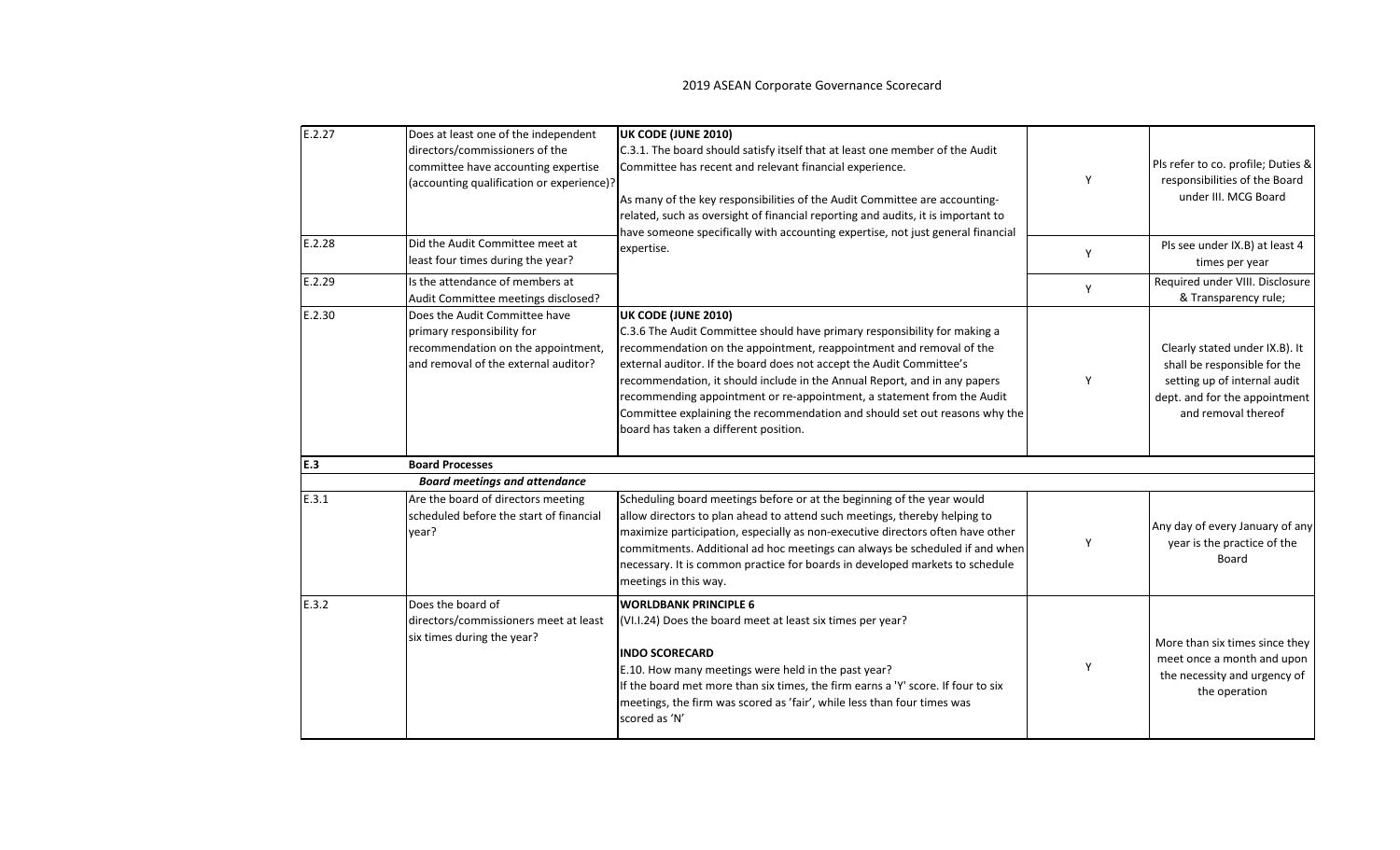| E.3.3 | Has each of the<br>directors/commissioners attended at<br>least 75% of all the board meetings held<br>during the year?                                 | <b>OECD PRINCIPLE VI (E)</b><br>(3) Board members should be able to commit themselves effectively to their<br>responsibilities.<br>Specific limitations may be less important than ensuring that members of the<br>board enjoy legitimacy and confidence in the eyes of shareholders. Achieving<br>legitimacy would also be facilitated by the publication of attendance records for<br>individual board members (e.g. whether they have missed a significant number<br>of meetings) and any other work undertaken on behalf of the board and the<br>associated remuneration. | They are required to devote<br>time and attention under their<br>specific duties, par. No.2; Pls<br>also see the minutes reflecting<br>their attendance |
|-------|--------------------------------------------------------------------------------------------------------------------------------------------------------|-------------------------------------------------------------------------------------------------------------------------------------------------------------------------------------------------------------------------------------------------------------------------------------------------------------------------------------------------------------------------------------------------------------------------------------------------------------------------------------------------------------------------------------------------------------------------------|---------------------------------------------------------------------------------------------------------------------------------------------------------|
| E.3.4 | Does the company require a minimum<br>quorum of at least 2/3 for board<br>decisions?                                                                   | <b>WORLDBANK PRINCIPLE 6</b><br>(VI.I.28) Is there a minimum quorum of at least 2/3 for board decisions to<br>be valid?                                                                                                                                                                                                                                                                                                                                                                                                                                                       | Per By-Laws & Corporation<br>Code; Internal Rules                                                                                                       |
| E.3.5 | Did the non-executive<br>directors/commissioners of the<br>company meet separately at least once<br>during the year without any<br>executives present? | <b>WORLDBANK PRINCIPLE 6</b><br>(VI.E.1.6) Does the corporate governance framework requires or encourages<br>boards to conduct executive sessions?                                                                                                                                                                                                                                                                                                                                                                                                                            | Their meetings were conducted<br>sometimes outside the Head<br>Office without presence of any<br>executive director                                     |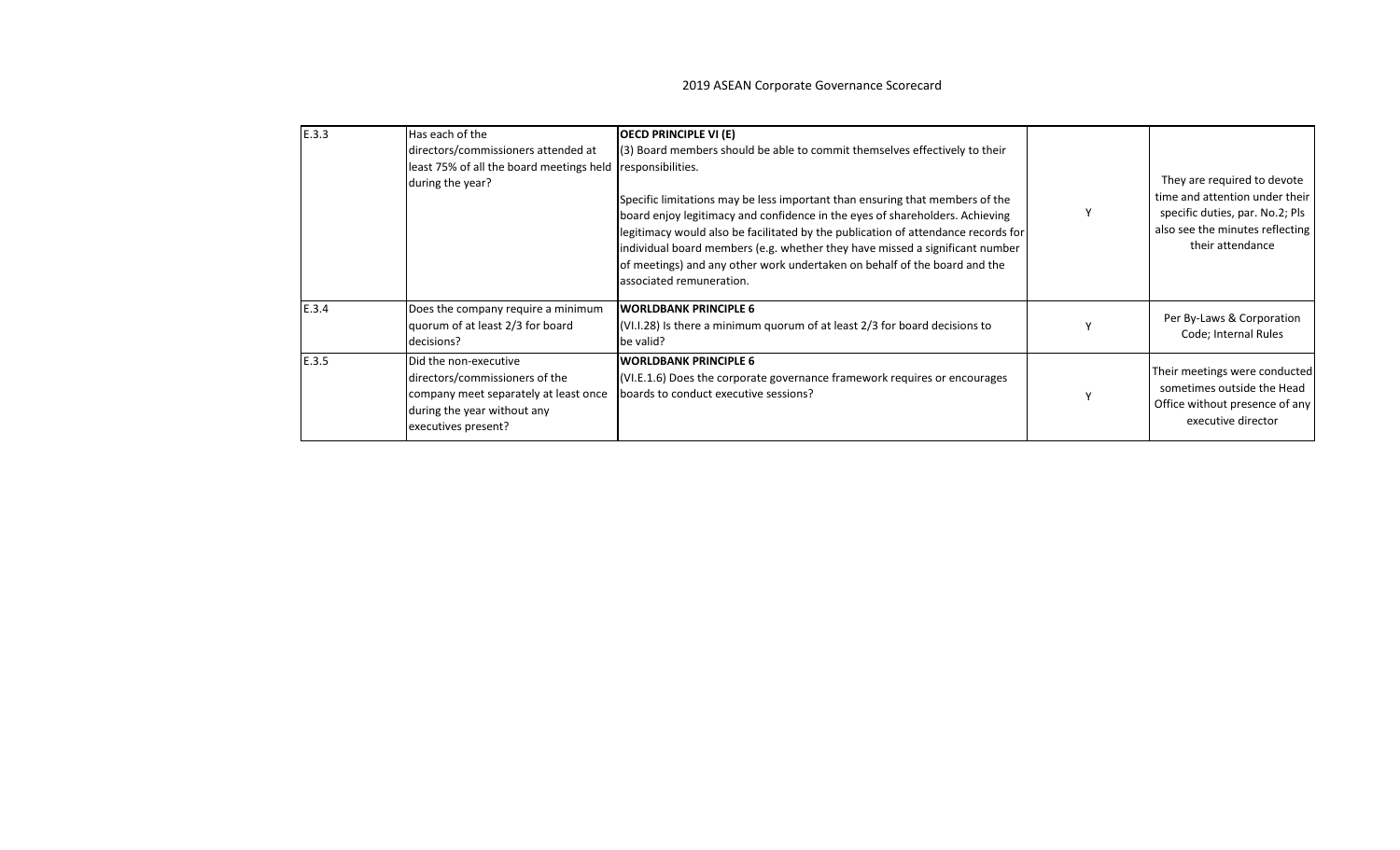|       | <b>Access to information</b>                                                                                                                                  |                                                                                                                                                                                                                                                                                                                                                                                                                                                                                                                                                                                                                                                                                                                                                                                                                                                                                                                                                                                                                              |   |                                                                                                                                                |
|-------|---------------------------------------------------------------------------------------------------------------------------------------------------------------|------------------------------------------------------------------------------------------------------------------------------------------------------------------------------------------------------------------------------------------------------------------------------------------------------------------------------------------------------------------------------------------------------------------------------------------------------------------------------------------------------------------------------------------------------------------------------------------------------------------------------------------------------------------------------------------------------------------------------------------------------------------------------------------------------------------------------------------------------------------------------------------------------------------------------------------------------------------------------------------------------------------------------|---|------------------------------------------------------------------------------------------------------------------------------------------------|
| E.3.6 | Are board papers for board of<br>directors/commissioners meetings<br>provided to the board at least five<br>business days in advance of the board<br>meeting? | <b>OECD PRINCIPLE VI</b><br>$(F)$ In order to fulfil their responsibilities, board members should have access to<br>accurate, relevant and timely information.<br>Board members require relevant information on a timely basis in order to<br>support their decision-making. Non-executive board members do not typically<br>have the same access to information as key managers within the company. The<br>contributions of non-executive board members to the company can be<br>enhanced by providing access to certain key managers within the company such<br>as, for example, the company secretary and the internal auditor, and recourse<br>to independent external advice at the expense of the company. In order to fulfil<br>their responsibilities, board members should ensure that they obtain accurate,<br>relevant and timely information.<br><b>WORLDBANK PRINCIPLE 6</b><br>(VI.F.2) Does such information need to be provided to the board at least<br>five business days in advance of the board meeting? | Y | Pls refer to IV of MCG.<br>Adequate & Timely Information                                                                                       |
| E.3.7 | Does the company secretary play a<br>significant role in supporting the board<br>in discharging its<br>responsibilities?                                      | <b>OECD PRINCIPLE VI (F)</b><br>ICSA Guidance on the Corporate Governance Role of the Company<br>Secretary                                                                                                                                                                                                                                                                                                                                                                                                                                                                                                                                                                                                                                                                                                                                                                                                                                                                                                                   | Y | Defined under II.Q) As<br>custodian of corp. records, she<br>also plays a significant role in<br>support in the Board as she is<br>also a SVP. |
| E.3.8 | Is the company secretary trained in<br>legal, accountancy or company<br>secretarial practices?                                                                | <b>WORLDBANK PRINCIPLE 6</b><br>(VI.D.2.12) Do company boards have a professional and qualified company<br>secretary?                                                                                                                                                                                                                                                                                                                                                                                                                                                                                                                                                                                                                                                                                                                                                                                                                                                                                                        | Υ | Pls refer to her profile and<br>experienced; She an<br>Accountant & Finance Officer<br>and the same time SVP.                                  |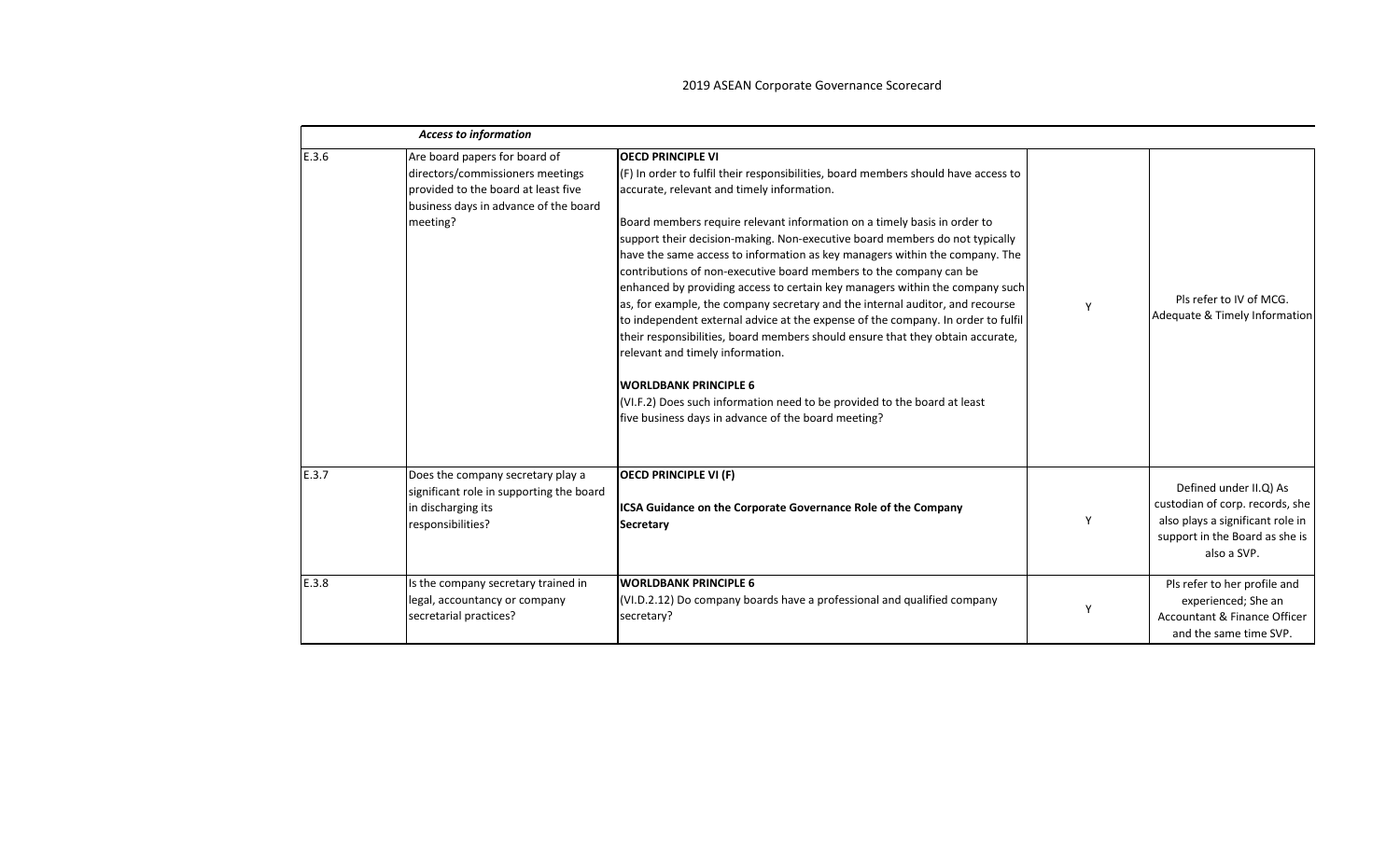|        | <b>Board Appointments and Re-Election</b>                                                       |                                                                                                                                                                                                                                                                                                                                                                                                                                                                                                                                                                                                                                                                                                                                                                                                                                                                                                                                                                                                                                                                                                                                                                                                                                                                                                       |   |                                                                                                                                                                                                                                                                                |
|--------|-------------------------------------------------------------------------------------------------|-------------------------------------------------------------------------------------------------------------------------------------------------------------------------------------------------------------------------------------------------------------------------------------------------------------------------------------------------------------------------------------------------------------------------------------------------------------------------------------------------------------------------------------------------------------------------------------------------------------------------------------------------------------------------------------------------------------------------------------------------------------------------------------------------------------------------------------------------------------------------------------------------------------------------------------------------------------------------------------------------------------------------------------------------------------------------------------------------------------------------------------------------------------------------------------------------------------------------------------------------------------------------------------------------------|---|--------------------------------------------------------------------------------------------------------------------------------------------------------------------------------------------------------------------------------------------------------------------------------|
| E.3.9  | Does the company disclose the<br>criteria used in selecting new<br>directors/commissioners?     | OECD PRINCIPLE II (C) (3)<br>To further improve the selection process, the Principles also call for full<br>disclosure of the experience and background of candidates for the board and<br>the nomination process, which will allow an informed assessment of the<br>abilities and suitability of each candidate.<br><b>OECD Principle VI (D)</b><br>(5) Ensuring a formal and transparent board nomination and election process.<br>These Principles promote an active role for shareholders in the nomination and<br>election of board members. The board has an essential role to play in ensuring<br>that this and other aspects of the nominations and election process are<br>respected. First, while actual procedures for nomination may differ among<br>countries, the board or a nomination committee has a special responsibility to<br>make sure that established procedures are transparent and respected. Second,<br>the board has a key role in identifying potential members for the board with the<br>appropriate knowledge, competencies and expertise to complement the<br>existing skills of the board and thereby improve its value-adding potential for<br>the company. In several countries there are calls for an open search process<br>extending to a broad range of people | Υ | The company has a Nomination<br>Committee to pre-screen the<br>qualifications and preparation<br>of final list of new Directors<br>under IX.D); Pls see also III.B)<br>on Specific Duties &<br>Responsibilities; Qualifications;<br>Disqualifications: Permanent;<br>Temporary |
| E.3.10 | Does the company disclose the<br>process followed in appointing new<br>directors/commissioners? |                                                                                                                                                                                                                                                                                                                                                                                                                                                                                                                                                                                                                                                                                                                                                                                                                                                                                                                                                                                                                                                                                                                                                                                                                                                                                                       |   | Same as above                                                                                                                                                                                                                                                                  |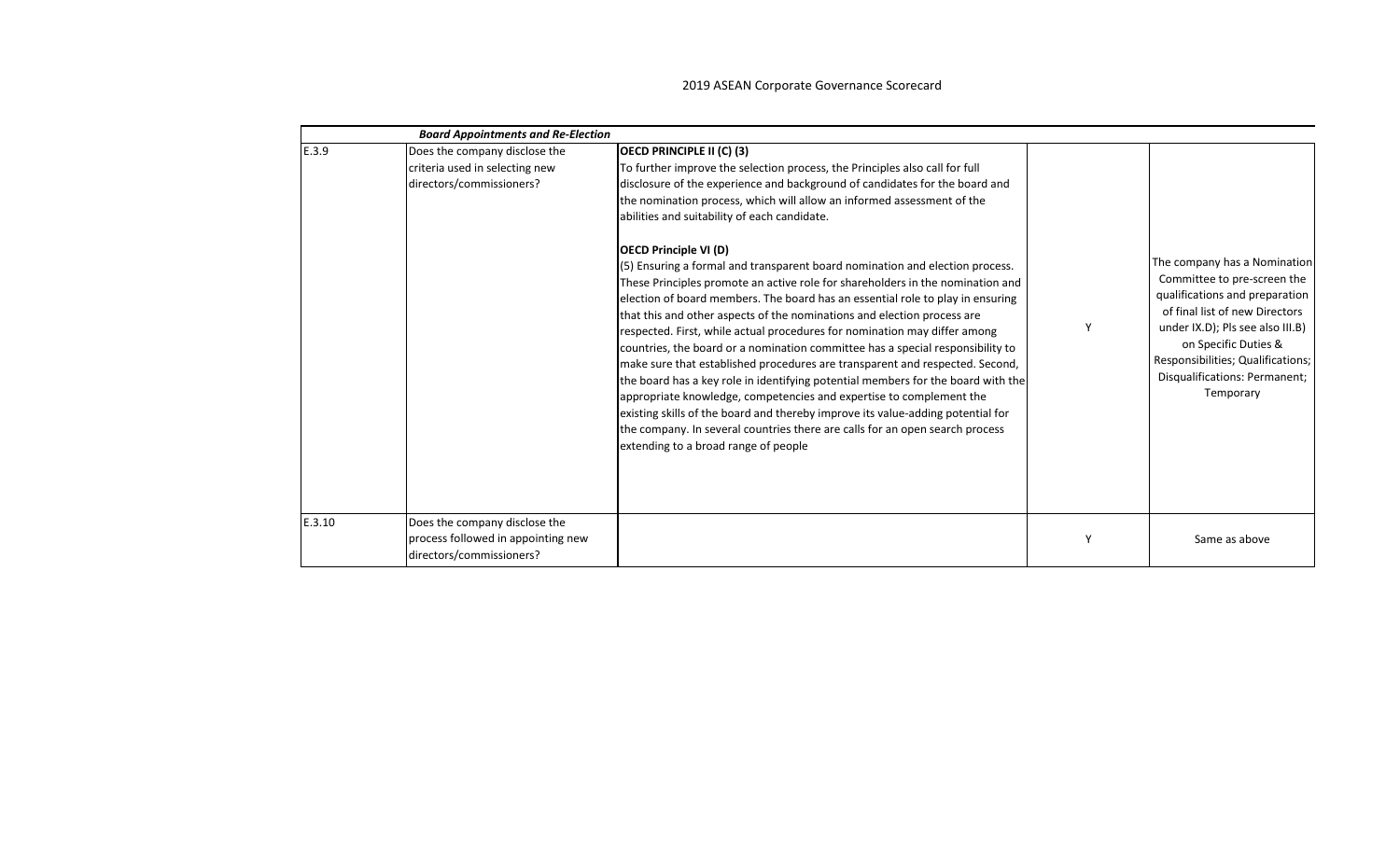| E.3.11 | Are all the directors/commissioners<br>three years? | <b>IICGN: 2.9.1</b><br>subject to re-election at least once every Election of directors: Directors should be conscious of their accountability to<br>shareholders, and many jurisdictions have mechanisms to ensure that this is in<br>place on an ongoing basis. There are some markets however where such<br>accountability is less apparent and in these each director should stand for<br>election on an annual basis. Elsewhere directors should stand for election at<br>least once every three years, though they should face evaluation more<br>frequently.<br><b>WORLDBANK PRINCIPLE 6</b><br>(VI.I.18) Can the re-election of board members be staggered over time?<br>(Staggered boards are those where only a part of the board is re-elected at<br>each election, e.g. only 1/3 of directors are re-elected every year.) |  | Directors are elected by the<br>Stockholders of record every<br>year |
|--------|-----------------------------------------------------|---------------------------------------------------------------------------------------------------------------------------------------------------------------------------------------------------------------------------------------------------------------------------------------------------------------------------------------------------------------------------------------------------------------------------------------------------------------------------------------------------------------------------------------------------------------------------------------------------------------------------------------------------------------------------------------------------------------------------------------------------------------------------------------------------------------------------------------|--|----------------------------------------------------------------------|
|--------|-----------------------------------------------------|---------------------------------------------------------------------------------------------------------------------------------------------------------------------------------------------------------------------------------------------------------------------------------------------------------------------------------------------------------------------------------------------------------------------------------------------------------------------------------------------------------------------------------------------------------------------------------------------------------------------------------------------------------------------------------------------------------------------------------------------------------------------------------------------------------------------------------------|--|----------------------------------------------------------------------|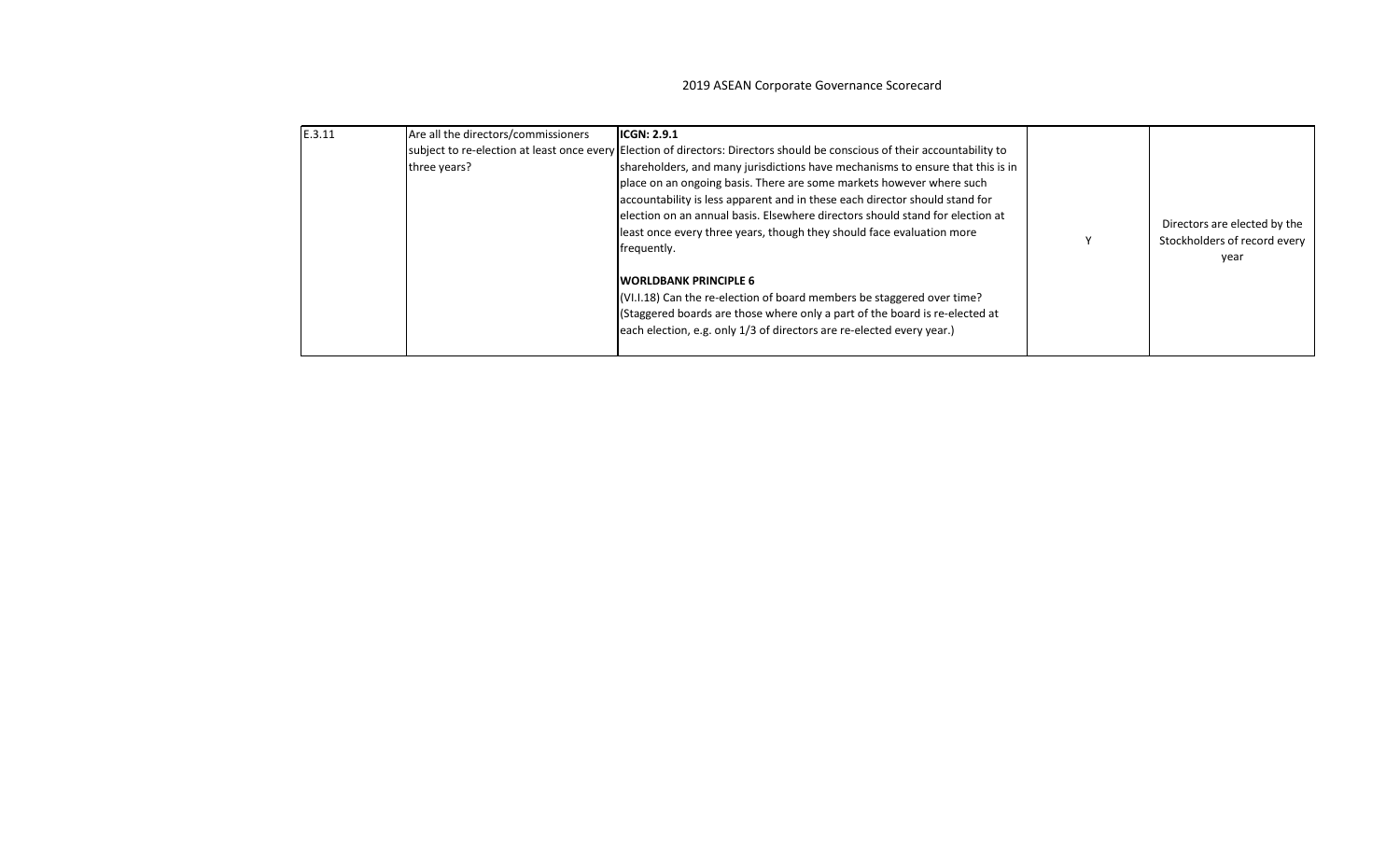|        | <b>Remuneration Matters</b>                                                                                                                                                                                     |                                                                                                                                                                                                                                                                                                                                                                                                                                                                                                                                                                                                                                                                                                                                                                                                                                                                                                                                                                                                                                                                                                     |   |                                                                                                                                                                                                                                                |
|--------|-----------------------------------------------------------------------------------------------------------------------------------------------------------------------------------------------------------------|-----------------------------------------------------------------------------------------------------------------------------------------------------------------------------------------------------------------------------------------------------------------------------------------------------------------------------------------------------------------------------------------------------------------------------------------------------------------------------------------------------------------------------------------------------------------------------------------------------------------------------------------------------------------------------------------------------------------------------------------------------------------------------------------------------------------------------------------------------------------------------------------------------------------------------------------------------------------------------------------------------------------------------------------------------------------------------------------------------|---|------------------------------------------------------------------------------------------------------------------------------------------------------------------------------------------------------------------------------------------------|
| E.3.12 | Does the company disclose its<br>in-kind and other emoluments)<br>policy/practices (i.e. the use of short<br>term and long term incentives and<br>performance measures) for its executive<br>directors and CEO? | <b>OECD PRINCIPLE VI (D)</b><br>remuneration (fees, allowances, benefit- (4) Aligning key executive and board remuneration with the longer term<br>interests of the company and its shareholders.<br>In an increasing number of countries it is regarded as good practice for boards<br>to develop and disclose a remuneration policy statement covering board<br>members and key executives. Such policy statements specify the relationship<br>between remuneration and performance, and include measurable standards<br>that emphasize the longer run interests of the company over short term<br>considerations. Policy statements generally tend to set conditions for payments<br>to board members for extra-board activities, such as consulting. They also often<br>specify terms to be observed<br>by board members and key executives about holding and trading the stock of<br>the company, and the procedures to be followed in granting and re- pricing of<br>options. In some countries, policy also covers the payments to be made when<br>terminating the contract of an executive. |   | Pls refer to IX.E) remuneration<br>Committee recommends and<br>oversee the program of salaries<br>and other benefits for Directors<br>that would attract the best<br>talents to aid the Corporation<br>in a short term and long term<br>basis. |
| E.3.13 | Is there disclosure of the fee structure<br>for non-executive<br>directors/commissioners?                                                                                                                       | UK CODE (JUNE 2010)<br>D.1.3 Levels of remuneration for non-executive directors should reflect the time<br>commitment and responsibilities of the role.<br>Disclosure of fee structure for non-executive directors allows shareholders to<br>assess if these directors are remunerated in an appropriate manner, for<br>example, whether they are paid for taking on additional responsibilities and<br>contributions, such as chairing committees.                                                                                                                                                                                                                                                                                                                                                                                                                                                                                                                                                                                                                                                 | Y | Included in the function of<br>Remuneration Committee, and,<br>under the Disclosure and<br>Transparency Principles (VIII of<br>MCG)                                                                                                            |
| E.3.14 | Do the shareholders or the Board of<br>Directors approve the remuneration of<br>the executive directors and/or the<br>senior executives?                                                                        | <b>OECD PRINCIPLE VI. (D.4)</b><br>The Board should fulfil certain key functions including aligning key executive<br>and board remuneration with the longer term interests of the company and its<br>shareholders.<br>ICGN 2.3 $(D)$ and $(E)$<br>D. Selecting, remunerating, monitoring and where necessary replacing key<br>executives and overseeing succession planning.<br>E. Aligning key executives and Board remuneration with the longer term                                                                                                                                                                                                                                                                                                                                                                                                                                                                                                                                                                                                                                              | Y | Pls refer also to IX.E)                                                                                                                                                                                                                        |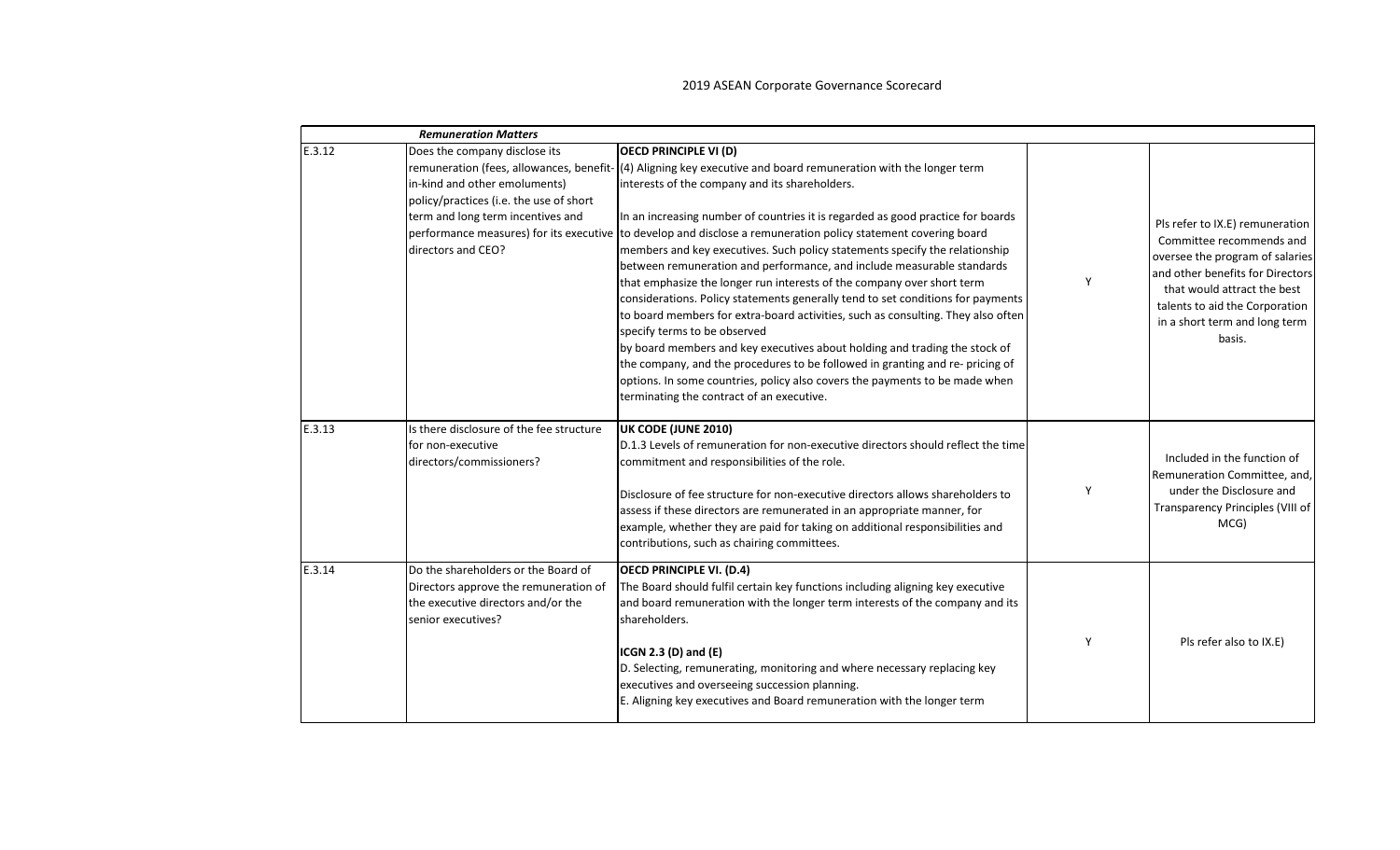| E.3.15 | Do independent non-executive<br>directors/commissioners receive<br>options, performance shares or<br>bonuses? | UK CODE (JUNE 2010)<br>(D.1.3) Levels of remuneration for non-executive directors should reflect the<br>time commitment and responsibilities of the role. Remuneration for<br>non-executive directors should not include share options or other                                                                                                                                                                                                                                                                                                                                                                                                                                                                                                                 | N | Transportation allowance only                                                                                |
|--------|---------------------------------------------------------------------------------------------------------------|-----------------------------------------------------------------------------------------------------------------------------------------------------------------------------------------------------------------------------------------------------------------------------------------------------------------------------------------------------------------------------------------------------------------------------------------------------------------------------------------------------------------------------------------------------------------------------------------------------------------------------------------------------------------------------------------------------------------------------------------------------------------|---|--------------------------------------------------------------------------------------------------------------|
|        | <b>Internal Audit</b>                                                                                         |                                                                                                                                                                                                                                                                                                                                                                                                                                                                                                                                                                                                                                                                                                                                                                 |   |                                                                                                              |
| E.3.16 | Does the company have a separate<br>linternal audit function?                                                 | <b>OECD PRINCIPLE VI (D)</b><br>(7) Ensuring the integrity of the corporation's accounting and financial reporting<br>systems, including the independent audit, and that appropriate systems of<br>control are in place, in particular, systems for risk management, financial and<br>operational control, and compliance with the law and relevant standards.<br>Ensuring the integrity of the essential reporting and monitoring systems will<br>require the board to set and enforce clear lines of responsibility and<br>accountability throughout the organization. The board will also need to ensure<br>that there is appropriate oversight by senior management. One way of doing<br>this is through an internal audit system directly reporting to the |   | Pls refer to II, j) & k); V.5) & 6)<br>on Accountability & Audit; &<br>IX.B) on Audit & Finance<br>Committee |
| E.3.17 | Is the head of internal audit identified<br>or, if outsourced, is the name of the<br>external firm disclosed? | Companies often disclose that they have an internal audit but, in practice,<br>it is not uncommon for it to exist more in form than in substance. For example,<br>the in-house internal audit may be assigned to someone with other operational<br>responsibilities. As internal audit is unregulated, unlike external audit, there are<br>firms providing outsourced internal audit services which are not properly<br>qualified to do so. Making the identity of the head of internal audit or the<br>external service provider public would provide some level of safeguard that the<br>internal audit is substantive.                                                                                                                                       | Υ | R.R. TAN & ASSOCIATES, CPA's                                                                                 |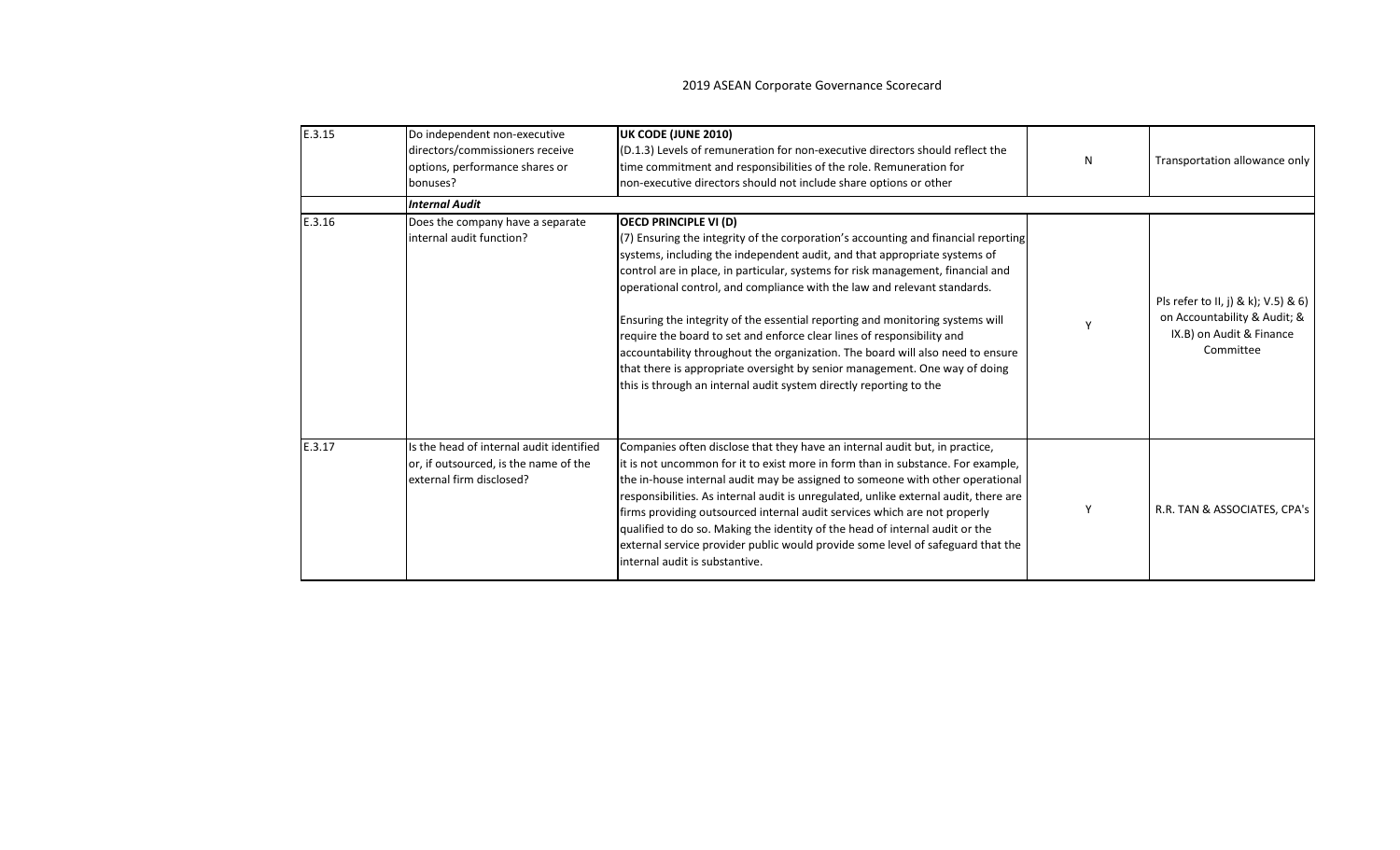| E.3.18                | Does the appointment and removal of<br>the internal auditor require the approval<br>of the Audit Committee?                                                                                                                                   | OECD PRINCIPLE VI (D) (7)<br>In some jurisdictions it is considered good practice for the internal auditors to<br>report to an independent Audit Committee of the board or an<br>equivalent body which is also responsible for managing the relationship with<br>the external auditor, thereby allowing a coordinated response by the board.<br><b>WORLDBANK PRINCIPLE 6</b><br>(VI.D.7.9) Does the internal auditors have direct and unfettered access to the<br>board of directors and its independent Audit Committee?<br><b>ASX Principles on CG</b><br>" companies should consider a second reporting line from the<br>internal audit function to the board or relevant committee." Under the ASX<br>Principles it is also recommended that the Audit Committee have access to<br>internal audit without the presence of management, and that "the audit<br>committee should recommend to the board the appointment and dismissal of a | Υ | PLs refer to IX.B) Audit &<br>Finance Committee is<br>responsible for the setting up<br>of internal audit dept. and for<br>the appointment and removal<br>of internal auditor. |
|-----------------------|-----------------------------------------------------------------------------------------------------------------------------------------------------------------------------------------------------------------------------------------------|---------------------------------------------------------------------------------------------------------------------------------------------------------------------------------------------------------------------------------------------------------------------------------------------------------------------------------------------------------------------------------------------------------------------------------------------------------------------------------------------------------------------------------------------------------------------------------------------------------------------------------------------------------------------------------------------------------------------------------------------------------------------------------------------------------------------------------------------------------------------------------------------------------------------------------------------|---|--------------------------------------------------------------------------------------------------------------------------------------------------------------------------------|
| <b>Risk Oversight</b> |                                                                                                                                                                                                                                               | chief internal audit executive."                                                                                                                                                                                                                                                                                                                                                                                                                                                                                                                                                                                                                                                                                                                                                                                                                                                                                                            |   |                                                                                                                                                                                |
| E.3.19                | Does the company disclose the<br>internal control procedures/risk<br>management systems it has in place?                                                                                                                                      | OECD PRINCIPLE 6 (VI) (D) (7)<br>Ensuring the integrity of the corporation's accounting and financial reporting<br>systems, including the independent audit, and that appropriate systems of<br>control are in place, in particular, systems for risk management, financial and<br>operational control, and compliance with the law and                                                                                                                                                                                                                                                                                                                                                                                                                                                                                                                                                                                                     | Υ | Pls refer to V.A) of MCG; and<br>2019 AFS Note No.7.                                                                                                                           |
| E.3.20                | Does the Annual Report disclose that<br>the board of directors/commissioners<br>has conducted a review of the<br>company's material controls<br>(including operational, financial and<br>compliance controls) and risk<br>management systems? | UK CODE (JUNE 2010)<br>C.2.1 The board should, at least annually, conduct a review of the effectiveness<br>of the company's risk management and internal control systems and should<br>report to shareholders that they have done so. The review should cover all<br>material controls, including financial, operational and compliance controls.                                                                                                                                                                                                                                                                                                                                                                                                                                                                                                                                                                                           | Υ | Pls refer to 2019 AFS on Risk<br>Management Objective and<br>Policies                                                                                                          |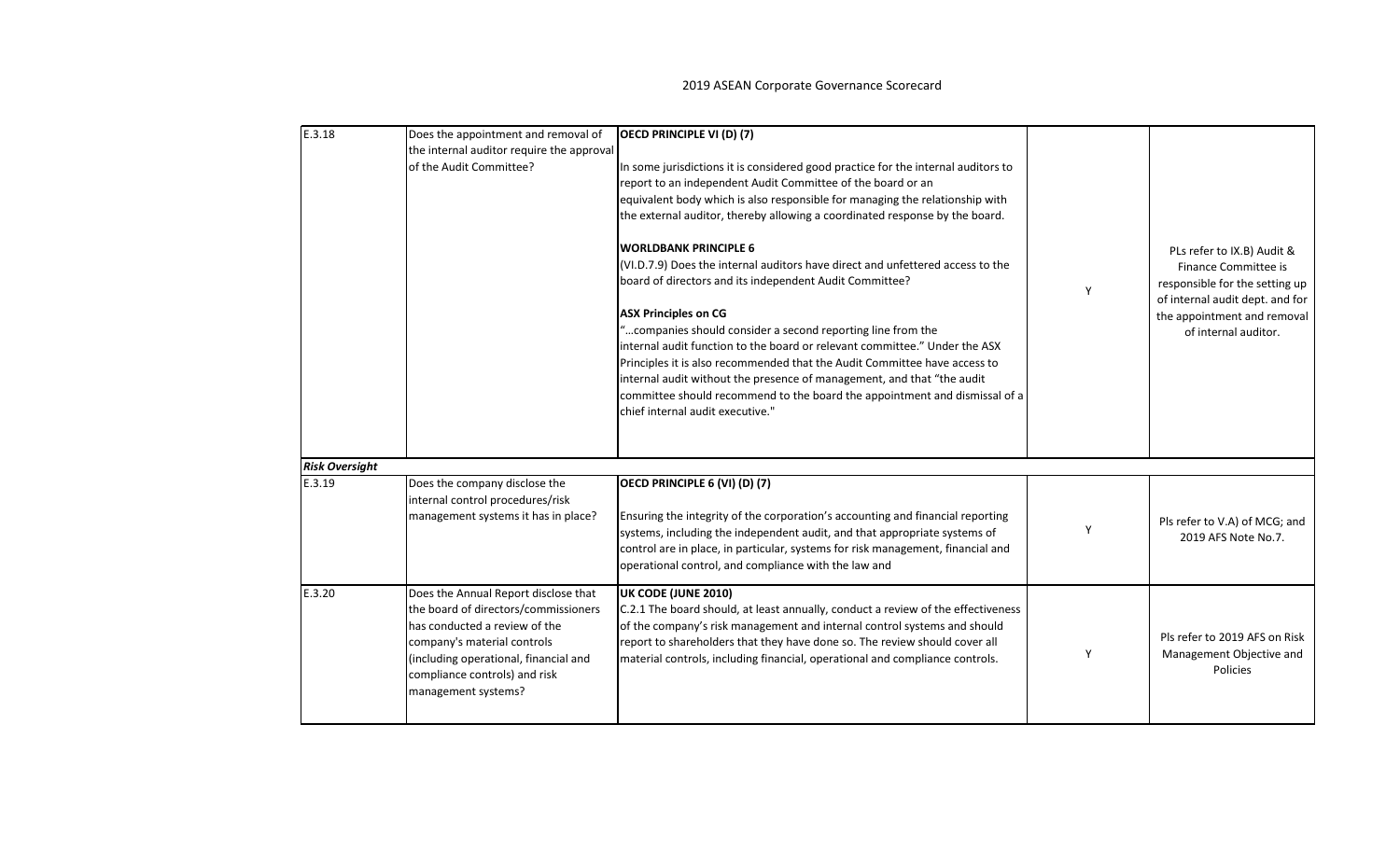| E.3.21 | Does the company disclose how key<br>risks are managed?                                                                                                                                                       | <b>OECD PRINCIPLE V (A)</b><br>(6) Foreseeable risk factors.<br>Disclosure of risk is most effective when it is tailored to the particular industry<br>in question. Disclosure about the system for monitoring and managing risk is<br>increasingly regarded as good practice.                                                                                                                                                                                                                                                                                                                                                                                                                                                                                                                                                                                                                                                                                                                                                                                                                                     | γ | Pls refer to 2019 AFS/Annual<br>Report Note.7.                                                                                                                             |
|--------|---------------------------------------------------------------------------------------------------------------------------------------------------------------------------------------------------------------|--------------------------------------------------------------------------------------------------------------------------------------------------------------------------------------------------------------------------------------------------------------------------------------------------------------------------------------------------------------------------------------------------------------------------------------------------------------------------------------------------------------------------------------------------------------------------------------------------------------------------------------------------------------------------------------------------------------------------------------------------------------------------------------------------------------------------------------------------------------------------------------------------------------------------------------------------------------------------------------------------------------------------------------------------------------------------------------------------------------------|---|----------------------------------------------------------------------------------------------------------------------------------------------------------------------------|
| E.3.22 | Does the Annual Report contain a<br>statement from the board of<br>directors/commissioners or Audit<br>Committee commenting on the<br>adequacy of the company's internal<br>controls/risk management systems? | OECD PRINCIPLE 6 (VI) (D)<br>(7) Ensuring the integrity of the corporation's accounting and financial reporting<br>systems, including the independent audit, and that appropriate systems of<br>control are in place, in particular, systems for risk management, financial and<br>operational control, and compliance with the law and relevant standards.<br>In some jurisdictions it is considered good practice for the internal auditors to<br>report to an independent audit committee of the board or an equivalent body<br>which is also responsible for managing the relationship with the external<br>auditor, thereby allowing a coordinated response by the board. It should also<br>be regarded as good practice for this committee, or equivalent body, to review<br>and report to the board the most critical accounting policies which are the basis<br>for financial reports. However, the board should retain final responsibility for<br>ensuring the integrity of the reporting systems. Some countries have provided<br>for the chair of the board to report on the internal control process. |   | Pls refer to 2019 Annual Report<br>on Statement of Management's<br>Responsibility & Note No.7; PLs<br>also see V.A) on the Board of<br>Directors Accountability &<br>Audit |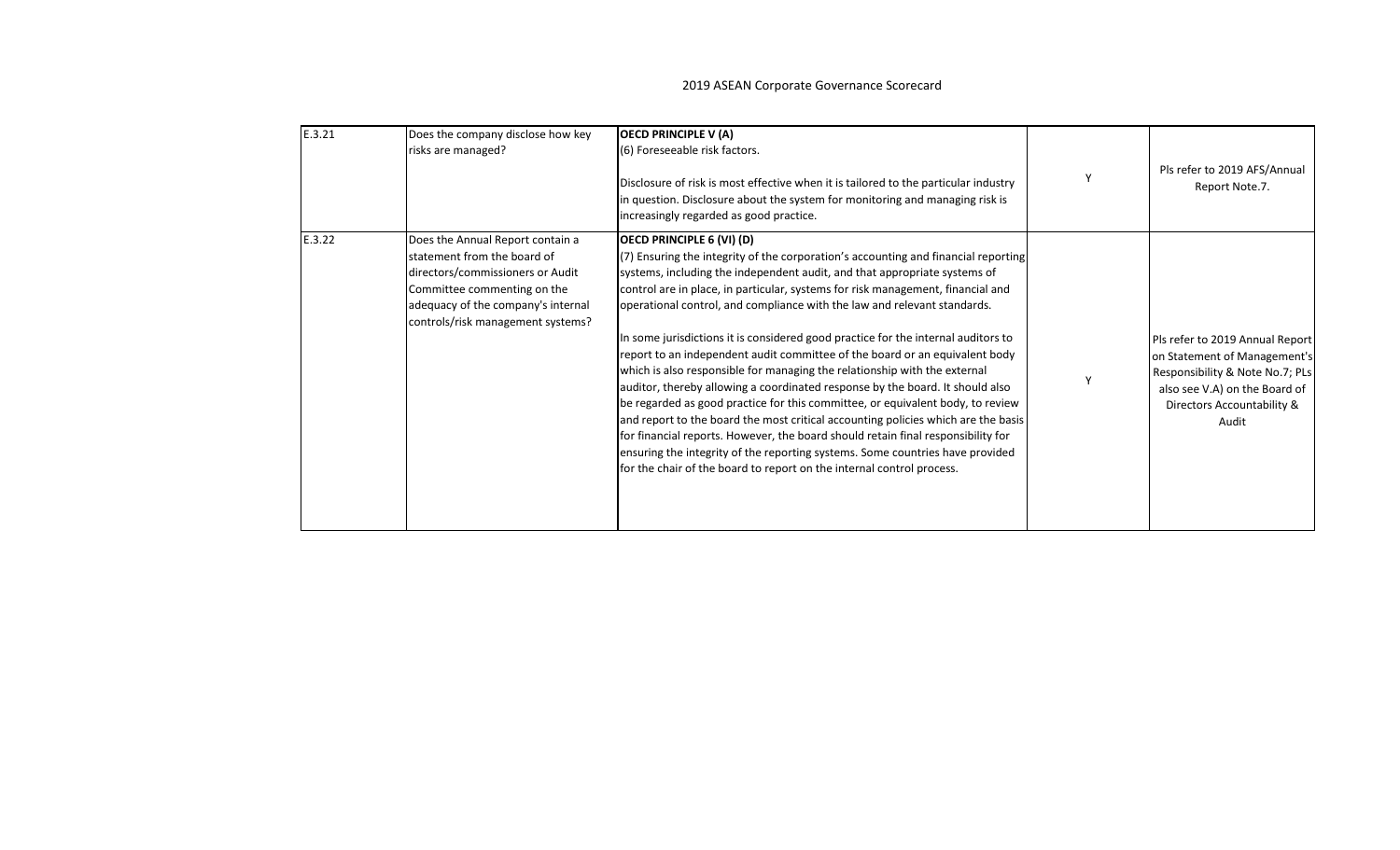| E.4   | People on the Board                                                                                                                                |                                                                                                                                                                                                                                                                                                                                                                                                                                                                                                                                                                                                                                                                                                                                                                                                                                             |   |                                                                                                                                                                           |
|-------|----------------------------------------------------------------------------------------------------------------------------------------------------|---------------------------------------------------------------------------------------------------------------------------------------------------------------------------------------------------------------------------------------------------------------------------------------------------------------------------------------------------------------------------------------------------------------------------------------------------------------------------------------------------------------------------------------------------------------------------------------------------------------------------------------------------------------------------------------------------------------------------------------------------------------------------------------------------------------------------------------------|---|---------------------------------------------------------------------------------------------------------------------------------------------------------------------------|
|       | <b>Board Chairman</b>                                                                                                                              |                                                                                                                                                                                                                                                                                                                                                                                                                                                                                                                                                                                                                                                                                                                                                                                                                                             |   |                                                                                                                                                                           |
| E.4.1 | Do different persons assume the roles<br>of chairman and CEO?                                                                                      | <b>OECD PRINCIPLE VI</b><br>$E$ ) The board should be able to exercise objective independent judgement on<br>corporate affairs.<br>In a number of countries with single tier board systems, the objectivity of the<br>board and its independence from management may be strengthened by the                                                                                                                                                                                                                                                                                                                                                                                                                                                                                                                                                 | Y | Pls refer to III.A) on the Role of<br>Chairman and CEO are distinct<br>and separate to foster an<br>appropriate balance of power<br>and independent in decision<br>making |
| E.4.2 | Is the chairman an independent<br>director/commissioner?                                                                                           | separation of the role of chief executive and chairman, or, if these roles are<br>combined, by designating a lead non-executive director to convene or chair<br>sessions of the outside directors. Separation of the two posts may be regarded<br>as good practice, as it can help to achieve an appropriate balance of power,                                                                                                                                                                                                                                                                                                                                                                                                                                                                                                              | N | Since the Chairman owns 49%<br>of the total stock-holdings of<br>the company                                                                                              |
| E.4.3 | Has the chairman been the company<br>CEO in the last three years?                                                                                  | increase accountability and improve the board's capacity for decision making<br>independent of management.                                                                                                                                                                                                                                                                                                                                                                                                                                                                                                                                                                                                                                                                                                                                  | N | Not in any single instance                                                                                                                                                |
| E.4.4 | Are the role and responsibilities of the<br>chairman disclosed?                                                                                    | <b>IICGN: 2.5 Role of the Chair</b><br>The chair has the crucial function of setting the right context in terms of board<br>agenda, the provision of information to directors, and open boardroom<br>discussions, to enable the directors to generate the effective board debate and<br>discussion and to provide the constructive challenge which the company needs.<br>The chair should work to create and maintain the culture of openness and<br>constructive challenge which allows a diversity of views to be expressedThe<br>chair should be available to shareholders for dialogue on key matters of the                                                                                                                                                                                                                            | Y | Pls refer to III.A) on the Role of<br>Chairman; and, VIII on the<br>Disclosure and Transparency<br>Principles of MCG.                                                     |
|       | <b>Skills and Competencies</b>                                                                                                                     |                                                                                                                                                                                                                                                                                                                                                                                                                                                                                                                                                                                                                                                                                                                                                                                                                                             |   |                                                                                                                                                                           |
| E.4.5 | Does at least one non-executive<br>director/commissioner have prior<br>working experience in the major sector<br>that the company is operating in? | ICGN: 2.4.3 Independence<br>Alongside appropriate skill, competence and experience, and the appropriate<br>context to encourage effective behaviours, one of the principal features of a<br>well-governed corporation is the exercise by its board of directors of<br>independent judgement, meaning judgement in the best interests of the<br>corporation, free of any external influence on any<br>individual director, or the board as a whole. In order to provide this<br>independent judgement, and to generate confidence that independent<br>judgement is being applied, a board should include a strong presence of<br>independent non-executive directors with appropriate competencies including<br>key industry sector knowledge and experience. There should be at least a<br>majority of independent directors on each board. | Y | All Independent Directors have<br>experienced in the field of non-<br>life insurance industry of which<br>the company is engaged in.; Pls<br>see their Bio-data & Profile |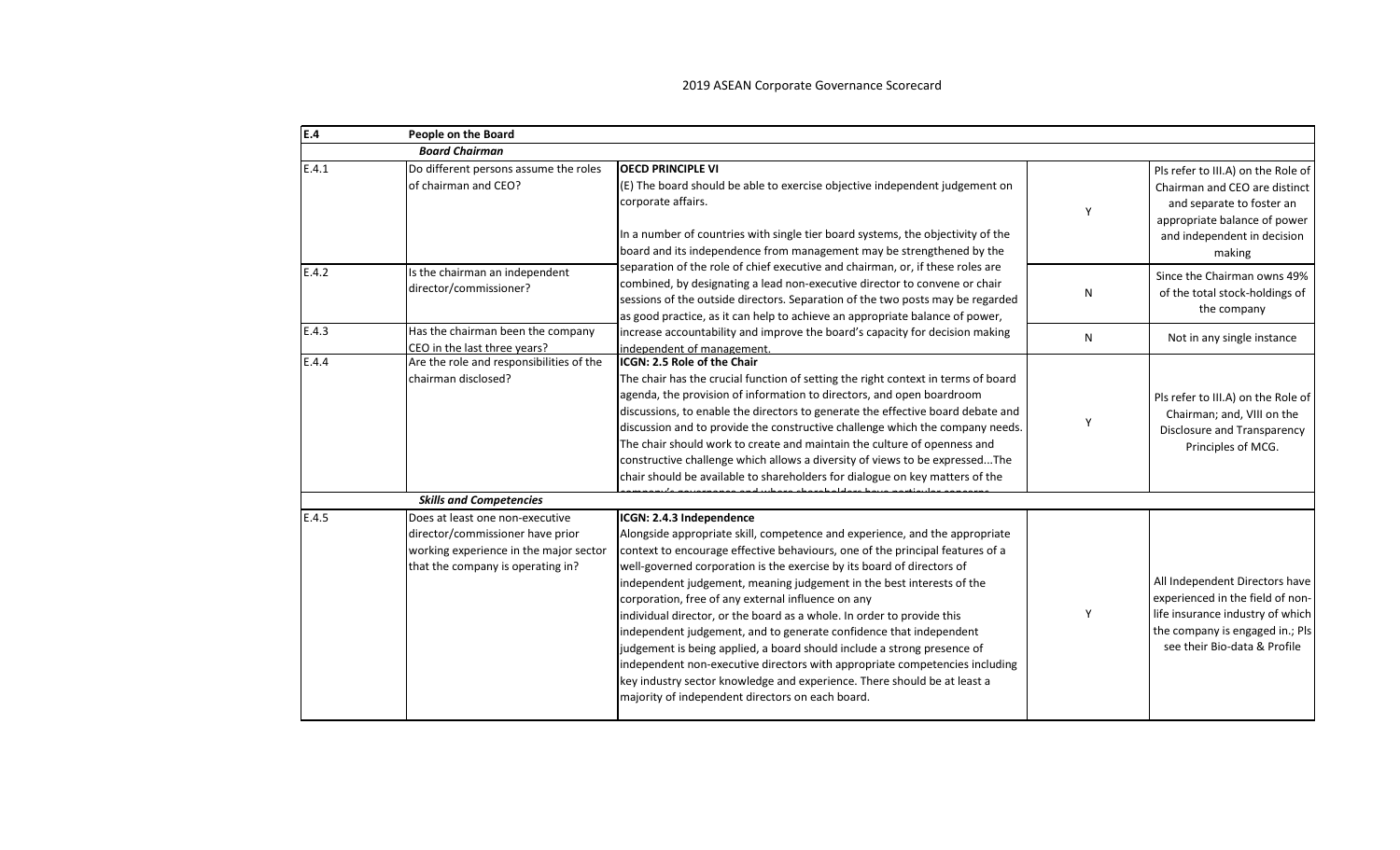| E.4.6 | Does the company disclose a board of<br>directors/commissioners diversity<br>policy?                                                                               | <b>ASX Code</b><br><b>Recommendation 3.2</b><br>Companies should establish a policy concerning diversity and disclose the policy<br>or a summary of that policy. The policy should include requirements for the<br>board to establish measurable objectives for achieving gender diversity and for<br>the board to assess annually both the objectives and progress in achieving<br>them.                                                                                                                                                                                                                                                    | Y | The company adheres to the<br>Policy on Multiple Board seats<br>& Transparency Principles. Pls<br>see III & VIII of MCG                                                             |
|-------|--------------------------------------------------------------------------------------------------------------------------------------------------------------------|----------------------------------------------------------------------------------------------------------------------------------------------------------------------------------------------------------------------------------------------------------------------------------------------------------------------------------------------------------------------------------------------------------------------------------------------------------------------------------------------------------------------------------------------------------------------------------------------------------------------------------------------|---|-------------------------------------------------------------------------------------------------------------------------------------------------------------------------------------|
| E.5   | <b>Board Performance</b>                                                                                                                                           |                                                                                                                                                                                                                                                                                                                                                                                                                                                                                                                                                                                                                                              |   |                                                                                                                                                                                     |
|       | <b>Directors Development</b>                                                                                                                                       |                                                                                                                                                                                                                                                                                                                                                                                                                                                                                                                                                                                                                                              |   |                                                                                                                                                                                     |
| E.5.1 | Does the company have orientation<br>programmes for new<br>directors/commissioners?                                                                                | This item is in most codes of corporate governance.                                                                                                                                                                                                                                                                                                                                                                                                                                                                                                                                                                                          | Y | The Nomination Committee is<br>task to pre-screen the new<br>directors; They are required to<br>attend seminars and to be<br>oriented to the company's<br>business under III of MCG |
| E.5.2 | Does the company have a policy that<br>encourages directors/commissioners to<br>attend on-going or continuous<br>professional education programmes?                | <b>OECD PRINCIPLE VI (E)</b><br>(3) Board members should be able to commit themselves effectively to their<br>responsibilities.<br>In order to improve board practices and the performance of its members, an<br>increasing number of jurisdictions are now encouraging companies to engage in<br>board training and voluntary self-evaluation that meets the needs of the<br>individual company. This might include that board members acquire<br>appropriate skills upon appointment, and thereafter remain abreast of relevant<br>new laws, regulations, and changing commercial risks through in-house training<br>and external courses. | Y | Each Director is required to<br>attend advance<br>studies/seminars; To keep<br>abreast with the industry and<br>new business trends. III of MCG                                     |
|       | <b>CEO/Executive Management</b><br><b>Appointments and Performance</b>                                                                                             |                                                                                                                                                                                                                                                                                                                                                                                                                                                                                                                                                                                                                                              |   |                                                                                                                                                                                     |
| E.5.3 | Does the company disclose how the<br>board of directors/commissioners plans<br>for the succession of the CEO/Managing<br>Director/President and key<br>management? | <b>OECD PRINCIPLE VI (D)</b><br>(3) Selecting, compensating, monitoring and, when necessary, replacing key<br>executives and overseeing succession planning.<br>In two tier board systems the supervisory board is also responsible for<br>appointing the management board which will normally comprise most of                                                                                                                                                                                                                                                                                                                              | Y | The company shall refer to By-<br>Laws; III of MCG Provides for<br>qualifications; Please see also<br>nomination committee.                                                         |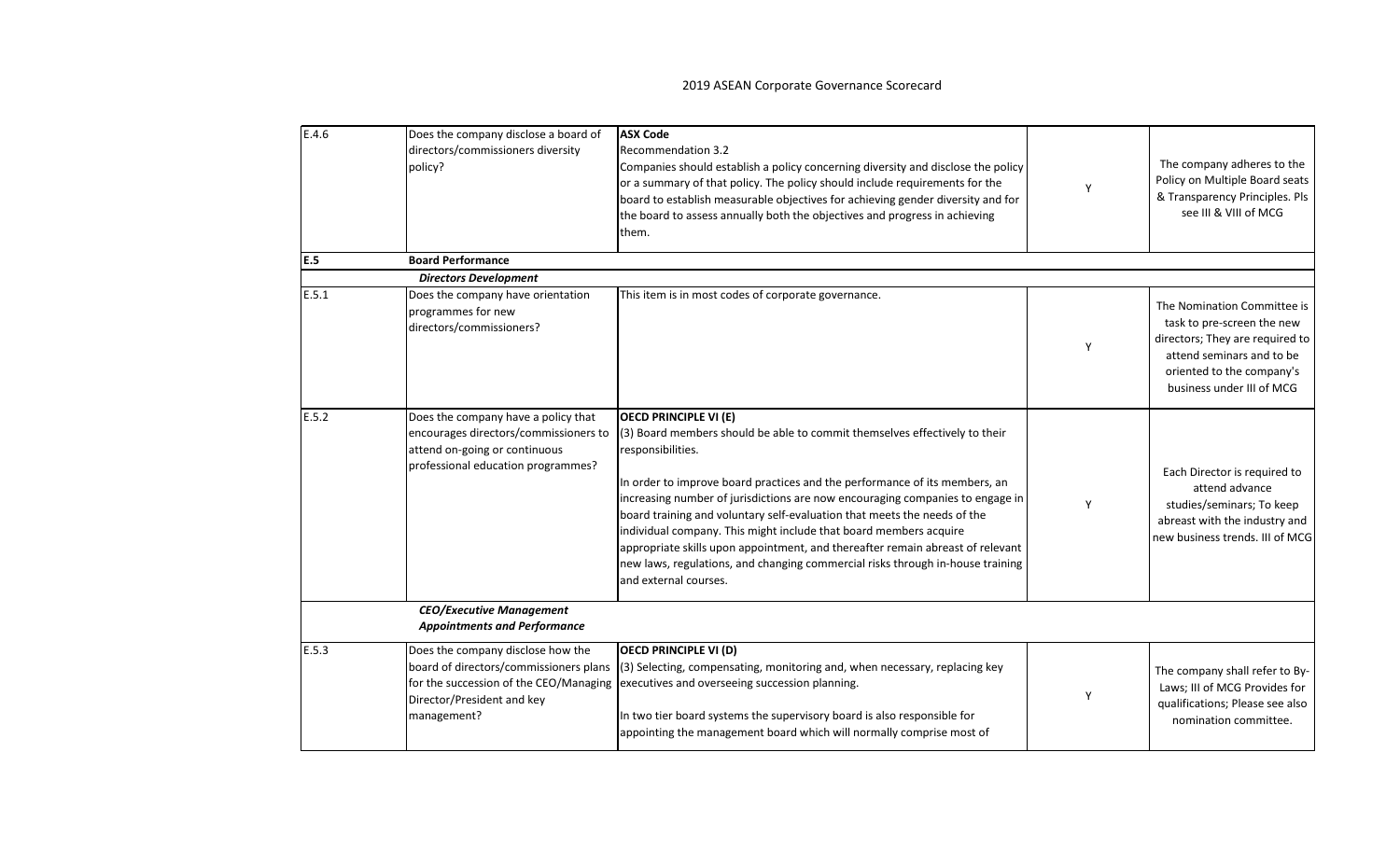| E.5.4 | Does the board of                      | <b>OECD PRINCIPLE VI (D)</b>                                                   |   |                                |
|-------|----------------------------------------|--------------------------------------------------------------------------------|---|--------------------------------|
|       | directors/commissioners conduct an     | (2). Monitoring the effectiveness of the company's governance practices and    |   |                                |
|       | annual performance assessment of the   | making changes as needed.                                                      |   |                                |
|       | CEO/Managing Director/President?       |                                                                                |   |                                |
|       |                                        | Monitoring of governance by the board also includes continuous review of the   |   |                                |
|       |                                        |                                                                                |   | Clearly stated in VII on       |
|       |                                        | internal structure of the company to ensure that there are clear lines of      | Y | Governance and Self-Rating     |
|       |                                        | accountability for management throughout the organization. In addition to      |   |                                |
|       |                                        | requiring the monitoring and disclosure of corporate governance practices on a |   | System;                        |
|       |                                        | regular basis, a number of countries have moved to recommend or indeed         |   |                                |
|       |                                        | mandate self-assessment by boards of their performance as well as              |   |                                |
|       |                                        | performance reviews of individual board members and the CEO/Chairman.          |   |                                |
|       |                                        |                                                                                |   |                                |
|       | <b>Board Appraisal</b>                 |                                                                                |   |                                |
| E.5.5 | Is an annual performance assessment    | OECD PRINCIPLE VI (D) (2)                                                      |   | Pls refer to III.A) Duties &   |
|       | conducted of the board of              |                                                                                | Y | Responsibilities of the Board; |
|       | directors/commissioners?               |                                                                                |   | VII. Governance Self-Rating    |
|       |                                        |                                                                                |   | System                         |
| E.5.6 | Does the company disclose the          |                                                                                |   | Pls refer to III.A) Duties &   |
|       | process followed in conducting the     |                                                                                | Y | Responsibilities of the Board; |
|       | board assessment?                      |                                                                                |   | VII. Governance Self-Rating    |
|       |                                        |                                                                                |   | System                         |
| E.5.7 | Does the company disclose the          |                                                                                |   | Pls refer to III.A) Duties &   |
|       | criteria used in the board assessment? |                                                                                |   | Responsibilities of the Board; |
|       |                                        |                                                                                | Y | VII. Governance Self-Rating    |
|       |                                        |                                                                                |   | System                         |
|       | <b>Director Appraisal</b>              |                                                                                |   |                                |
| E.5.8 | Is an annual performance assessment    | <b>OECD PRINCIPLE VI (D) (2)</b>                                               |   | Pls refer to III.A) Duties &   |
|       | conducted of individual                |                                                                                |   | Responsibilities of the Board; |
|       | director/commissioner?                 |                                                                                | Υ | VII. Governance Self-Rating    |
|       |                                        |                                                                                |   | System                         |
| E.5.9 | Does the company disclose the          |                                                                                |   | Pls refer to III.A) Duties &   |
|       | process followed in conducting the     |                                                                                |   | Responsibilities of the Board; |
|       | director/commissioner assessment?      |                                                                                | Y | VII. Governance Self-Rating    |
|       |                                        |                                                                                |   | System                         |
|       |                                        |                                                                                |   |                                |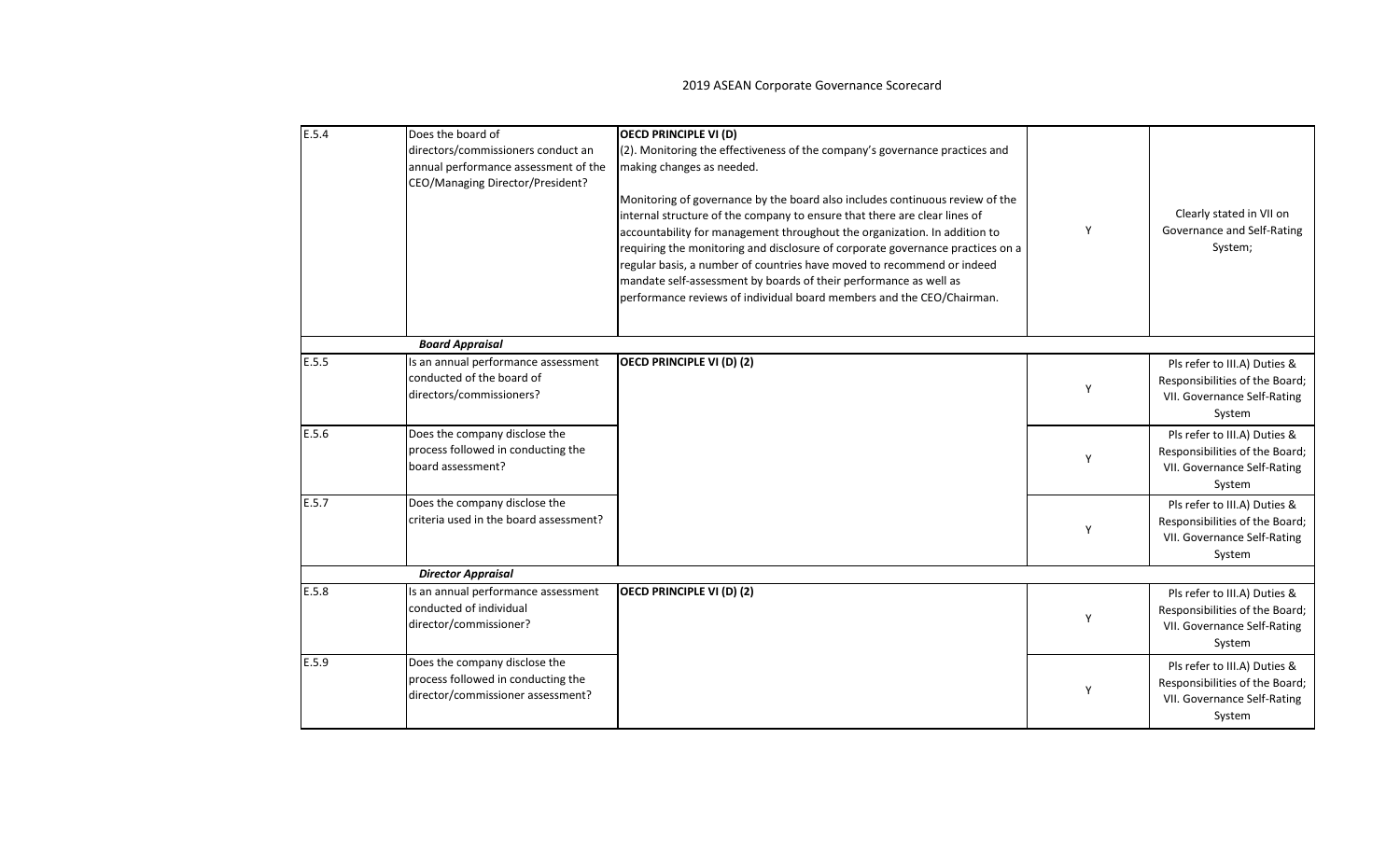| E.5.10                    | Does the company disclose the<br>criteria used in the<br>director/commissioner assessment?                            |                                                                                                                                                                                             |      | Pls refer to III.A) Duties &<br>Responsibilities of the Board;<br>VII. Governance Self-Rating<br>System |
|---------------------------|-----------------------------------------------------------------------------------------------------------------------|---------------------------------------------------------------------------------------------------------------------------------------------------------------------------------------------|------|---------------------------------------------------------------------------------------------------------|
|                           | <b>Committee Appraisal</b>                                                                                            |                                                                                                                                                                                             |      |                                                                                                         |
| E.5.11                    | Is an annual performance assessment<br>conducted of the board of<br>directors/commissioners committees?               | UK CODE (JUNE 2010)<br>B.6 Evaluation: The board should undertake a formal and rigorous annual<br>evaluation of its own performance and that of its committees and individual<br>directors. |      | Pls refer to III.A) Duties &<br>Responsibilities of the Board;<br>VII. Governance Self-Rating<br>System |
| A. Rights of shareholders |                                                                                                                       |                                                                                                                                                                                             |      |                                                                                                         |
| <b>A.1</b>                | Right to participate effectively in and                                                                               |                                                                                                                                                                                             | Y/ N | Reference/ Source document                                                                              |
| A.1.1(B)                  | Does the company allow the use of<br>secure electronic voting in absentia at<br>the general meetings of shareholders? | <b>OECD Principle II (C)</b><br>(4) Shareholders should be able to vote in person or in absentia, and equal<br>effect should be given to votes<br>whether cast in person or in absentia.    |      | Allowed via email                                                                                       |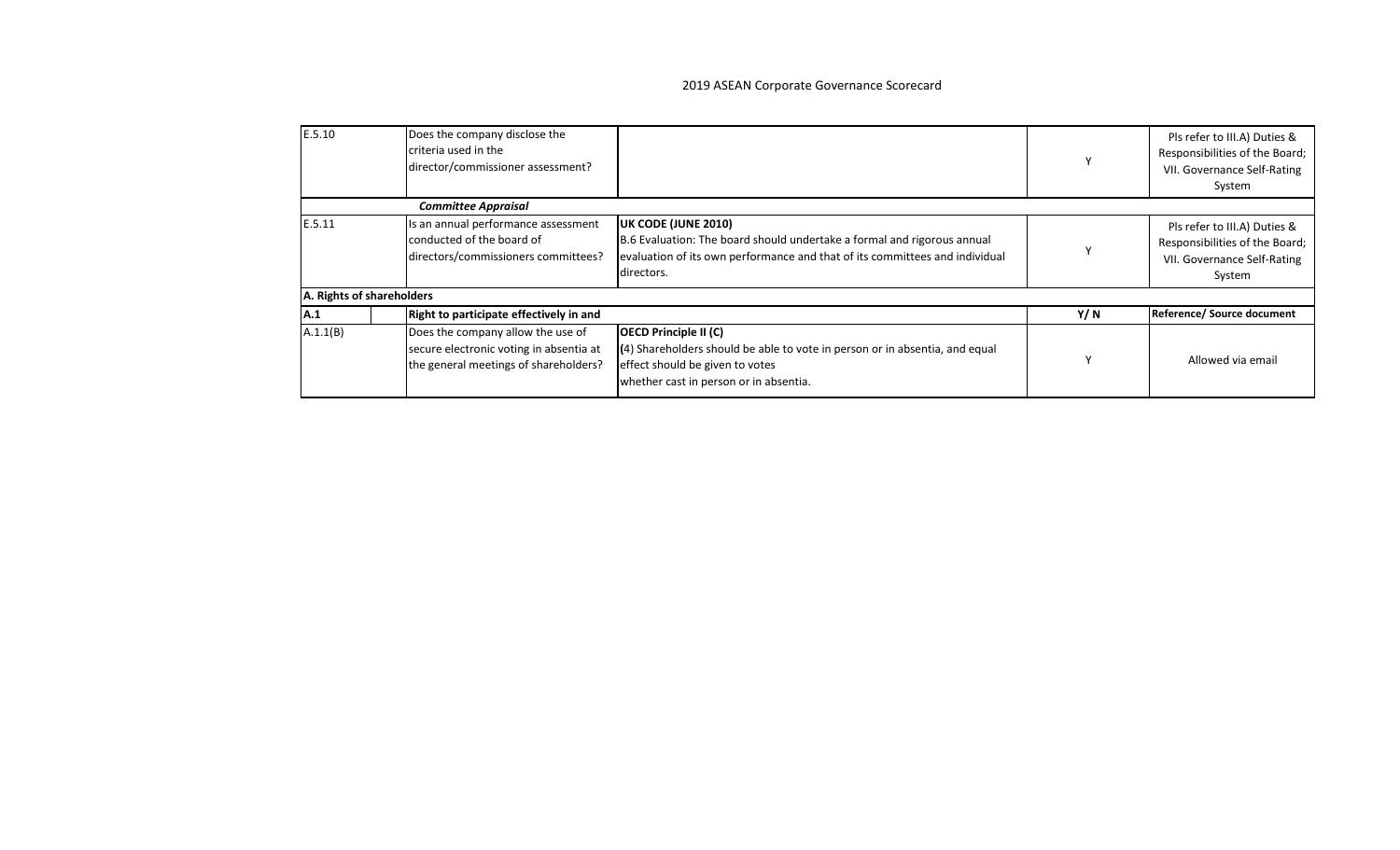| B. Equitable treatment of shareholders |                                                                                                                                           |                                                                                                                                                                                                                                                                                                                                                                                                                                                                                                                                                                                                                                                                                                                                                                                                                                                                                                                                                                                                                                                                                                                                                                                                                                                                  |   |                                                            |
|----------------------------------------|-------------------------------------------------------------------------------------------------------------------------------------------|------------------------------------------------------------------------------------------------------------------------------------------------------------------------------------------------------------------------------------------------------------------------------------------------------------------------------------------------------------------------------------------------------------------------------------------------------------------------------------------------------------------------------------------------------------------------------------------------------------------------------------------------------------------------------------------------------------------------------------------------------------------------------------------------------------------------------------------------------------------------------------------------------------------------------------------------------------------------------------------------------------------------------------------------------------------------------------------------------------------------------------------------------------------------------------------------------------------------------------------------------------------|---|------------------------------------------------------------|
| B.1                                    | <b>Notice of AGM</b>                                                                                                                      |                                                                                                                                                                                                                                                                                                                                                                                                                                                                                                                                                                                                                                                                                                                                                                                                                                                                                                                                                                                                                                                                                                                                                                                                                                                                  |   |                                                            |
| B.1.1(B)                               | Does the company release its notice of<br>AGM (with detailed agendas and<br>Exchange, at least 28 days before the date<br>of the meeting? | <b>OECD Principle II (C)</b><br>(1) Shareholders should be furnished with sufficient and timely<br>explanatory circulars), as announced to the information concerning the date, location and agenda of<br>general meetings, as well as full and timely information<br>regarding the issues to be decided at the meeting.<br>(3) Effective shareholder participation in key corporate<br>governance decisions, such as the nomination and election of<br>board members, should be facilitated.<br><b>OECD Principle III (A)</b><br>ICGN 8.3.2 Shareholder participation in governance<br>Shareholders should have the right to participate in key<br>corporate governance decisions, such as the right to nominate,<br>appoint and remove directors on an individual basis and also the<br>right to appoint external auditors.<br>ICGN 8.4.1 Shareholder ownership rights<br>The exercise of ownership rights by all shareholders should be<br>facilitated, including giving shareholders timely and adequate<br>notice of all matters proposed for shareholder vote.<br>CLSA-ACGA (2010) CG Watch 2010 - Appendix 2. (I) CG rules<br>and practices<br>(25) Do company release their AGM notices (with detailed<br>agendas and explanatory circulars) at least 28 | Y | Can be seen from the dates of the Notice<br>of AGM itself. |
| <b>C. Roles of Stakeholders</b><br>C.1 | The rights of stakeholders that are                                                                                                       |                                                                                                                                                                                                                                                                                                                                                                                                                                                                                                                                                                                                                                                                                                                                                                                                                                                                                                                                                                                                                                                                                                                                                                                                                                                                  |   |                                                            |
|                                        | established by law or through mutual                                                                                                      |                                                                                                                                                                                                                                                                                                                                                                                                                                                                                                                                                                                                                                                                                                                                                                                                                                                                                                                                                                                                                                                                                                                                                                                                                                                                  |   |                                                            |
|                                        | agreements are to be respected                                                                                                            |                                                                                                                                                                                                                                                                                                                                                                                                                                                                                                                                                                                                                                                                                                                                                                                                                                                                                                                                                                                                                                                                                                                                                                                                                                                                  |   |                                                            |
|                                        |                                                                                                                                           |                                                                                                                                                                                                                                                                                                                                                                                                                                                                                                                                                                                                                                                                                                                                                                                                                                                                                                                                                                                                                                                                                                                                                                                                                                                                  |   |                                                            |
| C.1.1(B)                               | Does the company practice integrated                                                                                                      | International <ir> Framework - DRAFT, IIRC Council</ir>                                                                                                                                                                                                                                                                                                                                                                                                                                                                                                                                                                                                                                                                                                                                                                                                                                                                                                                                                                                                                                                                                                                                                                                                          | N |                                                            |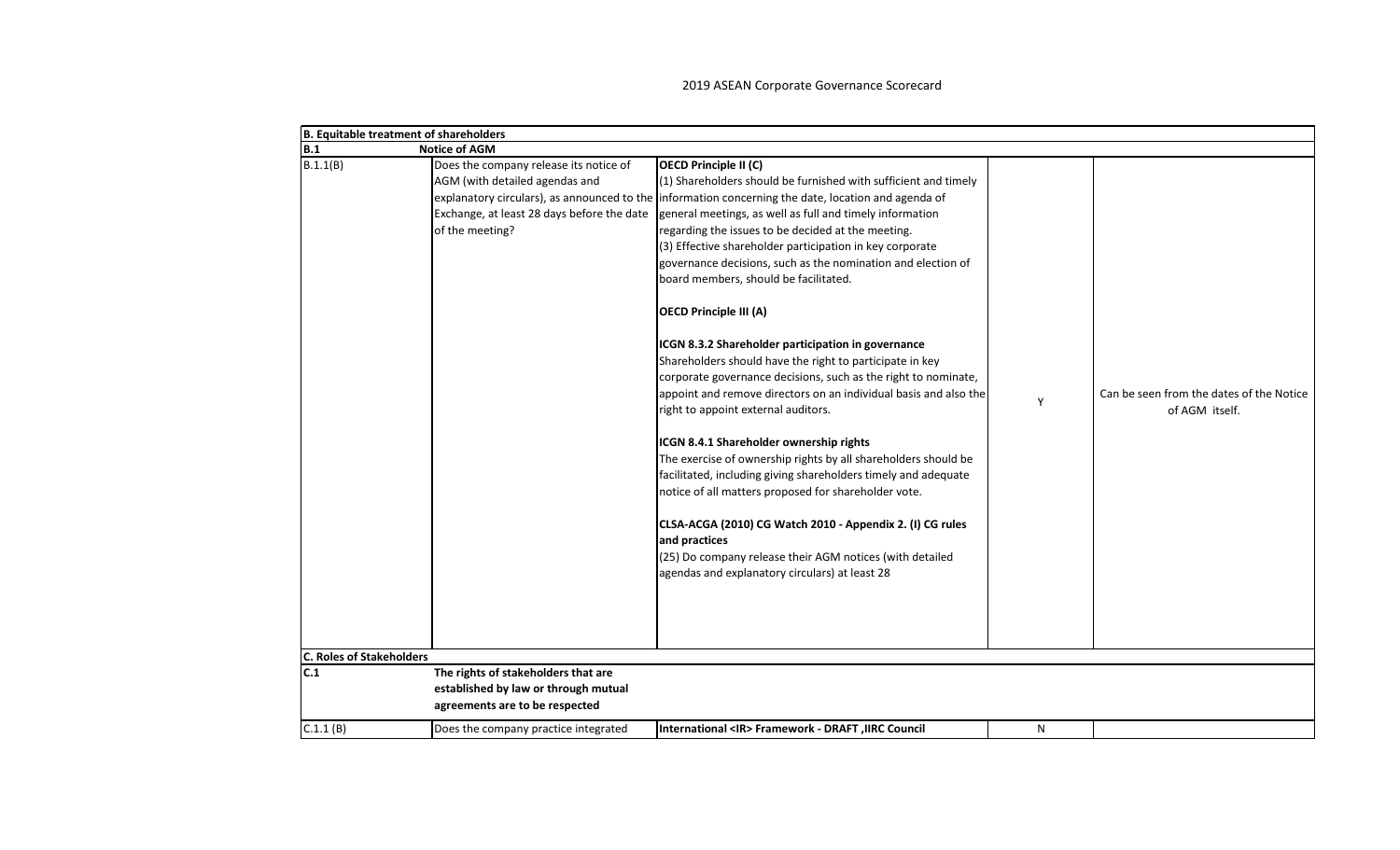| D. Disclosure and transparency          |                                                                                                                                                                                                                                                    |                                                                                                                                                                                                                                                                                                                                                                                             |   |                                                                                                                                                                                                                                                 |
|-----------------------------------------|----------------------------------------------------------------------------------------------------------------------------------------------------------------------------------------------------------------------------------------------------|---------------------------------------------------------------------------------------------------------------------------------------------------------------------------------------------------------------------------------------------------------------------------------------------------------------------------------------------------------------------------------------------|---|-------------------------------------------------------------------------------------------------------------------------------------------------------------------------------------------------------------------------------------------------|
| D.1                                     | <b>Quality of Annual Report</b>                                                                                                                                                                                                                    |                                                                                                                                                                                                                                                                                                                                                                                             |   |                                                                                                                                                                                                                                                 |
| D.1.1(B)                                | Are the audited annual financial report                                                                                                                                                                                                            | <b>OECD Principle V (C)</b>                                                                                                                                                                                                                                                                                                                                                                 |   |                                                                                                                                                                                                                                                 |
| D.1.2(B)                                | Does the company disclose details of<br>remuneration of the CEO?                                                                                                                                                                                   |                                                                                                                                                                                                                                                                                                                                                                                             | Y | Voucher and slips                                                                                                                                                                                                                               |
| <b>E. Responsibilities of the Board</b> |                                                                                                                                                                                                                                                    |                                                                                                                                                                                                                                                                                                                                                                                             |   |                                                                                                                                                                                                                                                 |
| E.1                                     | <b>Board Competencies and Diversity</b>                                                                                                                                                                                                            |                                                                                                                                                                                                                                                                                                                                                                                             |   |                                                                                                                                                                                                                                                 |
| E.1.1(B)                                | Does the company have at least one<br>female independent<br>director/commissioner?                                                                                                                                                                 | ICGN 2.4.1 Skills and experience<br>The board should consist of directors with the requisite range of<br>skills, competence, knowledge, experience and approach, as<br>well as a diversity of perspectives, to set the context for<br>appropriate board behaviours and to enable it to discharge its<br>duties and responsibilities effectively.                                            | N | But the Company has already received the<br>list of female Independent Director for re-<br>screening                                                                                                                                            |
| E.2                                     | <b>Nominating Committee</b>                                                                                                                                                                                                                        |                                                                                                                                                                                                                                                                                                                                                                                             |   |                                                                                                                                                                                                                                                 |
| E.2.1(B)                                | Does the Nominating Committee<br>comprise entirely of independent<br>directors/commissioners?                                                                                                                                                      | ICGN 2.4.4 Composition of board committees<br>The members of these key board committees should be solely<br>non-executive directors, and in the case of the audit and<br>remuneration committees, solely independent directors. All<br>members of the nominations committee should be<br>independent from management and at least a majority should<br>be independent from dominant owners. | N | Please see IX.D. MCG. Nominating<br>Committee is composed of:<br>1) Chairman who is an independent<br>Director<br>2) one Regular member of the Board<br>3) one who is H.R. Director                                                             |
| E.2.2(B)                                | Does the Nominating Committee<br>undertake the process of identifying the<br>quality of directors aligned with the<br>company's strategic directions?                                                                                              |                                                                                                                                                                                                                                                                                                                                                                                             | Y | Please see IX.D. MCG. It promulgates the<br>guidelines & criteria to govern the conduct<br>of nomination. It shall pre-screen the<br>qualification and prepare the list of<br>candidate for the BOD, Key Officers and<br>Independent Directors. |
| E.3                                     | <b>Board Appointments and Re-Election</b>                                                                                                                                                                                                          |                                                                                                                                                                                                                                                                                                                                                                                             |   |                                                                                                                                                                                                                                                 |
| E.3.1(B)                                | Does the company use professional<br>search firms or other external sources of<br>candidates (such as director databases set<br>up by director or shareholder bodies)<br>when searching for candidates to the<br>board of directors/commissioners? | <b>WORLDBANK PRINCIPLE 6</b><br>(VI.I.21) Are boards known to hire professional search firms<br>when proposing candidates to the board?                                                                                                                                                                                                                                                     | Υ | By profiling and electronic research,<br>including the qualifications and fitness<br>test.                                                                                                                                                      |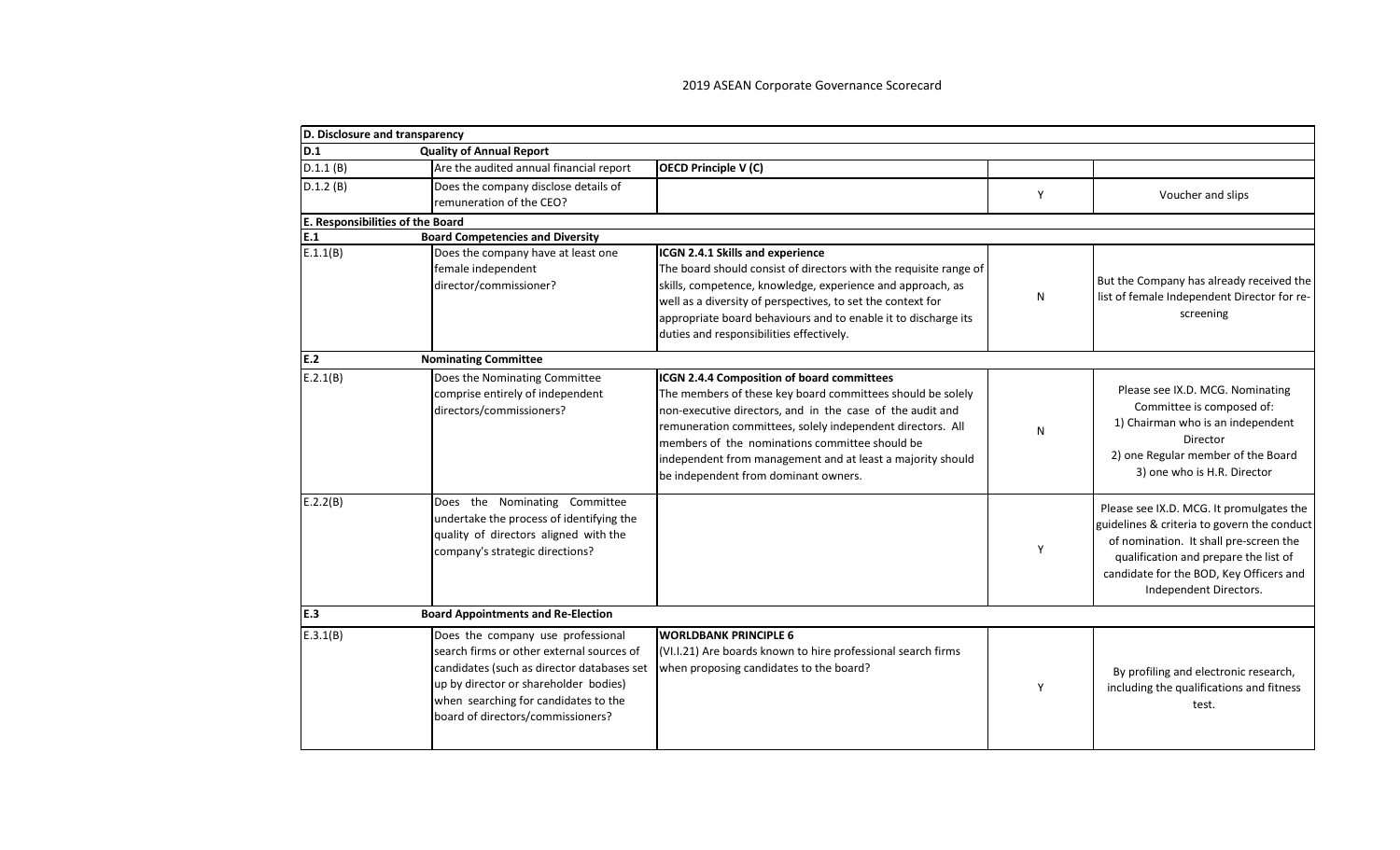| E.4                       | <b>Board Structure &amp; Composition</b>                                                                                                                                                                                                  |                                                                                                                                                                                                                                                                     |     |                                                                          |
|---------------------------|-------------------------------------------------------------------------------------------------------------------------------------------------------------------------------------------------------------------------------------------|---------------------------------------------------------------------------------------------------------------------------------------------------------------------------------------------------------------------------------------------------------------------|-----|--------------------------------------------------------------------------|
| E.4.1(B)                  | Do independent non-executive<br>directors/commissioners make up more<br>than 50% of the board of directors<br>/commissioners?                                                                                                             |                                                                                                                                                                                                                                                                     | N   |                                                                          |
| E.5                       | <b>Board Performance</b>                                                                                                                                                                                                                  |                                                                                                                                                                                                                                                                     |     |                                                                          |
| E.5.1(B)                  | Does the company have a separate<br>level Risk Committee?                                                                                                                                                                                 | International Financial Corporation's Global Corporate<br>Governance Forum Publication: When Do Companies Need a<br>Board-level Risk Management Committee?(Volume 31, pp.11,<br>March 2013)                                                                         | Υ   |                                                                          |
| A. Rights of shareholders |                                                                                                                                                                                                                                           |                                                                                                                                                                                                                                                                     |     |                                                                          |
| A.1                       | <b>Basic shareholder rights</b>                                                                                                                                                                                                           |                                                                                                                                                                                                                                                                     | Y/N | <b>Reference/ Source document</b>                                        |
| A.1.1(P)                  | Did the company fail or neglect to offer<br>equal treatment for share repurchases to                                                                                                                                                      | <b>OECD Principle II (A)</b>                                                                                                                                                                                                                                        | N   |                                                                          |
| A.2                       | Shareholders, including institutional<br>shareholders, should be allowed to<br>consult with each other on issues<br>concerning their basic shareholder rights<br>as defined in the Principles, subject to<br>exceptions to prevent abuse. |                                                                                                                                                                                                                                                                     |     |                                                                          |
| A.2.1(P)                  | Is there evidence of barriers that prevent<br>shareholders from communicating or<br>consulting with other shareholders?                                                                                                                   | <b>OECD Principle II (G)</b><br>Shareholders, including institutional shareholders, should be<br>allowed to consult with each other on issues concerning their<br>basic shareholder rights as defined in the Principles, subject to<br>exceptions to prevent abuse. | N   |                                                                          |
| A.3                       | Right to participate effectively in and vote<br>in general shareholders meeting and<br>should be informed of the rules, including<br>voting procedures, that govern general<br>shareholders meeting.                                      |                                                                                                                                                                                                                                                                     |     |                                                                          |
| A.3.1(P)                  | Did the company include any additional<br>and unannounced agenda item into the<br>notice of AGM/EGM?                                                                                                                                      | OECD Principle II (C) 2                                                                                                                                                                                                                                             | Y   | But only on matters arising or urgent<br>matters after each preparation. |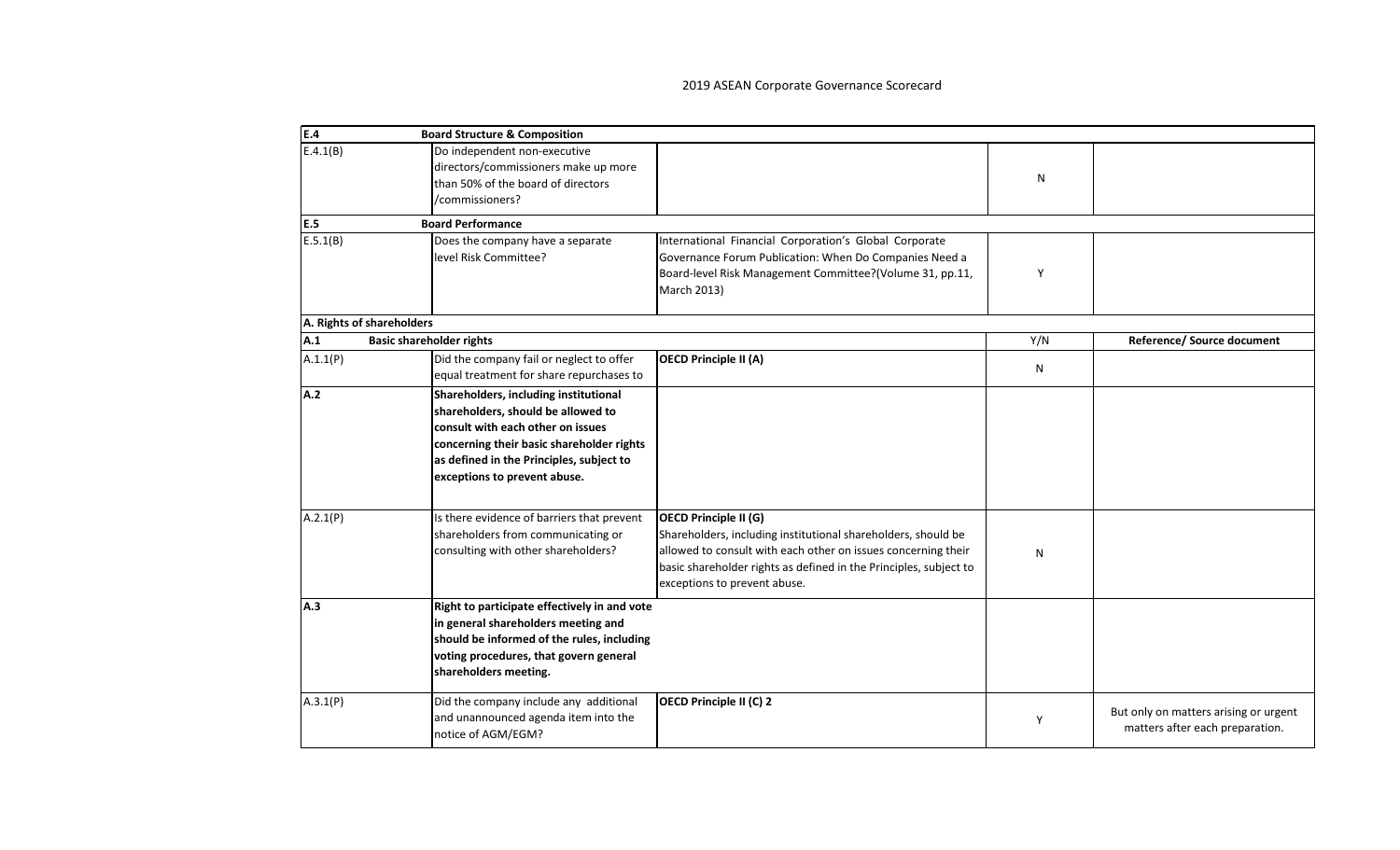| A.4      | Capital structures and arrangements that enable certain<br>shareholders to obtain a degree of control<br>disproportionate to their equity ownership should be<br>disclosed. |                                                                                                                                                                                                                                                                                                                                                                                                                                                                                                                                                                                                           |    |  |
|----------|-----------------------------------------------------------------------------------------------------------------------------------------------------------------------------|-----------------------------------------------------------------------------------------------------------------------------------------------------------------------------------------------------------------------------------------------------------------------------------------------------------------------------------------------------------------------------------------------------------------------------------------------------------------------------------------------------------------------------------------------------------------------------------------------------------|----|--|
|          | Did the company fail to disclose the existence of:                                                                                                                          |                                                                                                                                                                                                                                                                                                                                                                                                                                                                                                                                                                                                           |    |  |
| A.4.1(P) | Shareholders agreement?                                                                                                                                                     | <b>OECD Principle II (D)</b>                                                                                                                                                                                                                                                                                                                                                                                                                                                                                                                                                                              | N  |  |
| A.4.2(P) | Voting cap?                                                                                                                                                                 |                                                                                                                                                                                                                                                                                                                                                                                                                                                                                                                                                                                                           | N  |  |
| A.4.3(P) | Multiple voting rights?                                                                                                                                                     |                                                                                                                                                                                                                                                                                                                                                                                                                                                                                                                                                                                                           | N. |  |
| A.5      | Capital structures and arrangements that enable certain<br>shareholders to obtain a degree of control<br>disproportionate to their equity ownership should be<br>disclosed. |                                                                                                                                                                                                                                                                                                                                                                                                                                                                                                                                                                                                           |    |  |
| A.5.1(P) | Is a pyramid ownership structure and/or cross holding<br>structure apparent?                                                                                                | <b>OECD Principle II (D):</b><br>Capital structures and arrangements that enable certain<br>shareholders to obtain a degree of control<br>disproportionate to their equity ownership should be<br>disclosed.<br>Some capital structures allow a shareholder to exercise a<br>degree of control over the corporation dispropor-tionate to<br>the shareholders' equity ownership in the company.<br>Pyramid structures, cross shareholdings and shares with<br>limited or multiple voting rights can be used to diminish the<br>capability of noncontrolling shareholders to influence<br>corporate policy. | N  |  |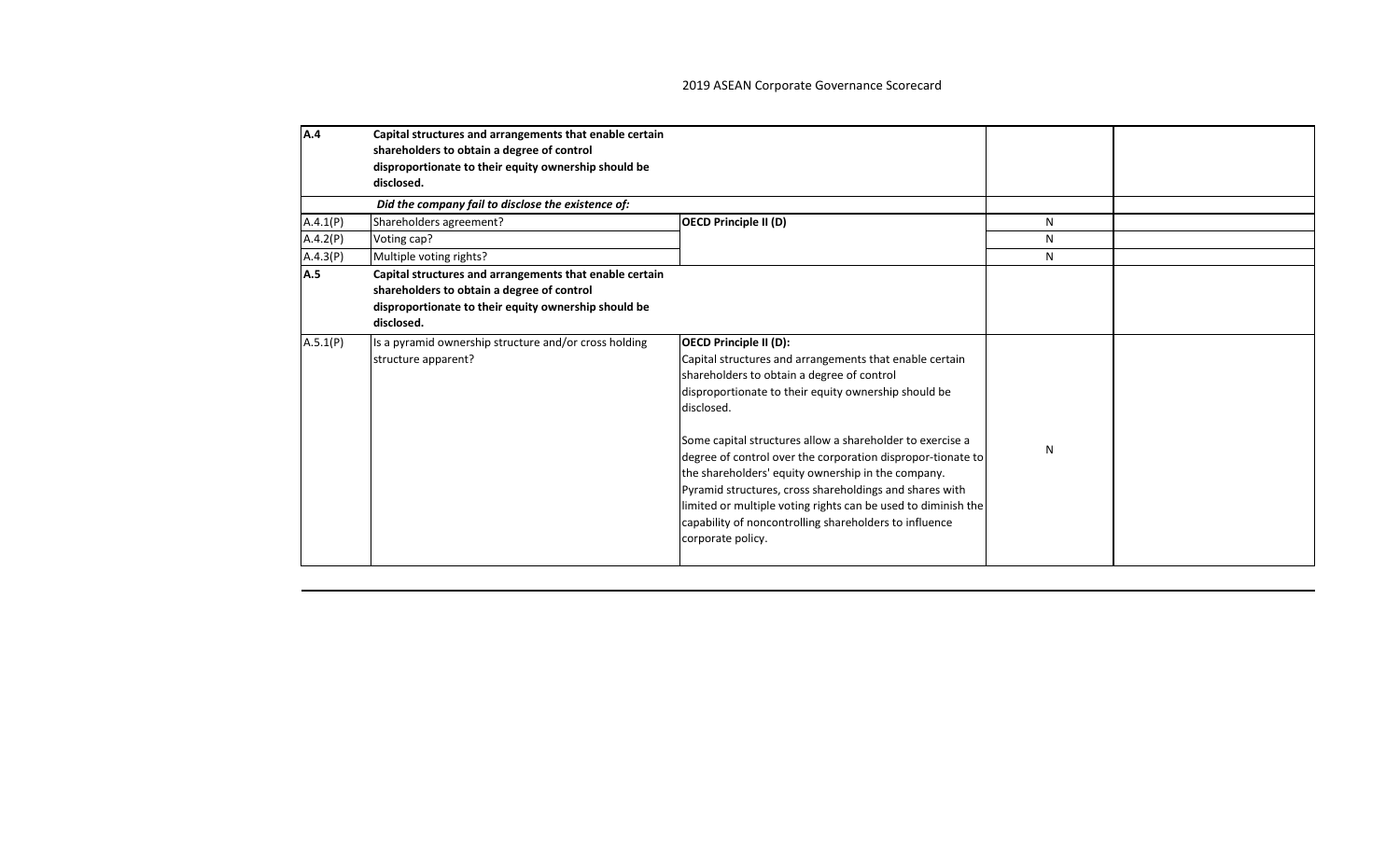|            | B. Equitable treatment of shareholders                                                                                                      |                                                                                                                                                                                                                                                                                                                                                                                                                                                                                                                                                                                                                                     |   |                                                        |
|------------|---------------------------------------------------------------------------------------------------------------------------------------------|-------------------------------------------------------------------------------------------------------------------------------------------------------------------------------------------------------------------------------------------------------------------------------------------------------------------------------------------------------------------------------------------------------------------------------------------------------------------------------------------------------------------------------------------------------------------------------------------------------------------------------------|---|--------------------------------------------------------|
| <b>B.1</b> | Insider trading and abusive self-dealing should be prohibited.                                                                              |                                                                                                                                                                                                                                                                                                                                                                                                                                                                                                                                                                                                                                     |   |                                                        |
| B.1.1(P)   | Has there been any conviction of insider trading involving<br>directors/commissioners, management and employees in<br>the past three years? | <b>OECD Principle III: The Equitable Treatment of</b><br><b>Shareholders</b><br>(B) Insider trading and abusive dealing should be<br>prohibited.<br><b>ICGN 3.5 Employee share dealing</b><br>Companies should have clear rules regarding any trading by<br>directors and employees in the company's own securities.<br>Among other issues, these must seek to ensure individuals<br>do not benefit from knowledge which is not generally<br>available to the market.<br><b>ICGN 8.5 Shareholder rights of action</b><br>Minority shareholders should be afforded protection and<br>remedies against abusive or oppressive conduct. | N | That is prohibited under Manual of<br>Corp. Governance |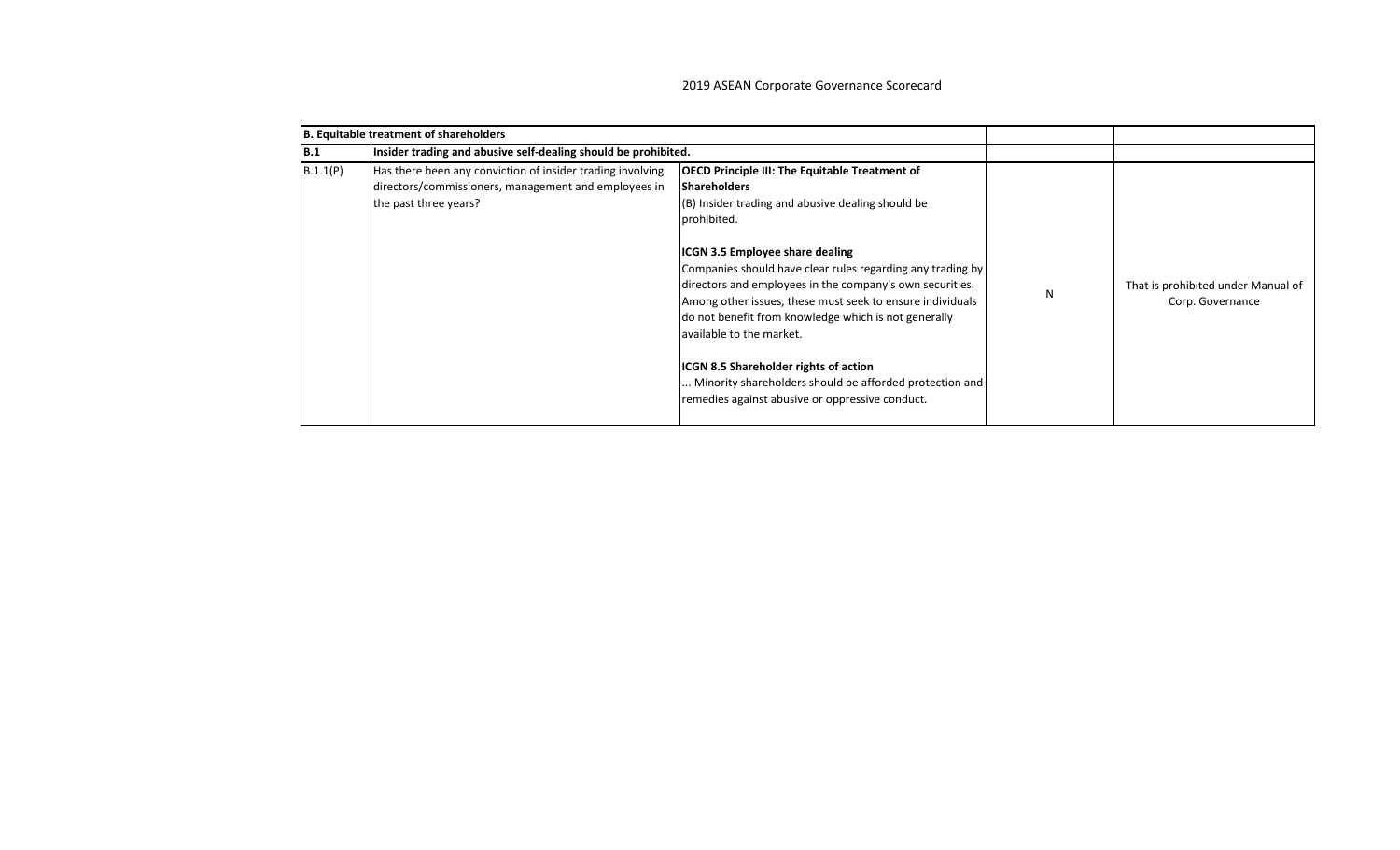| <b>B.2</b> | Protecting minority shareholders from abusive action                                                                                                                            |                                                                                                                                                                                                                                                                                                                                                                                                                                                                                                                                                                                                                                                                                                                                                                                                                             |   |                                                       |
|------------|---------------------------------------------------------------------------------------------------------------------------------------------------------------------------------|-----------------------------------------------------------------------------------------------------------------------------------------------------------------------------------------------------------------------------------------------------------------------------------------------------------------------------------------------------------------------------------------------------------------------------------------------------------------------------------------------------------------------------------------------------------------------------------------------------------------------------------------------------------------------------------------------------------------------------------------------------------------------------------------------------------------------------|---|-------------------------------------------------------|
| B.2.1(P)   | Has there been any cases of non compliance with the laws,<br>rules and regulations pertaining to significant or material<br>related party transactions in the past three years? | <b>OECD Principle III</b><br>(B) Insider trading and abusive dealing should be prohibited<br>ICGN 2.11.1 Related party transactions<br>Companies should have a process for reviewing and<br>monitoring any related party transaction. A committee of<br>independent directors should review significant related<br>party transactions to determine<br>whether they are in the best interests of the company<br>and if so to determine what terms are fair.<br><b>ICGN 2.11.2 Director conflicts of interest</b><br>Companies should have a process for identifying and<br>managing any conflicts of interest directors may have. If a<br>director has an interest in a matter under consideration by<br>the board, then the director should not participate in those<br>discussions and the board should follow any further | N | The company follows the Manual of<br>Corp. Governance |
|            |                                                                                                                                                                                 | appropriate processes. Individual directors should be<br>conscious of shareholder and public perceptions and seek<br>to avoid situations where there might be an appearance of<br>a conflict of interest.<br>ICGN 8.5 Shareholder rights of action                                                                                                                                                                                                                                                                                                                                                                                                                                                                                                                                                                          |   |                                                       |
|            |                                                                                                                                                                                 | Shareholders should be afforded rights of action and<br>modios which are readily associble in order to redress                                                                                                                                                                                                                                                                                                                                                                                                                                                                                                                                                                                                                                                                                                              |   |                                                       |

|          | IC. Role of stakeholders                                                                                    |                                                                                                                    |  |
|----------|-------------------------------------------------------------------------------------------------------------|--------------------------------------------------------------------------------------------------------------------|--|
| IC.1     | The rights of stakeholders that are established by law or<br>through mutual agreements are to be respected. |                                                                                                                    |  |
| C.1.1(P) | Have there been any violations of any laws pertaining to laby OECD Principle IV                             | (A) The rights of stakeholders that are established by law or<br>through mutual agreements are to be<br>respected. |  |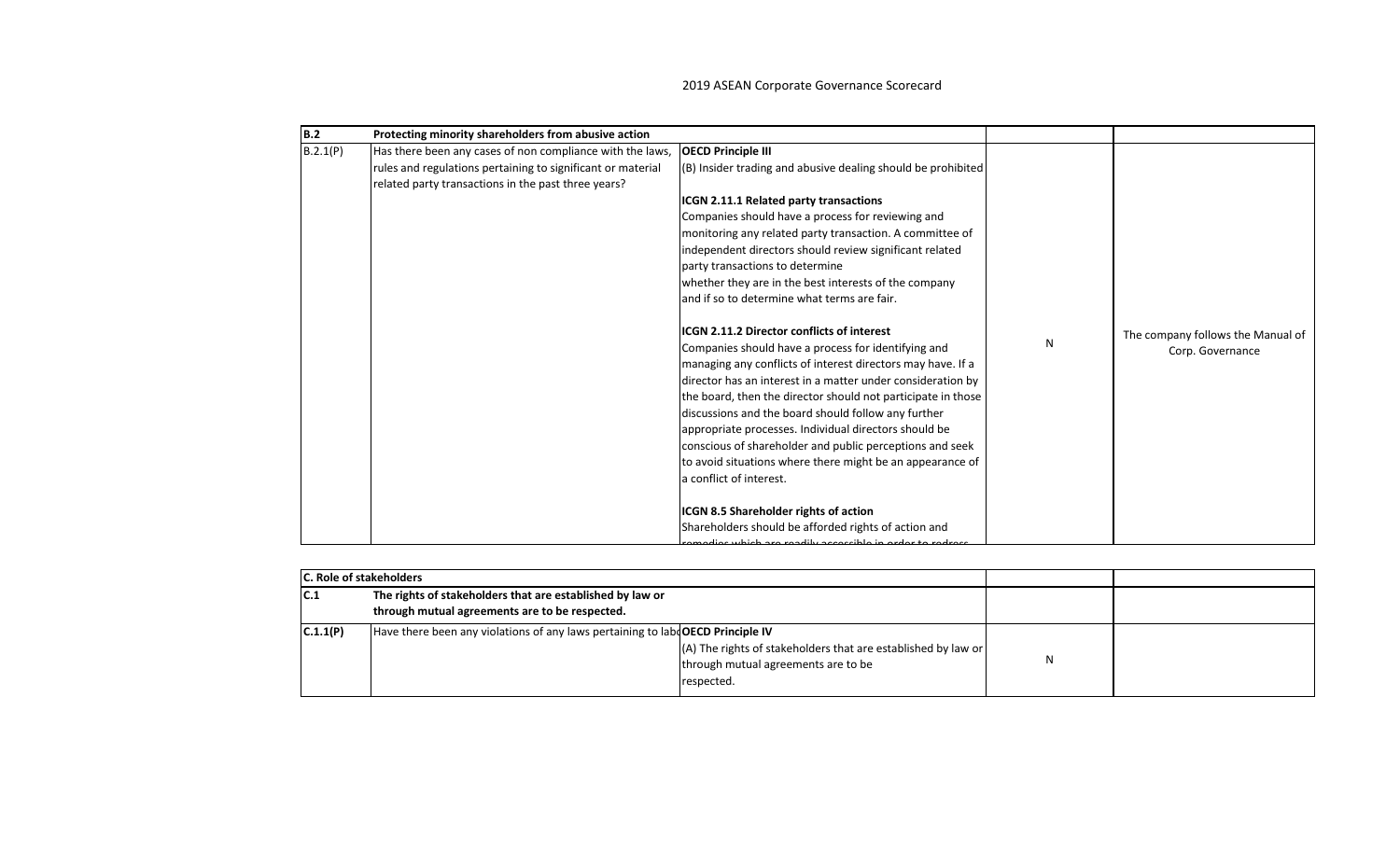| C.2      | Where stakeholders participate in the corporate<br>governance process, they should have access to relevant,<br>sufficient and reliable information on a<br>timely and regular basis. |                                                                                                                                                                                                                                                                                                                                                                                                                                         |   |  |
|----------|--------------------------------------------------------------------------------------------------------------------------------------------------------------------------------------|-----------------------------------------------------------------------------------------------------------------------------------------------------------------------------------------------------------------------------------------------------------------------------------------------------------------------------------------------------------------------------------------------------------------------------------------|---|--|
| C.2.1(P) | Has the company faced any sanctions by regulators for<br>failure to make announcements within the requisite time<br>period for material events?                                      | <b>OECD Principle IV</b><br>(B) Where stakeholders participate in the corporate<br>governance process, they should have access to relevant,<br>sufficient and reliable information on a<br>timely and regular basis                                                                                                                                                                                                                     | N |  |
|          | D. Disclosure and transparency                                                                                                                                                       |                                                                                                                                                                                                                                                                                                                                                                                                                                         |   |  |
| D.1      | Sanctions from regulator on financial reports                                                                                                                                        |                                                                                                                                                                                                                                                                                                                                                                                                                                         |   |  |
| D.1.1(P) | Did the company receive a "qualified opinion" in its<br>external audit report?                                                                                                       | <b>OECD Principle V: Disclosure and Transparency</b><br>(B) Information should be prepared and disclosed in                                                                                                                                                                                                                                                                                                                             | N |  |
| D.1.2(P) | Did the company receive an "adverse opinion" in its<br>external audit report?                                                                                                        | accordance with high quality standards of accounting and<br>financial and non-financial disclosures.<br>(C) An annual audit should be conducted by an<br>independent, competent and qualified, auditor in order to<br>provide an external and objective assurance to the board<br>and shareholders that the financial statements fairly<br>represent the financial position and performance of the<br>company in all material respects. | N |  |
| D.1.3(P) | Did the company receive a "disclaimer opinion" in its<br>external audit report?                                                                                                      |                                                                                                                                                                                                                                                                                                                                                                                                                                         | N |  |
| D.1.4(P) | Has the company in the past year revised its financial statem                                                                                                                        |                                                                                                                                                                                                                                                                                                                                                                                                                                         | N |  |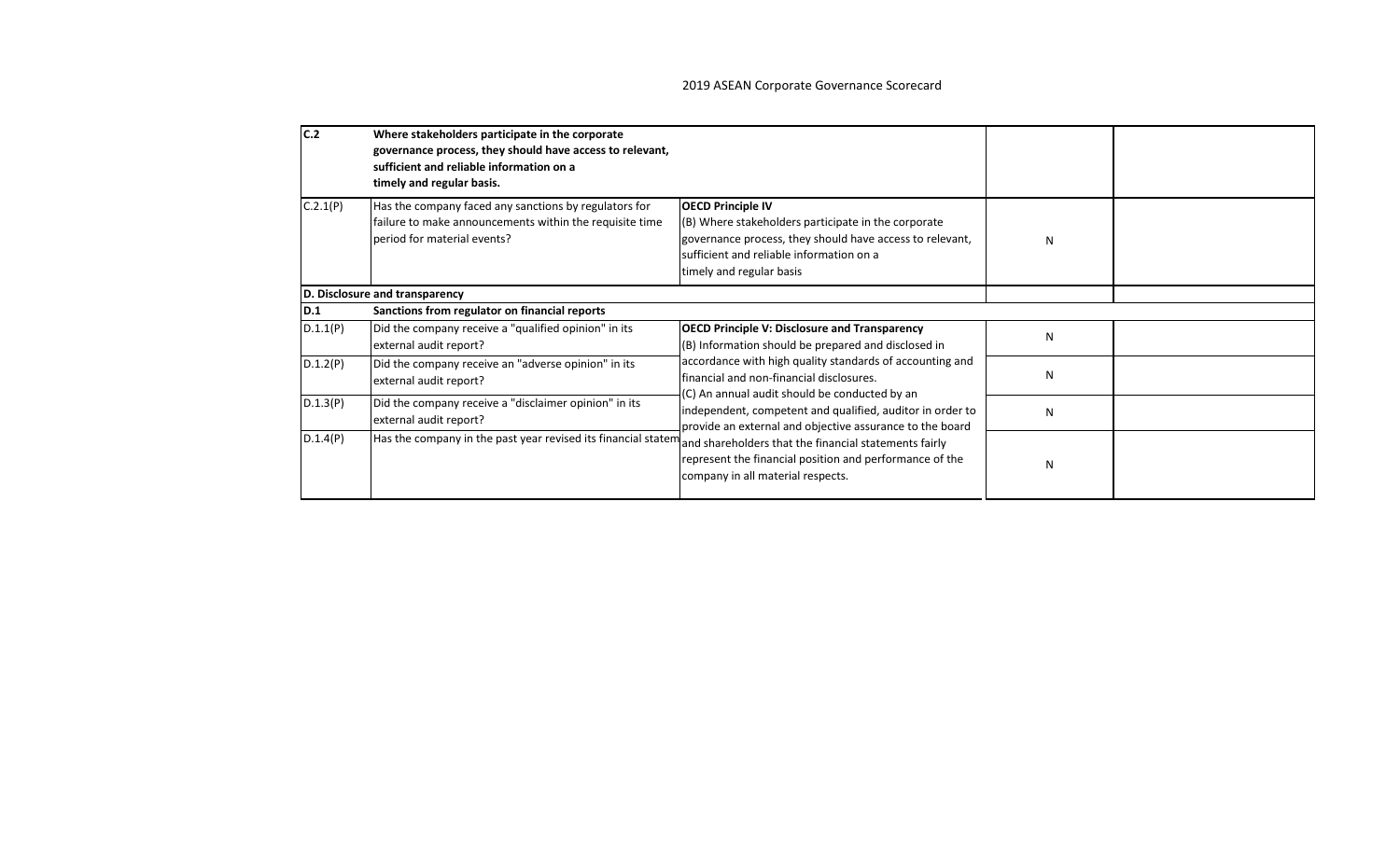|          | E. Responsibilities of the Board                                                                                                                                                                                  |                                                                                                                                                                                                                                                                                                                                                                                                                                                                                                                                                                                                                                                                                                                                                                                                                                                                                                                                     |   |  |
|----------|-------------------------------------------------------------------------------------------------------------------------------------------------------------------------------------------------------------------|-------------------------------------------------------------------------------------------------------------------------------------------------------------------------------------------------------------------------------------------------------------------------------------------------------------------------------------------------------------------------------------------------------------------------------------------------------------------------------------------------------------------------------------------------------------------------------------------------------------------------------------------------------------------------------------------------------------------------------------------------------------------------------------------------------------------------------------------------------------------------------------------------------------------------------------|---|--|
| E.1      | Compliance with listing rules, regulations and applicable                                                                                                                                                         |                                                                                                                                                                                                                                                                                                                                                                                                                                                                                                                                                                                                                                                                                                                                                                                                                                                                                                                                     |   |  |
|          | laws                                                                                                                                                                                                              |                                                                                                                                                                                                                                                                                                                                                                                                                                                                                                                                                                                                                                                                                                                                                                                                                                                                                                                                     |   |  |
| E.1.1(P) | Is there any evidence that the company has not<br>complied with any listing rules and regulations over the $(7)$ Ensuring the integrity of the corporation's accounting<br>past year apart from disclosure rules? | <b>OECD Principle VI (D)</b><br>and financial reporting systems, including the independent<br>audit, and that appropriate systems of control are in place,<br>in particular, systems for risk management, financial and<br>operational control, and compliance with the law and<br>relevant standards.<br>Companies are also well advised to set up internal<br>programmes and procedures to promote compliance with<br>applicable laws, regulations and standards, including<br>statutes to criminalize bribery of foreign officials that are<br>required to be enacted by the OECD Anti-bribery<br>Convention and measures designed to control other forms<br>of bribery and corruption. Moreover, compliance must also<br>relate to other laws and regulations such as those covering<br>securities, competition and work and safety conditions.<br>Such compliance programmes will also underpin the<br>company's ethical code. | N |  |
| E.1.2(P) | Have there been any instances where non-executive<br>directors/commissioner have resigned and raised any<br>issues of governance-related concerns?                                                                | UK CODE (JUNE 2010)<br>A.4.3 Where directors have concerns which cannot be<br>resolved about the running of the company or a proposed<br>action, they should ensure that their concerns are recorded<br>in the board minutes. On resignation, a non-executive<br>director should provide a written statement to the<br>chairman, for circulation to the board, if they have any<br>such concerns.                                                                                                                                                                                                                                                                                                                                                                                                                                                                                                                                   | N |  |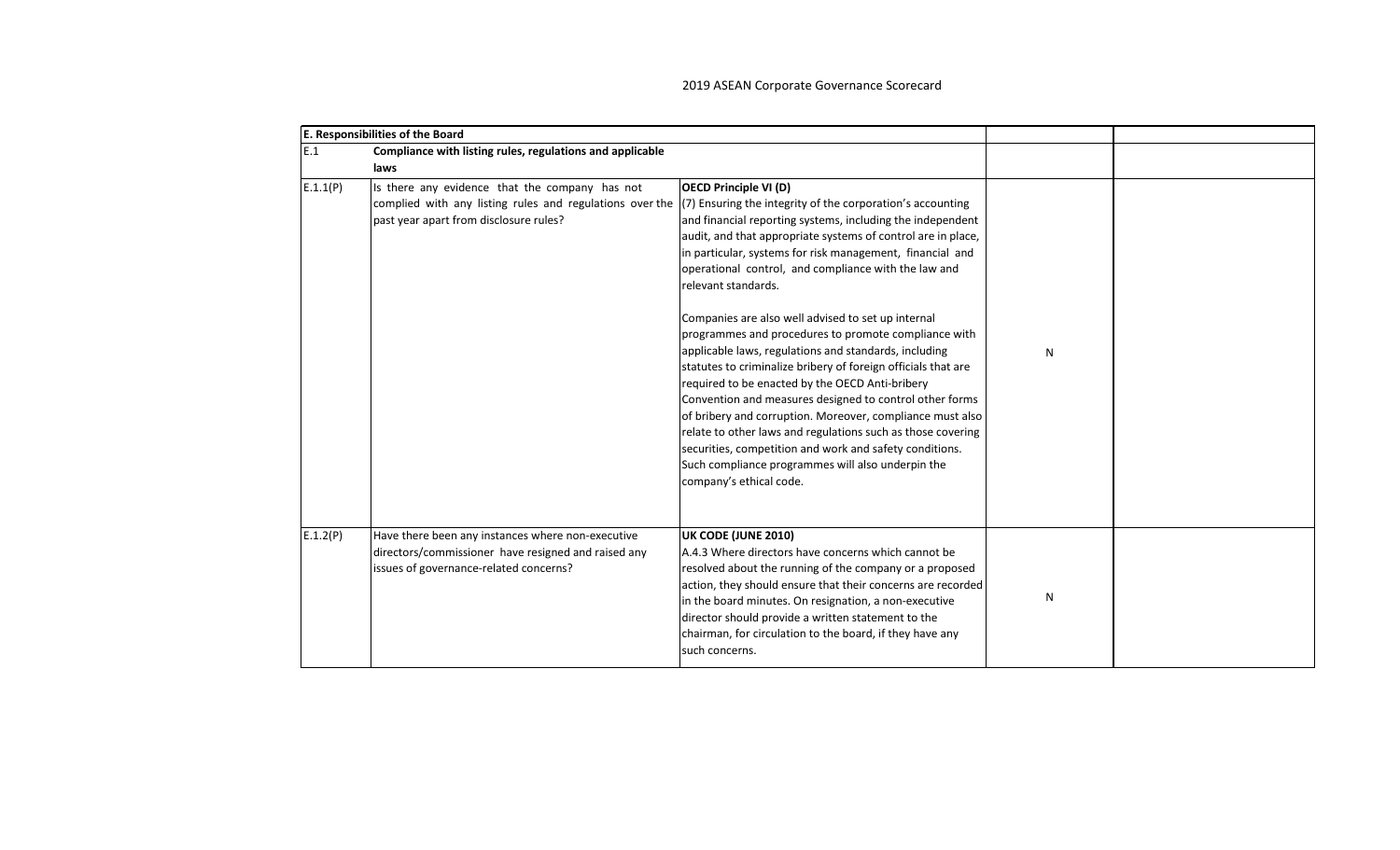| E.2      | <b>Board Appraisal</b>                                                                                                                                                    |                                                                                                                                                                                                                                                                                                                                                                                                                                                                                                                                                                                                                                                                                                                                                                                                                                                                                              |   |  |
|----------|---------------------------------------------------------------------------------------------------------------------------------------------------------------------------|----------------------------------------------------------------------------------------------------------------------------------------------------------------------------------------------------------------------------------------------------------------------------------------------------------------------------------------------------------------------------------------------------------------------------------------------------------------------------------------------------------------------------------------------------------------------------------------------------------------------------------------------------------------------------------------------------------------------------------------------------------------------------------------------------------------------------------------------------------------------------------------------|---|--|
| E.2.1(P) | Does the Company have any independent<br>directors/commissioners who have served for more than<br>nine years or two terms (which ever is higher) in the same<br>capacity? | <b>OECD Principle V</b><br>(C) An annual audit should be conducted by an<br>independent, competent and qualified, auditor in order to<br>provide an external and objective assurance to the board<br>and shareholders that the financial statements fairly<br>represent the financial position and performance of the<br>company in all material respects.<br>Examples of other provisions to underpin auditor<br>independence include, a total ban or severe limitation on<br>the nature of non-audit work which can be undertaken by<br>an auditor for their audit client, mandatory rotation of<br>auditors (either partners or in some cases the audit<br>partnership), a temporary ban<br>on the employment of an ex-auditor by the audited<br>company and prohibiting auditors or their dependents<br>from having a financial stake or management role in the<br>companies they audit. | N |  |
| E.2.2(P) | Did the company fail to identify who are the independent<br>director(s) / commissioner(s)?                                                                                | ICGN 2.4 Composition and structure of the board<br>ICGN 2.4.1 Skills and experience<br>ICGN 2.4.3 Independence                                                                                                                                                                                                                                                                                                                                                                                                                                                                                                                                                                                                                                                                                                                                                                               | N |  |